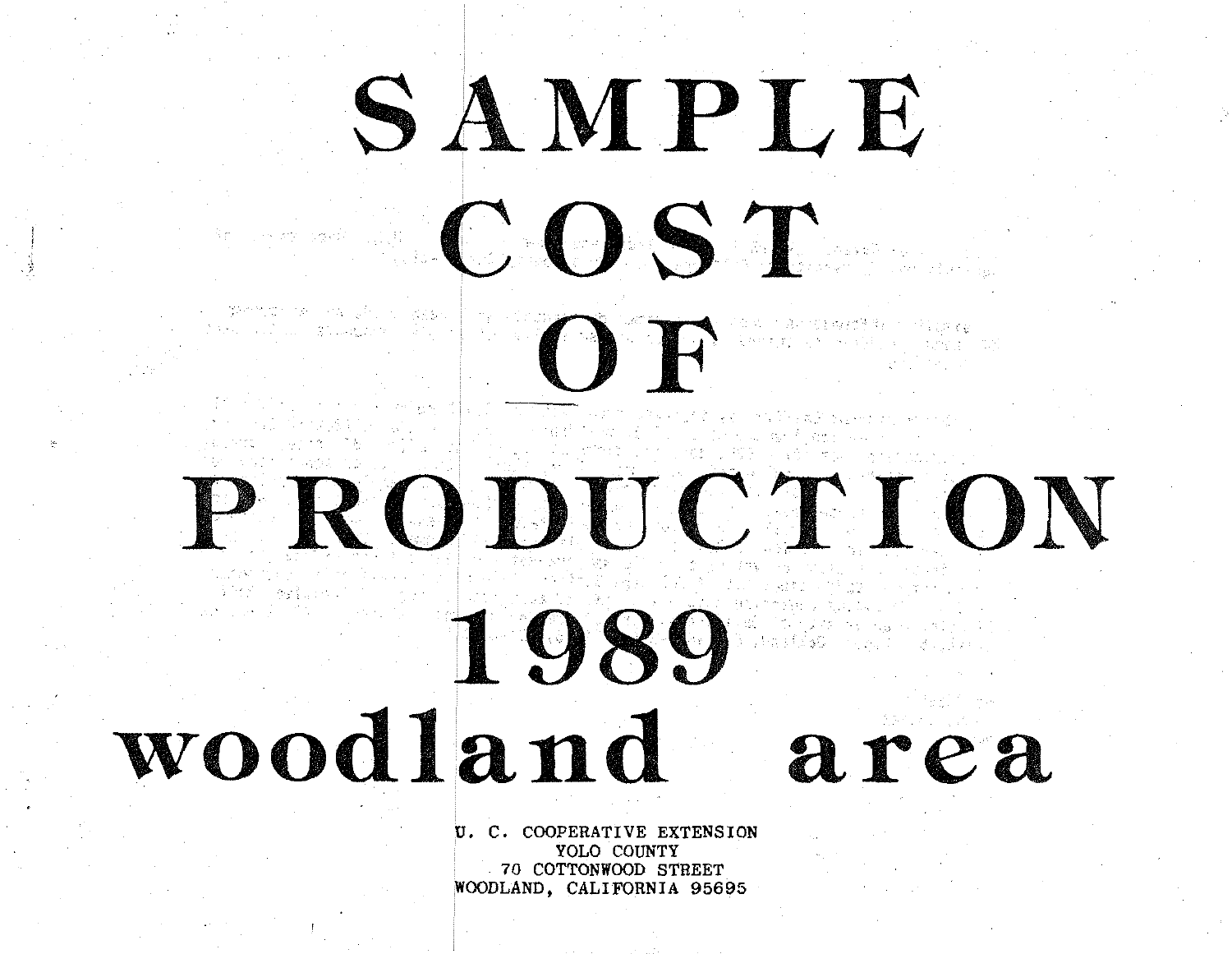#### **ACKllOIA.EDGEIEITS**

 $100\,M_\odot$ 

VO)

This Sample Cost of Production Study, Woodland Area - 1989 - is developed in consultation with a group of Yolo County fanner Cooperators. Their advice and counsel on crops to be considered, acreages, equipment needs and usage, and production practices fonned the foundation upon which the enterprise study was based. We are grateful to each of them for volunteering their time and knowledge for making the study as practical as possible.

We also thank the many people from agricultural industries (equipment, energy, financial, etc.) for their help in providing information on costs of materials, equipment, money and other inputs to the hypothetical farm.)

> Gene Miyao - Tom Kearney - Carl Schoner Farm Advisors - Yolo County

Prepared by University of California Cooperative Extension Yolo County, California

May, 1989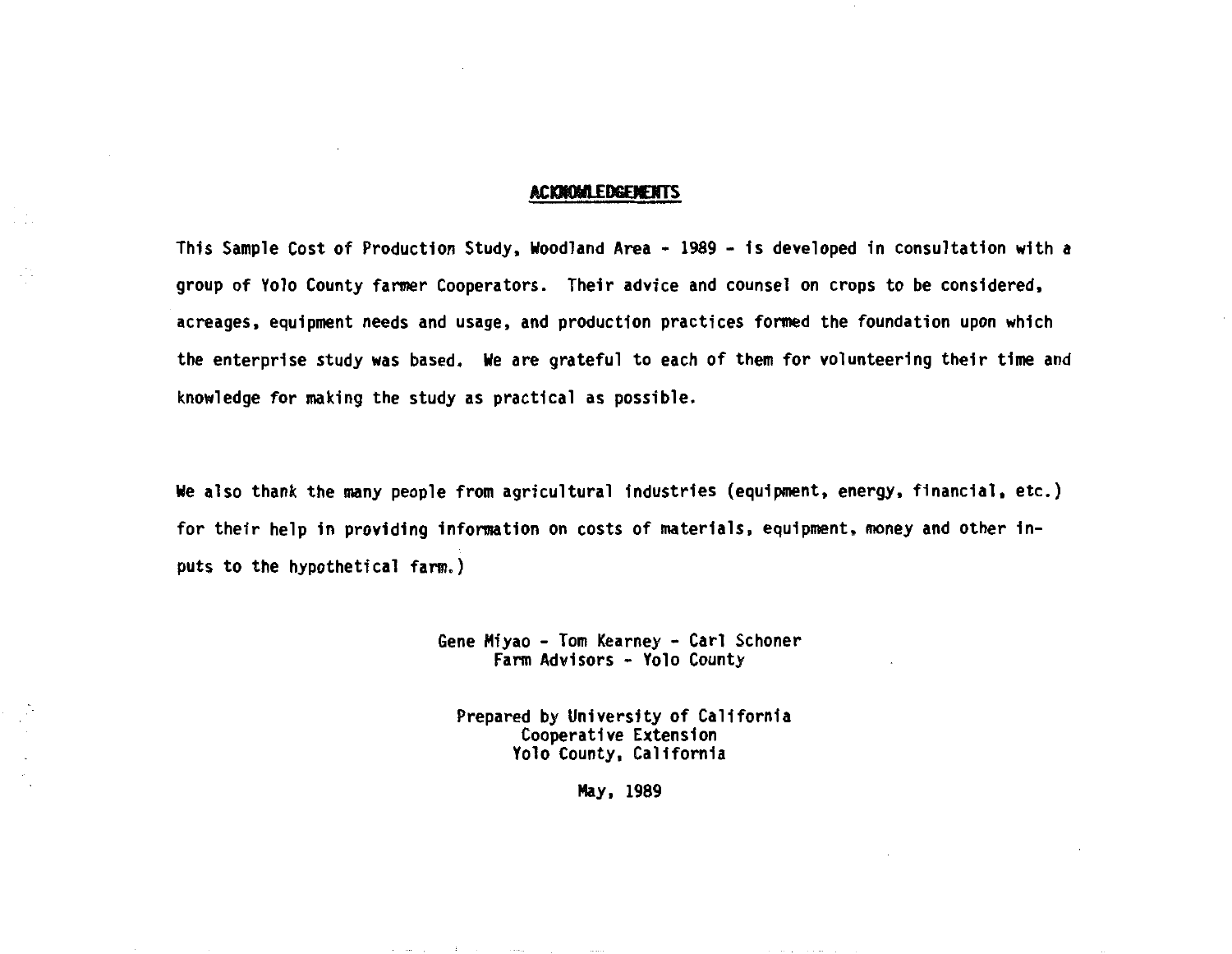#### TABLE OF CONTENTS

 $\sim 10$ 

 $\sim$   $\frac{2\pi}{\omega}$ 

 $\frac{1}{2}$ 

 $\begin{array}{c} \frac{1}{2} \\ \frac{1}{2} \end{array}$ 

| <b>TOPIC</b>                                  | <b>PAGE</b>    |
|-----------------------------------------------|----------------|
| <b>INTRODUCTION</b>                           | 1              |
| EQUIPMENT (insurance, interest, depreciation) | 2              |
|                                               |                |
| EQUIPMENT (repairs, fuel costs)               | 3              |
| WATER & BUILDING COSTS                        | 4              |
| LAND RENTS & LABOR COSTS                      | 5              |
| LABOR COSTS, LOAN INTEREST                    | 6              |
| GROSS FARM INCOME, MISCELLANEOUS COSTS        | $\overline{7}$ |
| SHARE RENTALS                                 | 8              |
| ALFALFA (cost to establish & destroy)         | 9              |
| ALFALFA PRODUCTION COSTS                      | 11             |
| FIELD CORN PRODUCTION COSTS                   | 13             |
| SUGAR BEET PRODUCTION COSTS                   | 17             |
| TOMATO PRODUCTION COSTS                       | 20             |
| WHEAT PRODUCTION COSTS                        | 25             |
| SAFFLOWER PRODUCTION COSTS                    | 28             |
| EQUIPMENT (annual and hourly costs)           | 31             |
| EQUIPMENT, SPRINKLER, PUMP & WELL COSTS       | 32             |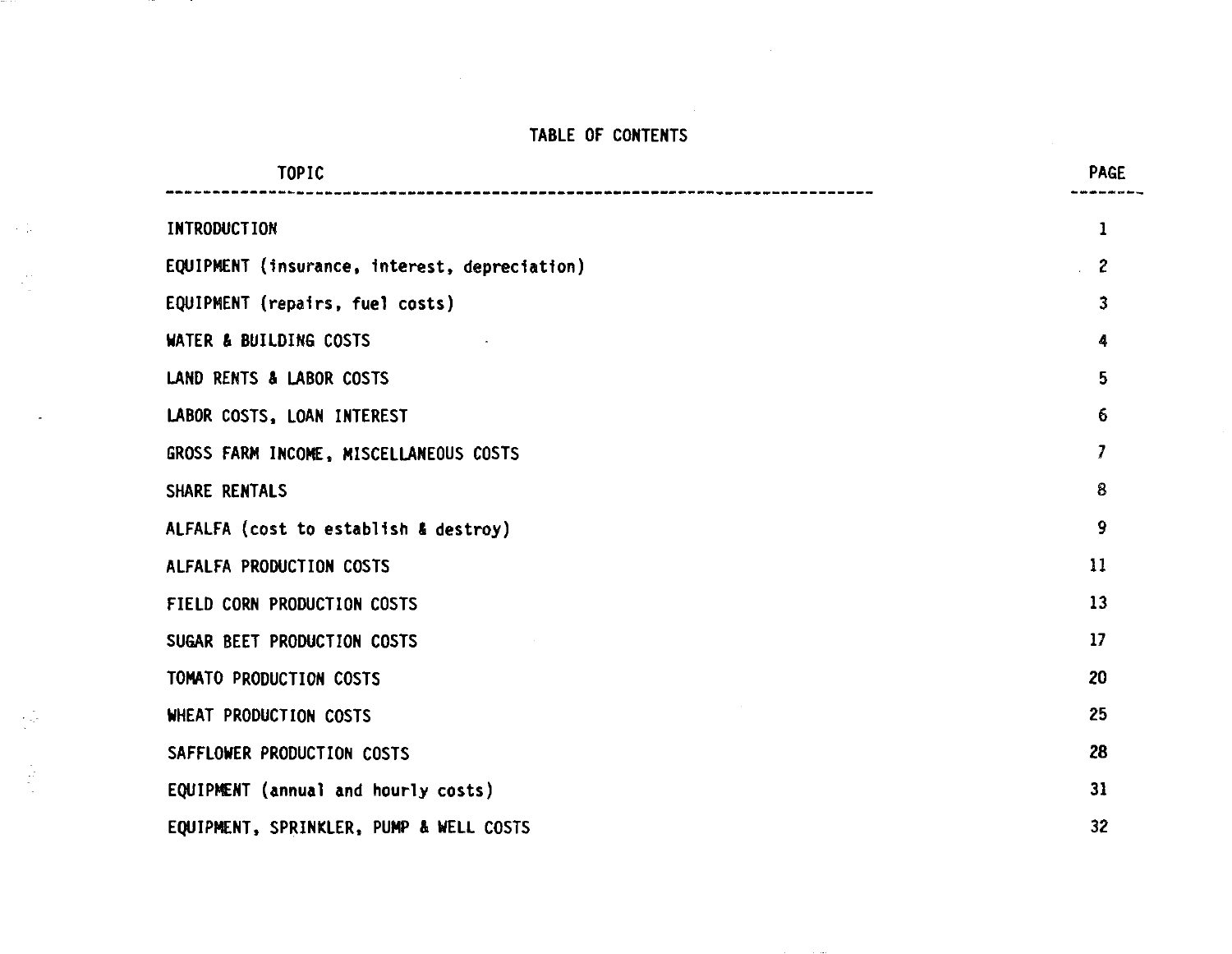#### **INTRODUCTION**

This study is a revision of "Sample Cost of Production, 1987, Woodland Area". The basic study is identical to that of 1987. Items revised or updated are: labor, fuel, energy, water, equipment, chemical and fertilizer costs, crop share rents, equipment repair, interest and depreciation costs, and other overhead costs.

This study provides information on estimated costs of growing field and vegetable crops of major importance in Yolo County. Five field and vegetable crops commonly grown in the Woodland area were chosen for study. A sixth crop, safflower, has been added as a possible alternative for corn. For purposes of the study, a hypothetical farming operation was developed, based on the minimum acreage of each crop that might be considered an efficient unit for that crop, as part of the total enterprise.

#### Hypothetical Farming Enterorise

| Crops           | Acres |
|-----------------|-------|
| Alfalfa         | 400   |
| Corn            | 600   |
| Sugar Beets     | 300   |
| <b>Tomatoes</b> | 700   |
| Wheat           | 900   |
| <b>Total</b>    | 2.900 |

 $-600$ 

#### Alternate Crop  $1$ Beans  $\overline{D_{14}}$

# do Thee Safflower  $sumH$ gwer

 $4h206$ 

The study is aimed at answering questions on production costs and potential returns using local production practices. Figures given represent estimates and not actual costs. Actual costs will vary from farm to farm because of differences in soil, size of operation, equipment used, crop rotations, wage rates, water costs, etc. Growers are urged to use their own data in arriving at actual costs for their own farming operations.

#### **EQUIPMENT:**

Tractors and implements used in this farming operation are listed on the last two pages of the booklet. Equipment costs are divided into cash and non-cash costs.

Cash costs include: fuel and oil, repairs, insurance, taxes, production and equipment loan interest charges. Non-cash costs include: Depreciation and interest on investment in equipment.

 $(1)$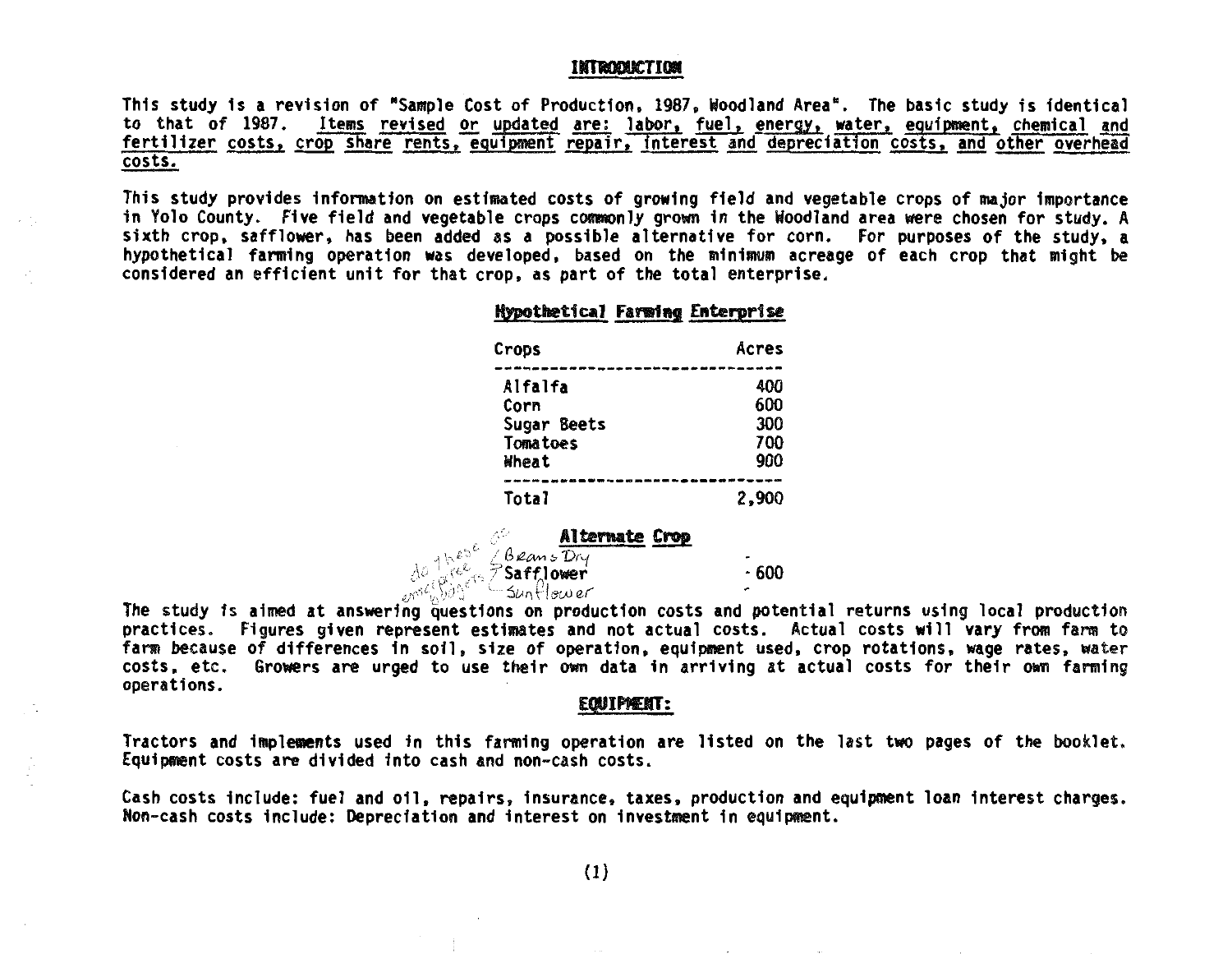The equipment table includes: Original cost, hours of operation, cash, non-cash and total hourly charges for<br>tractors and implements. Generally speaking, the more hours a piece of equipment is used, the lower will be its cost per hour of operation. Some farming operations (i.e. alfalfa harvesting) are done on a custom<br>basis at prevailing custom rates in the Woodland area. A few pieces of rental equipment are utilized in the<br>operation.

#### COUNTY EQUIPMENT TAX

The tax rate used is 1.1% of the assessed value. For this cost study, assessed value is 55% of original cost.

Original cost is 55% x .011 = tax on equipment.<br>(Note: In practice, county assessed value is more accurately determined by the use of tables.)

#### EQUIPMENT INSURANCE:

Insurance is charged at \$5.00 per \$1,000 of insured value. Insured value is estimated at 55% of original cost.

Original cost x 55% x  $$5/1000$  = insured cost

#### INTEREST AND DEPRECIATION ON EQUIPMENT INVESTMENT

Sixty five percent of new cost is utilized in determining interest and depreciation on equipment. This is a departure from our past crop studies. In previous studies the new cost of equipment was utilized for these calcula

Original Cost x .65 x 12% = interest on investment \*\*\*\* Original Cost x .65 = Equipment Depreciation. -----------------------------------2 years of life

Interest charges are divided equally into cash and non-cash costs. Cash interest charges represent the operator's equipment loan costs; non-cash interest charges represent interest on the operators equity or investment in

(2)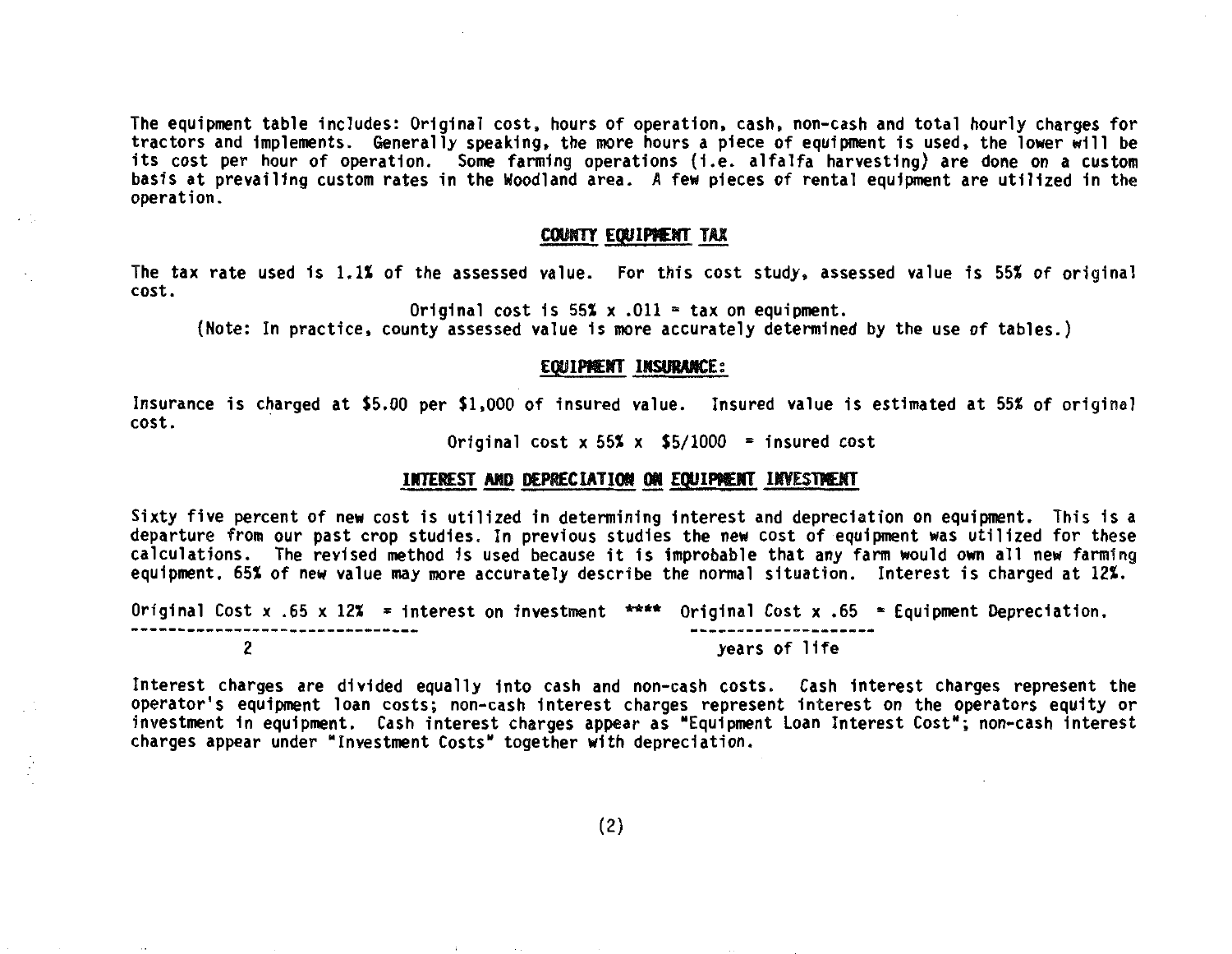#### EQUIPPENT REPAIRS

Repair costs are calculated with a computer spreadsheet template developed by James P. Du Bruille, U.C.<br>Cooperative Extension, Staff Research Associate, based on American Society of Agricultural Engineers<br>Equipment Repair

#### FUEL COSTS

 $\mathcal{Z}(\mathcal{A})$ 

G.

Fuel requirements are calculated from University of California Publication AXT 336, "Machinery Costs and Performance". Performance".

| .065<br>Diesel wheel engine<br>Diesel tracklayer<br>.075<br>Flywheel HP $\times$ 86% = PTO HP (approximation)<br>PTO HP $\times$ 86% = drawbar HP<br>Fuel Price + 10% (for lube, oil & filters) = fuel costs<br>Diesel $$3.55 + $3.055 = $605/galUnleaded gasoline $3.89 + $3.09 = $3.98/gallon$<br>Example: 120 drawbar HP diesel tracklayer:<br>120 x 75% max. pull = 90 HP x .075 gal. = 6.75 gal. x \$0.605 = \$4.08/hr.<br>Example: 165 HP diesel wheel engine (PTO)<br>165 x 86% x 75% x .065 = 6.92 gal/hr. x \$0.605 = \$4.19/hr. | Type Tractor Type Tractor | Gallons Fuel Per Hour Per Drawbar<br>Horsepower at 75% Maximum Rating |
|-------------------------------------------------------------------------------------------------------------------------------------------------------------------------------------------------------------------------------------------------------------------------------------------------------------------------------------------------------------------------------------------------------------------------------------------------------------------------------------------------------------------------------------------|---------------------------|-----------------------------------------------------------------------|
|                                                                                                                                                                                                                                                                                                                                                                                                                                                                                                                                           |                           |                                                                       |
|                                                                                                                                                                                                                                                                                                                                                                                                                                                                                                                                           |                           |                                                                       |
|                                                                                                                                                                                                                                                                                                                                                                                                                                                                                                                                           |                           |                                                                       |
|                                                                                                                                                                                                                                                                                                                                                                                                                                                                                                                                           |                           |                                                                       |
|                                                                                                                                                                                                                                                                                                                                                                                                                                                                                                                                           |                           |                                                                       |
|                                                                                                                                                                                                                                                                                                                                                                                                                                                                                                                                           |                           |                                                                       |
|                                                                                                                                                                                                                                                                                                                                                                                                                                                                                                                                           |                           |                                                                       |
|                                                                                                                                                                                                                                                                                                                                                                                                                                                                                                                                           |                           |                                                                       |

Pickup and truck fuel requirements are taken from University of California leaflet 2263.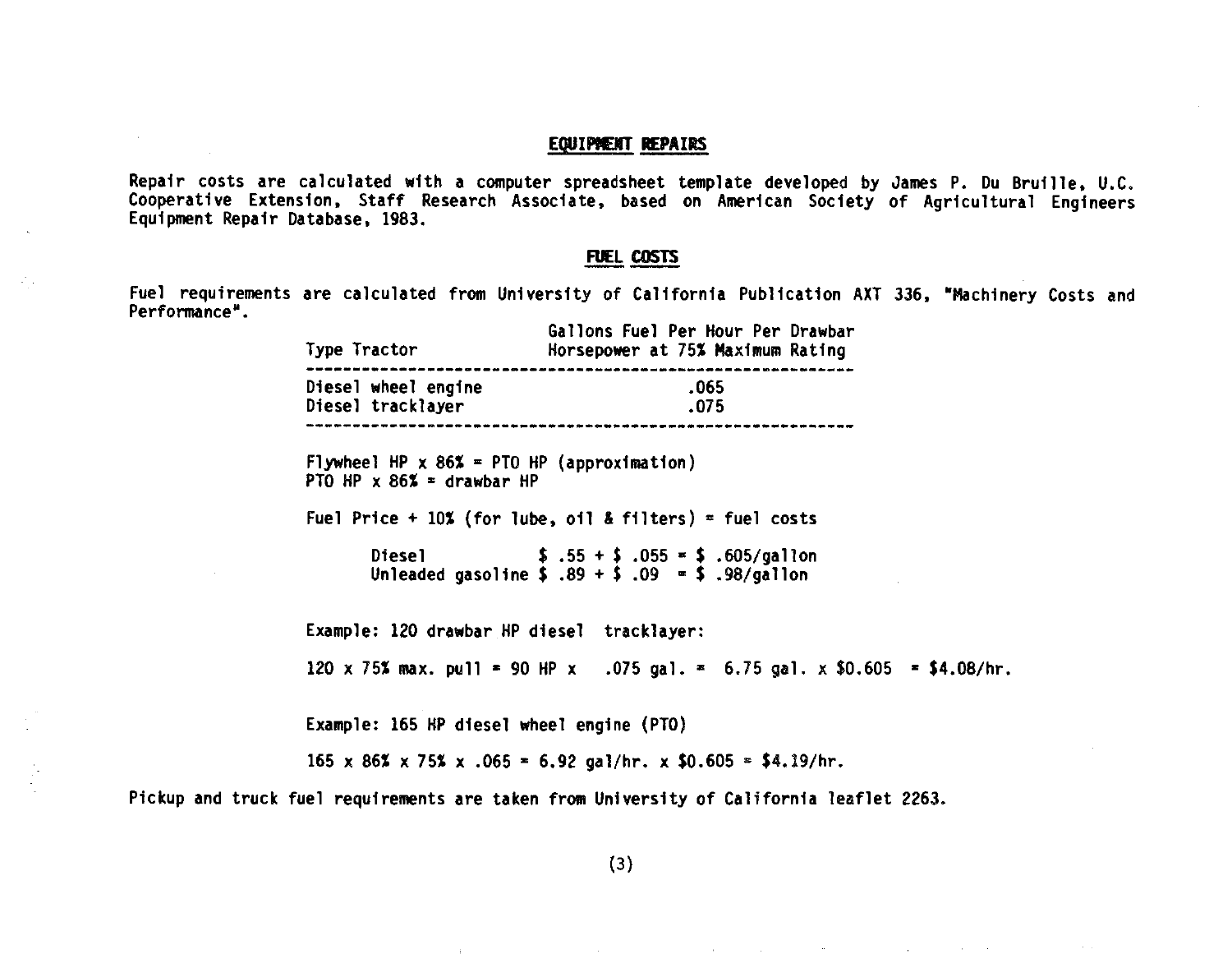#### MATER COSTS:

Water costs for this 2,900 acre farm are computed on the basis of using 1/2 irrigation district water (canal delivery system) and 1/2 well water.

Irrigation district water - \$10.23/acre foot.<br>Well water, pumped - \$20.94/acre foot. (based on PG&E AG4B power rate, pumping 24 hours per day.)

The average cost is \$15.59 per acre foot for 1/2 canal and 1/2 well usage.

Power cost for pumped water is based on a 450 ft. well, a 125 foot lift, and a 75 HP turbine operating at 65% efficiency using the AG48 rate, pumping 24 hours/day.

In the study, no investment costs for wells and pumps are charged because all land is rented. (pumps and wells are a landowner cost).

Note: Total costs of pumping for an operator owning his own pumps and wells would be:

\$20.94 power (including demand charges) 1.57 taxes, insurance and repairs 8.54 interest and depreciation (20 year life) \$31.05 per acre foot. (based on pumping 570 acre feet per year)

#### BU ILDilllSS

A \$150,000 investment in farm buildings is assumed for the study. The primary building is a fully equipped<br>farm shop with storage for chemicals, fertilizer and seed. A used, \$5,000 forklift is included.<br>Building costs are

\$150,000 original cost:

\$ 7,500 - depreciation (20 year life) 9,000 - interest on average investment at 12% • 908 - taxes: original cost x 55% x 1.10% 413 insurance: original cost x 55% x \$5/\$1,000 1,500 - repairs and maintenance: 1% of original cost  $$19,321$  / 2,900 acres  $*$  (\$5.69 fixed cost/acre, interest and depreciation) • (\$0.97 cash cost, taxes, ins. maintenance & repairs)

(4)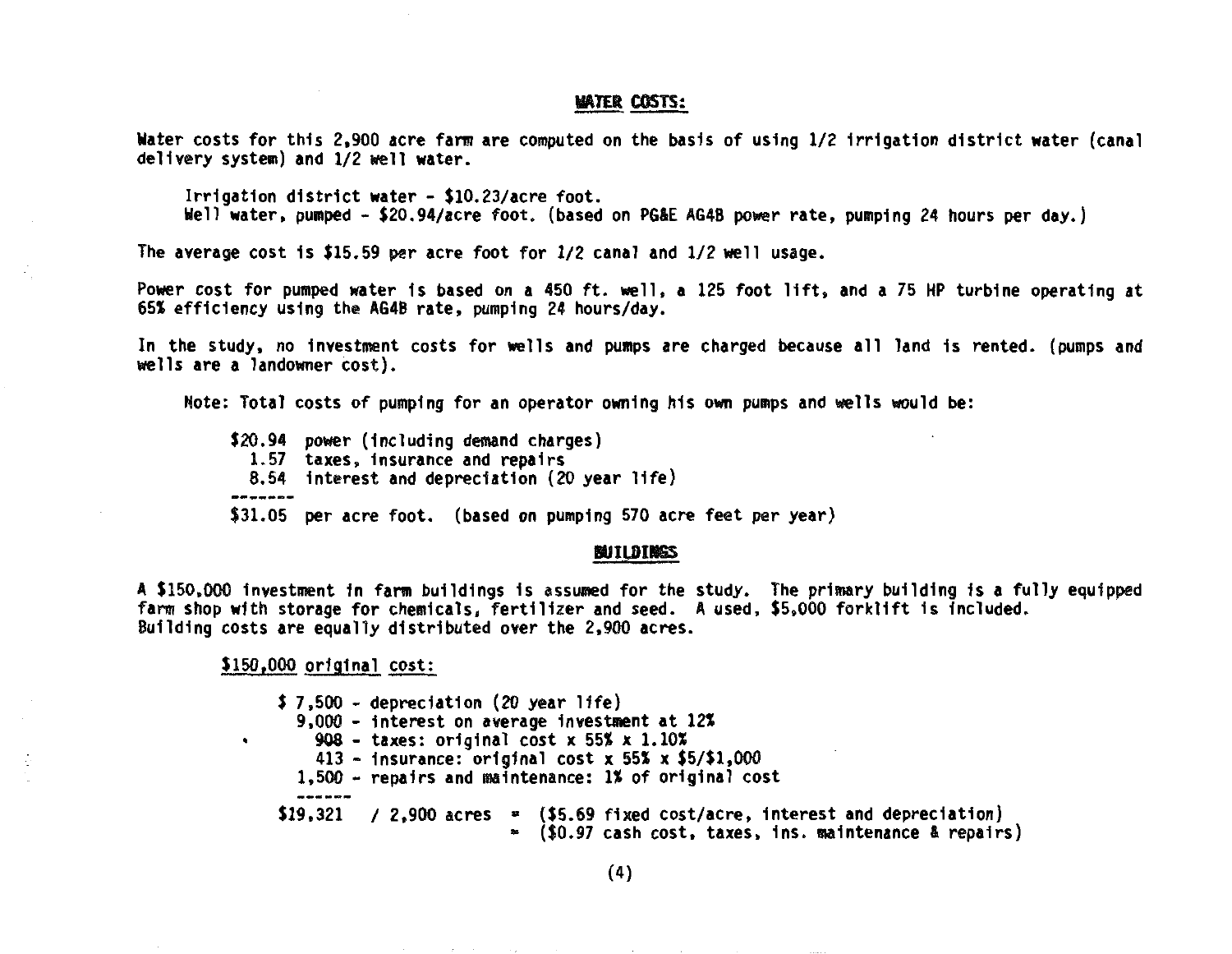#### LAND RENT:

All ground is leased. No charges are made for land taxes, investment costs of land, pumps and wells. Share rental charges are listed as percent of gross income.

#### (PLEASE SEE PAGE 8 FOR SHARE RENT LEASING PRACTICES, WOODLAND AREA, 1989)

#### **LABOR COSTS:**

Labor rates are estimated to be representative of the Woodland area. Actual labor rates vary from farm to farm. All labor costs, wages and benefits, are charged directly to operations.

| Type of Labor                                                                                                                                    | Wages & Benefits                              | Total Cost<br>Per Hour |
|--------------------------------------------------------------------------------------------------------------------------------------------------|-----------------------------------------------|------------------------|
| General labor                                                                                                                                    | $$4.25 + 1.45$                                | \$5.70                 |
| Type A tractor driver<br>(precision work)                                                                                                        | $$6.00 + 2.04$                                | \$8,04                 |
| Type B tractor driver<br>${qeneral tractor$ skills)                                                                                              | $$5.25 + 1.79$                                | \$7.04                 |
| Irrigators                                                                                                                                       | $$4.50 + 1.53$                                | \$6.03                 |
| Tomato harvester operator                                                                                                                        | $$6.00 + 2.04$                                | \$8.04                 |
| Benefits: Social Security<br>Workman's Compensation<br>Holidays<br>Unemployment Insurance<br>Health Insurance<br>Bonuses<br>Pensions<br>Overtime | Total package estimated at 34% of cash wages. |                        |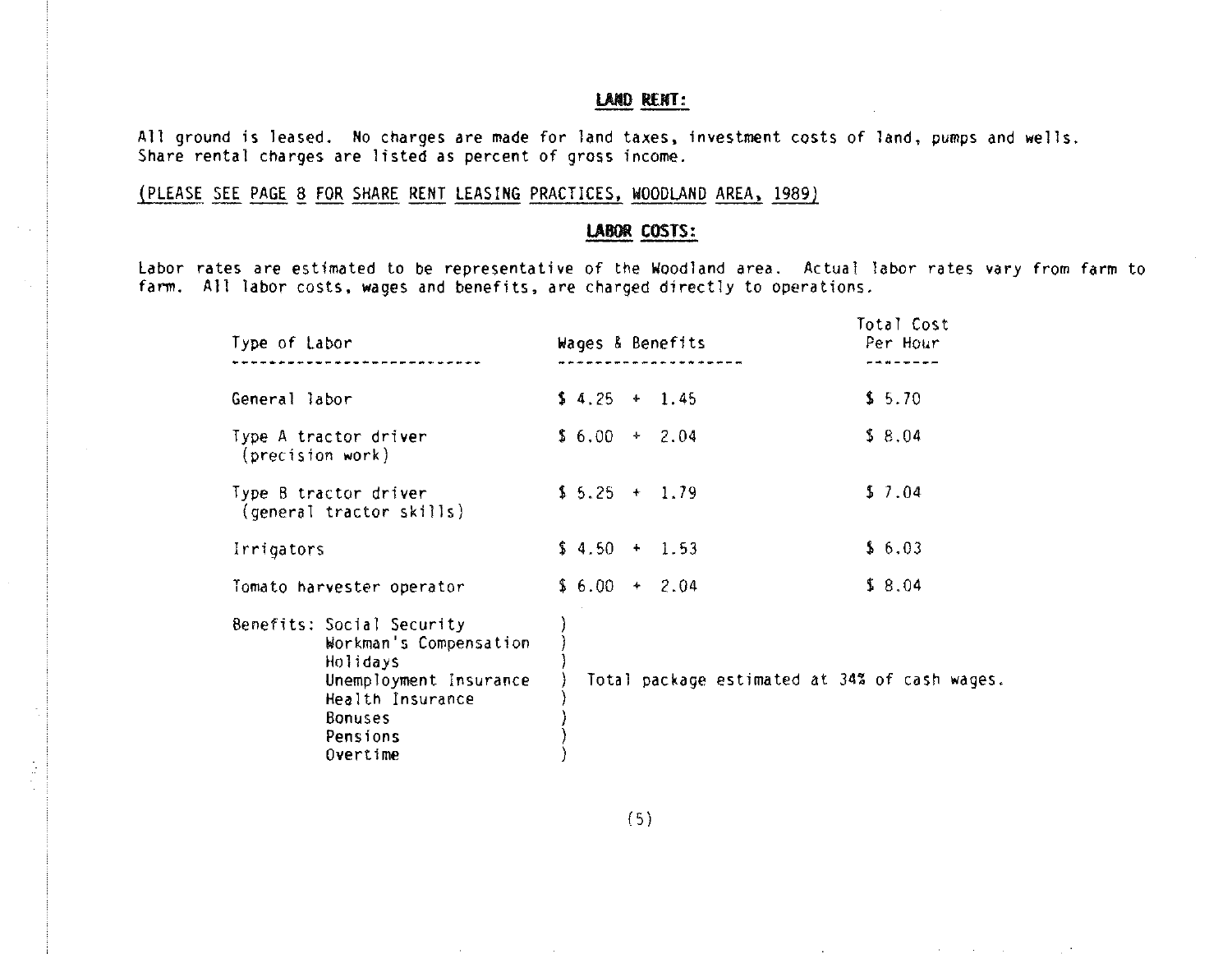#### PIOOUCTIOlll I.OM **lllTEllEST COST:**

All cash costs are funded by production loans. Production loans are reduced, during the year, as income is received from crop sales. It is assumed that income is received 30 days after crop harvest. Loan interest<br>is charge had been integrated and if a beginning cash reserve had been used. On the other hand, production loan costs<br>will be much higher for those operators who store crops for later sale or for those operators whose crop<br>income pa

#### Compain costs:

Miscellaneous equipment, miscellaneous labor and supplies, trucks and pickups are used by the overall farm<br>operation. Costs for these items are allocated to specific crops on a percentage of gross income basis.

| Crops       | Yield   |              | Price/<br>Unit |                           | Acres |                           |    | Gross<br>Farm<br>Income | % of Gross                   |      |
|-------------|---------|--------------|----------------|---------------------------|-------|---------------------------|----|-------------------------|------------------------------|------|
| Alfalfa     | 7 tons  | $\bm{x}$     | \$85.00        | $\boldsymbol{x}$          | 400   | $\blacksquare$            | s. | 238,800                 | $$238,800/2,127,962 = 11%$   |      |
| Wheat       | 55 cwt. |              | $x = 56.00$    | $\boldsymbol{x}$          | 900   | $\overline{\mathbf{a}}$   | s. | 297,000                 | $$297,000/2,127,962 = 14%$   |      |
| Corn        | 90 cwt. |              | $x \t 5.25$    | $\boldsymbol{x}$          | 600   | <b>Bar</b> and the second | 5  | 283,500                 | $$283,500/2,127,962 = 13%$   |      |
| Sugar Beets | 22 tons | $\mathbf{x}$ | \$35.07        | $\mathbf{x}$              | 300   | $\overline{\mathbf{z}}$   | s. | 231,462                 | $$231,462/2,127,962 = 11%$   |      |
| Tomatoes    | 28 tons | $\mathbf{x}$ | \$55.00        | $\boldsymbol{\mathsf{x}}$ | 700   | 紙                         |    | \$1,078,000             | $$1,078,000/2,127,962 = 51%$ |      |
| TOTAL       |         |              |                |                           |       |                           |    | \$2,127,962             |                              | 100% |

lillOSS FARM **lllCOllE** 

#### (6)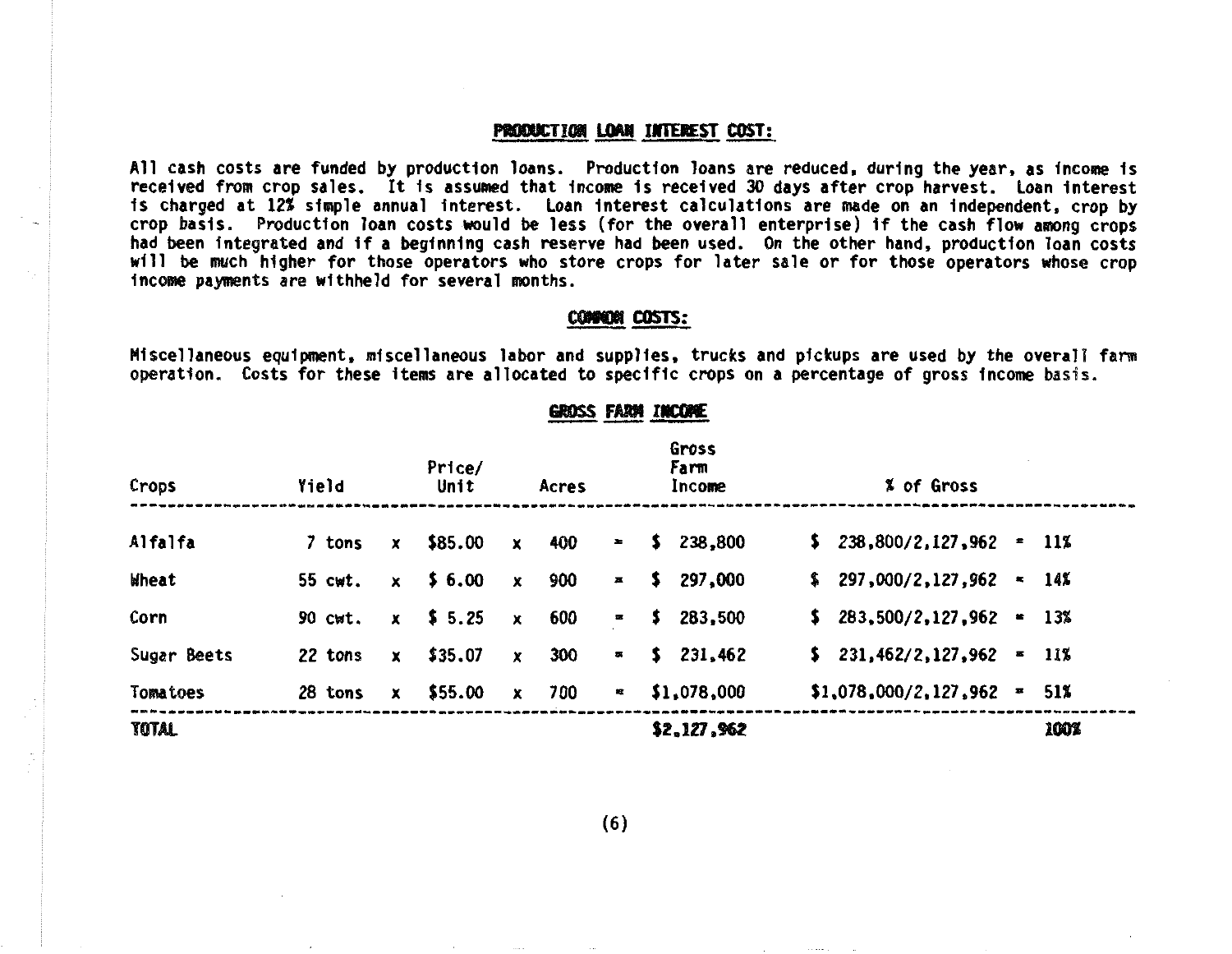Expenses that were distributed by this spread method ( according to gross income) were:

A. Supervisory labor and office expenses:

3 foremen (salaries and benefits} Bookkeeping, accounting & tax reports Office supplies, telephone, postage, etc. Lfabflity insurance Attorney's fees and association fees, etc. Computer expense

 $\mathcal{A}$  and  $\mathcal{A}$  are the set of the set of the set of the set of the set of the set of  $\mathcal{A}$ 

8. Miscellaneous Equipment:

Low bed and tractor (used)<br>Equipment carrier Small "cleanup disc" Angle blade Closed mixing spray system Fuel wagons

C. Pickups and trucks:

(2) *2* ton trucks (2) 3/4 ton pickups (2) Economy size pickups

#### RETURN TO MANAGEMENT:

Return to management should be a consideration. However, management fees might not appear as cash costs unless a professional manager is hired. Returns for management generally are figured at 5% of gross income or  $5\%$  x  $$2,127,962$  =  $$106,398$ . This cost is not included in the study but is listed separately.

(7)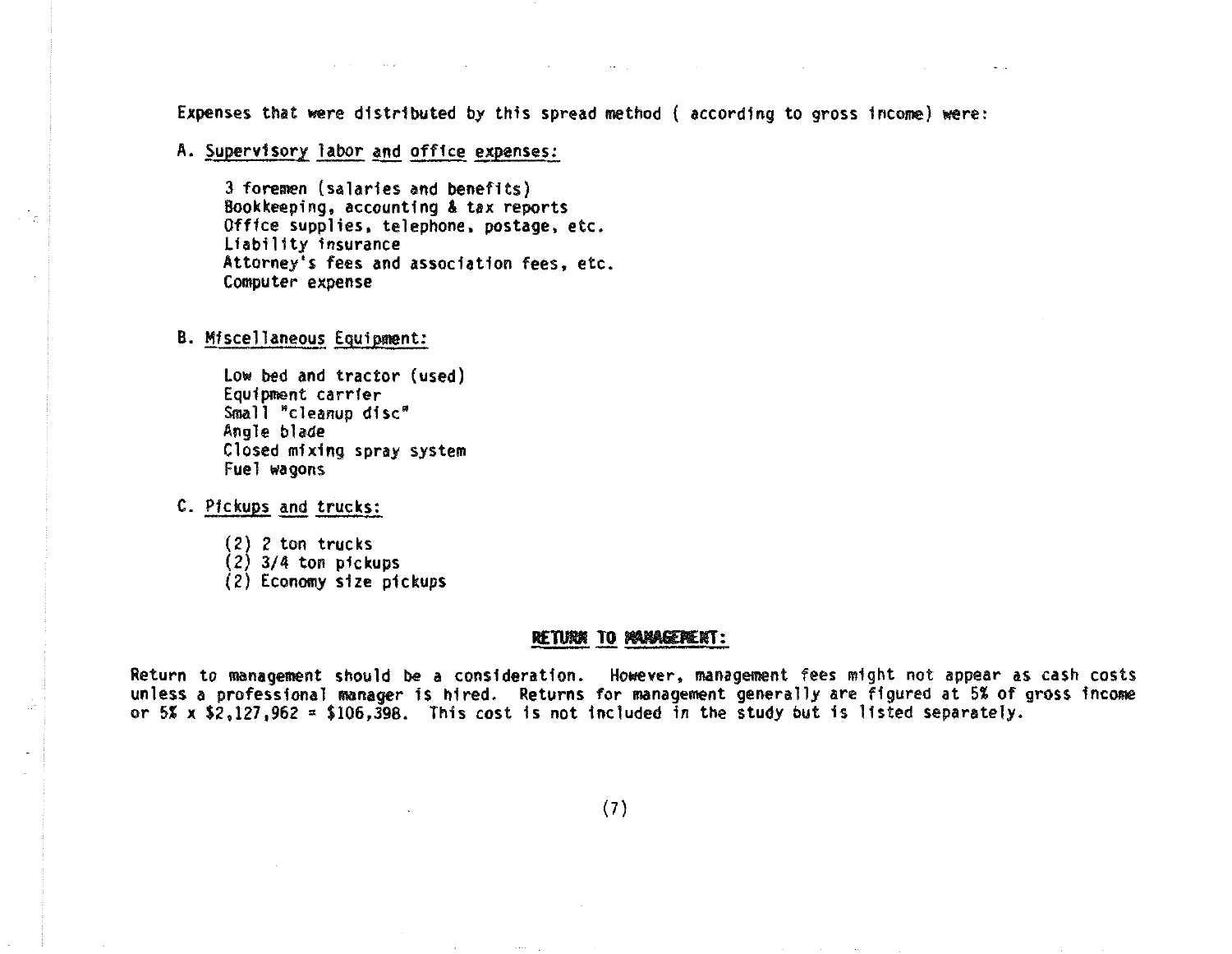#### ALFALFA HAY (COST TO ESTABLISH AND DESTROY)

#### 100 acres/year - (following wheat)

### (Wheat strav baled or burned - One stubble discing charged to wheat)

(50 acres aprinkled up in fall  $+$  50 acres germinated by fall rains)

|                                                                                                       | Hours/           |                         | CASH COSTS PER ACRE          |                                |                                                           |               |
|-------------------------------------------------------------------------------------------------------|------------------|-------------------------|------------------------------|--------------------------------|-----------------------------------------------------------|---------------|
|                                                                                                       | ACRE             | LABOR                   | <b>TRACTOR</b>               | IMPLT.                         | MATERIAL                                                  | <b>TOTAL</b>  |
| SEED BED PREPARATION:                                                                                 |                  |                         |                              |                                |                                                           |               |
| DISC 1X                                                                                               | .13              |                         | $.92 \t 1.92 \t 1.71$        |                                |                                                           | $-4.55$       |
| CHISEL 2X                                                                                             | .80              |                         | $5.63 \t14.37 \t4.10$        |                                | $\bullet$ . The set of $\bullet$                          | 24.10         |
| TRIPLANE 2X                                                                                           | .33              |                         | $2.32 \t 4.88 \t 1.65$       |                                | $\sigma$ . $\sigma$                                       | 8.85          |
| PULL CHECKS 1X (BG)                                                                                   | .25              | 1.76                    | 1.56                         | .41                            |                                                           | 3.73          |
| SHAPE CHECKS 1X (RENTED SHAPER)                                                                       | .05              | .35                     |                              | $.74$ 1.00                     | <b>Contract Contract</b>                                  | 2.09          |
| PULL & CLOSE DITCH                                                                                    | .10              |                         | $.70 \t1.48$                 | .47                            | <b>Contract Contract Contract</b>                         | 2.65          |
| PRE IRRIGATE (8" WATER)                                                                               |                  | $1.25$ 7.54             | <b>Contract Contract</b>     | <b>Contract Contract State</b> | 10.39                                                     | 17.93         |
| STARTER FERTILIZER (APPLIED)                                                                          |                  |                         |                              |                                | 20.06                                                     | 20.06         |
| INCORP. HERBICIDE (1/2 AC.) DISC 2X                                                                   |                  |                         | $.13 \t .92 \t 1.92 \t 1.71$ |                                | $\sim$                                                    | 4.55          |
| DISC $(1/2$ ACRES)                                                                                    | .08              | .56                     | 1.18                         | 1.05                           | $\sim$ 100 $\mu$ m $^{-1}$                                | 2.80          |
| TRIPLANE MIDDLES                                                                                      | .17              |                         | 1.20 2.51                    | .85                            | <b>Section</b>                                            | 4.56          |
| PLANTING & ESTABLISHMENT                                                                              |                  |                         |                              |                                |                                                           |               |
| PLANT BRILLION (PLANTER RENTED)                                                                       | .25              |                         | $1.76$ 1.56 4.50             |                                | <b>Contract Contract Street</b>                           | 7.82          |
| SEED 200/ACRE @ \$2.05/LB.                                                                            | $\sim$           | $\sim 100$ km s $^{-1}$ | $\sim$                       | $\sim$                         |                                                           | 41.00 41.00   |
| ROLL 1X                                                                                               | .08              | $.56$ . $.50$           |                              | .29                            | $\sim 100$ km s $^{-1}$                                   | 1,36          |
| SPRINKLE UP $(1/2$ ACRES @ \$83.46/AC.                                                                | 1.56             | 9.41                    | $\mathbf{a}$                 | 27.09                          | 5.24                                                      | 41.73         |
| WEED CONTROL                                                                                          |                  |                         |                              |                                |                                                           | $\cdot$ .00   |
| PREPLANT HERBICIDE (1/2 ACRES)                                                                        | $\bullet$        | $\bullet$               | $\tilde{\phantom{a}}$        |                                | $-9.72$ 9.72                                              |               |
| POST PLANT HERBICIDES                                                                                 |                  | $\frac{1}{2}$           | $\blacksquare$               |                                | $-26.63$                                                  | 26.63         |
| AIRCRAFT 1.5X (POST EMERGE)                                                                           |                  | $\sim$                  |                              | $\sim$                         | 7.88                                                      | 7.88          |
| MISC. EQUIPMENT USE                                                                                   | $\mathbf{m} = 0$ | 1.27                    | 1.08                         | 3.05                           | $\mathcal{L}_{\text{max}}$ and $\mathcal{L}_{\text{max}}$ | 5.39          |
| MOVE EQUIP., SETUP & SERVICE 10%<br>OF LABOR COSTS                                                    |                  | 1.80                    |                              |                                | $\mathbf{m}$ . $\mathbf{m}$                               | 1.80          |
| PICKUP & TRUCK USE                                                                                    |                  |                         |                              | 4.13                           |                                                           | 4.13          |
| TOTAL                                                                                                 |                  | 36.69                   | 33.68                        | 85.71                          | 120.90                                                    | 243.30        |
|                                                                                                       |                  |                         |                              |                                |                                                           |               |
| SUPERVISORS SALARIES, ACCOUNTING<br>OFFICE EXPENSE                                                    |                  |                         |                              |                                | 30.48                                                     | 30.48         |
| EQUIPMENT LOAN INTEREST COST                                                                          |                  |                         |                              |                                |                                                           | $3.65$ $3.65$ |
| TOTAL CASH COSTS TO ESTABLISH:                                                                        |                  |                         |                              |                                |                                                           | 277.42        |
| 司即做恐的就因如的或风却争的比赛者在研究调查类数据的的选择者因将在前者同样就是在所出到你的专家的时间一ズント注意地在欧洲直接在中国国际学者的法院又因在初期不时降低日报期不到同性的反应性的对专家同时的也不 |                  |                         |                              |                                |                                                           |               |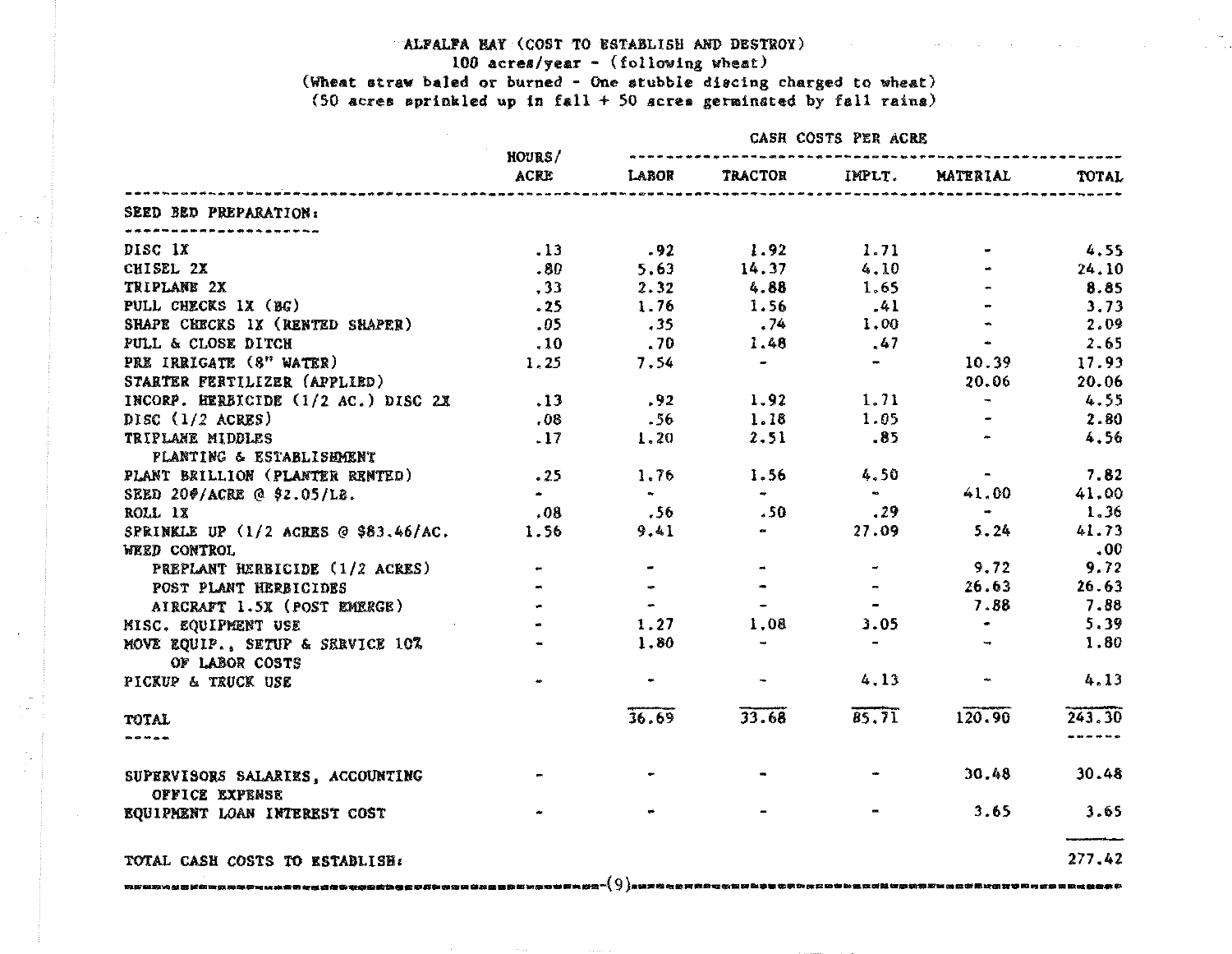| ALFALFA CONT.                                                   | <b>HOURS/</b> |       | <b>CASH COSTS PER ACRE</b> |        |                 |              |  |  |
|-----------------------------------------------------------------|---------------|-------|----------------------------|--------|-----------------|--------------|--|--|
|                                                                 | <b>ACRE</b>   | LABOR | <b>TRACTOR</b>             | IMPLT. | <b>MATERIAL</b> | <b>TOTAL</b> |  |  |
| COSTS TO DESTROY:<br>--------------                             |               |       |                            |        |                 |              |  |  |
| STUBBLE DISC BORDERS 1X                                         | .06           | .42   | 1.08                       | .57    | $\bullet$       | 2.07         |  |  |
| PLOW 1X                                                         | .40           | 2.82  | 4.85                       | 2.35   | $\blacksquare$  | 10.01        |  |  |
| MOVE EQUIP., SET UP & SERVICE<br><b>@ 10% OF LABOR COSTS</b>    |               | $-32$ |                            |        |                 | .32          |  |  |
| CASH COSTS TO DESTROY:                                          |               | 3.56  | 5.92                       | 2.92   |                 | 12.40        |  |  |
| -------------------<br>TOTAL CASH COSTS TO ESTABLISH & DESTROY: |               |       |                            |        | \$              | 289.82       |  |  |
| INVESTMENT COSTS:                                               |               |       |                            |        |                 |              |  |  |
| <br>INTEREST & DEPRECIATION<br>(tractors & implts.)             |               |       |                            |        | 14.18           | 14.18        |  |  |
| TOTAL ALL COSTS TO ESTABLISH & DESTROY: (per acre)              |               |       |                            |        | S               | 304.01       |  |  |

 $\sim \gamma_{\rm L}$ 

 $\mathbf{r}$ 

(10)

 $\sim 10^{-10}$  . The  $\sim 10^{-10}$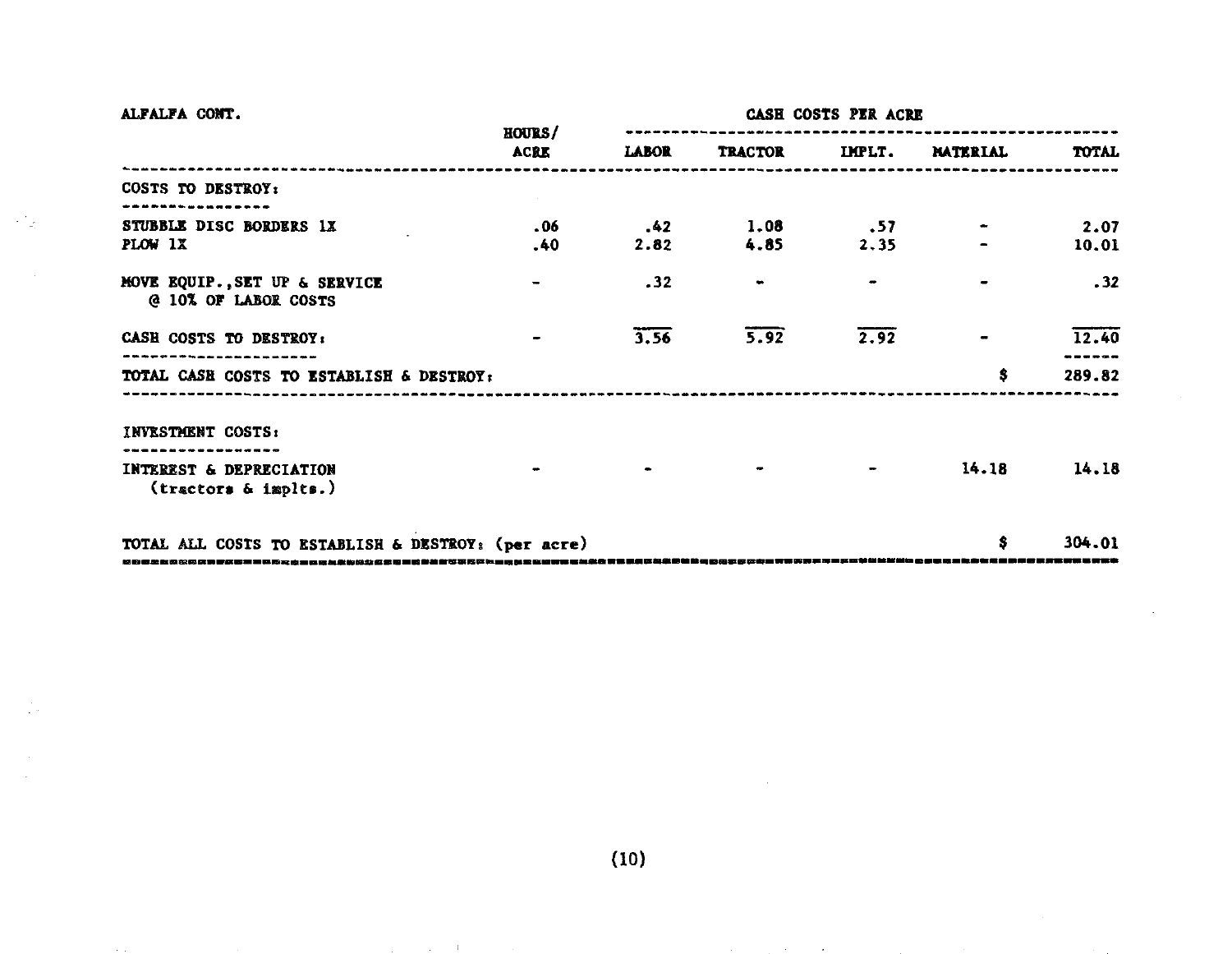#### ALFALFA HAY (4 YEAR LIFE)

400 ACRES ON A 2,900 ACRE FARM

#### LEASE BASIS - 21% OF GROSS SALES TO LANDLORD

YIELD 7 TONS

CASH COSTS PER ACRE

|                                                                   | <b>HOURS/</b> |                                       |                               |                                                                                |                                         |                 |
|-------------------------------------------------------------------|---------------|---------------------------------------|-------------------------------|--------------------------------------------------------------------------------|-----------------------------------------|-----------------|
|                                                                   | ACRE          |                                       | LABOR TRACTOR IMPLT. MATERIAL |                                                                                |                                         | <b>TOTAL</b>    |
| CASH GROWING COSTS:                                               |               |                                       |                               |                                                                                |                                         |                 |
| ---------------<br>IRRIGATE 8X @ \$6.03/HR.                       | 5.00          | 30.15                                 |                               |                                                                                |                                         | 30.15           |
| WATER (CASH COST 4 AC.FT.)                                        | $\sim$        | $\bullet\bullet$                      |                               |                                                                                | 62.34                                   | 62.34           |
| $(1/2$ PUMP @ \$20.94/AC.FT.)<br>$(1/2$ SURFACE @ \$10.23/AC.FT.) |               |                                       |                               |                                                                                |                                         |                 |
| DITCH (OPEN & CLOSE) 1X                                           | .10           | .70                                   | 1.48                          | .47                                                                            |                                         | 2.65            |
| INSECT CONTROL 2.5X                                               |               |                                       |                               |                                                                                |                                         |                 |
|                                                                   |               |                                       |                               |                                                                                | 24.48                                   |                 |
| MATERIALS                                                         |               | $\bullet$ . The set of $\bullet$      |                               |                                                                                | 13.13                                   | 24.48           |
| AIRPLANE                                                          |               |                                       |                               |                                                                                |                                         | 13.13           |
| WINTER & SUMMER WEED CONTROL                                      |               |                                       |                               |                                                                                |                                         |                 |
| MATERIALS (+ditch spray labor)                                    | .05           | .29                                   | oto.                          | $\bullet$                                                                      |                                         | 40.80 41.09     |
| GROUND APPLICATION 2X (CUSTOM)                                    |               | $\sim$                                | $\sim$                        |                                                                                | 10.90                                   | 10.90           |
| <b>GOPHER CONTROL 1X</b>                                          | .13           | . 92                                  | 1.26                          | .14                                                                            | 2.35                                    | 4.66            |
| MISC. EQUIPMENT USE                                               |               | 1.27                                  | 1.08                          | 3.05                                                                           | $\overline{\phantom{a}}$                | 5,39            |
| PICKUP & TRUCK USE                                                |               | $\mathbf{w}$ . The state $\mathbf{w}$ | $\sim$                        | 4.13                                                                           | $\sim$                                  | 4.13            |
| MOVE EQUIP., SET UP & SERVICE                                     |               | .32                                   |                               | $\bullet\bullet$ .<br><br><br><br><br><br><br><br><br><br><br><br><br><br><br> |                                         | .32             |
| <b>GIO% OF LABOR COSTS</b>                                        |               |                                       |                               |                                                                                |                                         |                 |
|                                                                   |               | 33.64                                 | 3.81                          | 7.78                                                                           | 154.00                                  | 199.22          |
| TOTAL GROWING COSTS:                                              |               |                                       |                               |                                                                                |                                         |                 |
| SUPERVISORS SALARIES, ACCOUNTING,                                 |               |                                       |                               | $\bullet$                                                                      |                                         | 30.48 30.48     |
| & OTHER OFFICE EXPENSE                                            |               |                                       |                               |                                                                                |                                         |                 |
| BUILDINGS (TAXES, INS., REPAIRS)                                  |               |                                       |                               |                                                                                |                                         | .97.97          |
| PRODUCTION LOAN INTEREST COST                                     |               |                                       |                               |                                                                                | 12.80 12.80                             |                 |
| EQUIPMENT LOAN INTEREST COST                                      |               |                                       |                               |                                                                                | 3.65                                    | 3.65<br>------- |
| TOTAL PRE HARVEST CASH COSTS?                                     |               |                                       |                               |                                                                                |                                         | 247.12          |
| HARVEST COSTS: (CONTRACT @ \$25/TON X<br>7 TONS/ACRE)             |               |                                       |                               |                                                                                | 175.00                                  | 175.00          |
| LAND OWNER SHARE - 21% X 7 TONS @ \$85/TON                        |               |                                       |                               |                                                                                | 124.95                                  | 124.95          |
| TOTAL CASH COSTS PER YEAR:                                        |               |                                       |                               |                                                                                | Ŝ                                       | 547.07          |
|                                                                   |               |                                       |                               |                                                                                | 2 以平衡的或形成的最终的现在分词网络机构经医济静脉管复数对手写作网络阿里尼亚 |                 |
|                                                                   |               |                                       |                               |                                                                                |                                         |                 |

ę.

 $\mathbf{v}$ 

the contract of the state of the contract of the contract of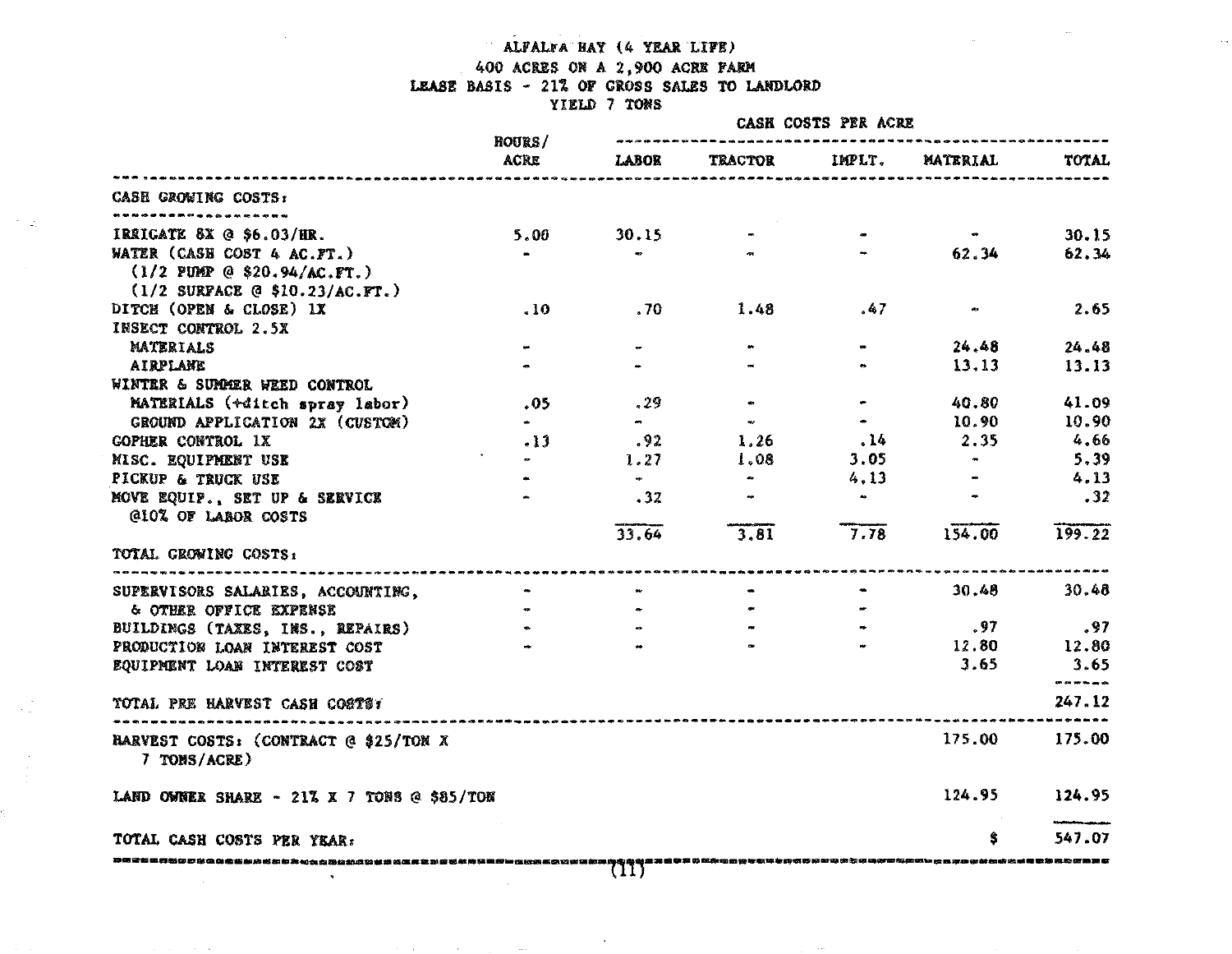| -------------<br>BUILDINGS (interest & depreciation)<br>TRACTORS & IMPLEMENTS (interest & depreciation)<br>\$<br>304.01<br>STAND ESTABLISHMENT:<br>(depreciated over 4 years)<br>(interest on investment)<br>-----------------------<br>TOTAL INVESTMENT COSTS:<br>\$<br>TOTAL ALL COSTS PER ACRE:<br>3 社会を社会の会社会の会社の最高度は地区有限公会会会社会社会社会社会社会社会科学研究所である社会系统公会があるご存在社会の共和国社会会社中国社会会社社会会会会社会社会社会社<br>\$.<br>COSTS PER TON:<br>COST PER TON AT VARIOUS YIELDS AND VARIOUS SHARE RENTS<br>COST/TON<br>SHARE RENT<br>YIELD<br>116.67<br>25%<br>112.42<br>$20\%$<br>5 TONS<br>108.17<br>15%<br>-------------<br>---------<br>----------------<br>104.94<br>25%<br>100.69<br>6 TONS<br>20%<br>96.44<br>15%<br>--------<br>-----<br>96.55<br>25%<br>93.15<br>7 TONS<br>21%<br>88.05<br>15%<br>--------<br>.<br>90.26<br>25 <sup>2</sup><br>86.01<br>20%<br>8 TONS<br>81.76<br>15%<br>85.37<br>25%<br>81.12<br>20%<br>9 TONS<br>76.87<br>15 <sup>z</sup> | INVESTMENT COSTS: |  |  | TOTAL  |
|-----------------------------------------------------------------------------------------------------------------------------------------------------------------------------------------------------------------------------------------------------------------------------------------------------------------------------------------------------------------------------------------------------------------------------------------------------------------------------------------------------------------------------------------------------------------------------------------------------------------------------------------------------------------------------------------------------------------------------------------------------------------------------------------------------------------------------------------------------------------------------------------------------------------------------------------------|-------------------|--|--|--------|
|                                                                                                                                                                                                                                                                                                                                                                                                                                                                                                                                                                                                                                                                                                                                                                                                                                                                                                                                               |                   |  |  | 5.69   |
|                                                                                                                                                                                                                                                                                                                                                                                                                                                                                                                                                                                                                                                                                                                                                                                                                                                                                                                                               |                   |  |  | 14.18  |
|                                                                                                                                                                                                                                                                                                                                                                                                                                                                                                                                                                                                                                                                                                                                                                                                                                                                                                                                               |                   |  |  | 76.00  |
|                                                                                                                                                                                                                                                                                                                                                                                                                                                                                                                                                                                                                                                                                                                                                                                                                                                                                                                                               |                   |  |  | 9.12   |
|                                                                                                                                                                                                                                                                                                                                                                                                                                                                                                                                                                                                                                                                                                                                                                                                                                                                                                                                               |                   |  |  | 105.00 |
|                                                                                                                                                                                                                                                                                                                                                                                                                                                                                                                                                                                                                                                                                                                                                                                                                                                                                                                                               |                   |  |  | 652.07 |
|                                                                                                                                                                                                                                                                                                                                                                                                                                                                                                                                                                                                                                                                                                                                                                                                                                                                                                                                               |                   |  |  | 93.15  |
|                                                                                                                                                                                                                                                                                                                                                                                                                                                                                                                                                                                                                                                                                                                                                                                                                                                                                                                                               |                   |  |  |        |
|                                                                                                                                                                                                                                                                                                                                                                                                                                                                                                                                                                                                                                                                                                                                                                                                                                                                                                                                               |                   |  |  |        |
|                                                                                                                                                                                                                                                                                                                                                                                                                                                                                                                                                                                                                                                                                                                                                                                                                                                                                                                                               |                   |  |  |        |
|                                                                                                                                                                                                                                                                                                                                                                                                                                                                                                                                                                                                                                                                                                                                                                                                                                                                                                                                               |                   |  |  |        |
|                                                                                                                                                                                                                                                                                                                                                                                                                                                                                                                                                                                                                                                                                                                                                                                                                                                                                                                                               |                   |  |  |        |
|                                                                                                                                                                                                                                                                                                                                                                                                                                                                                                                                                                                                                                                                                                                                                                                                                                                                                                                                               |                   |  |  |        |
|                                                                                                                                                                                                                                                                                                                                                                                                                                                                                                                                                                                                                                                                                                                                                                                                                                                                                                                                               |                   |  |  |        |
|                                                                                                                                                                                                                                                                                                                                                                                                                                                                                                                                                                                                                                                                                                                                                                                                                                                                                                                                               |                   |  |  |        |
|                                                                                                                                                                                                                                                                                                                                                                                                                                                                                                                                                                                                                                                                                                                                                                                                                                                                                                                                               |                   |  |  |        |
|                                                                                                                                                                                                                                                                                                                                                                                                                                                                                                                                                                                                                                                                                                                                                                                                                                                                                                                                               |                   |  |  |        |
|                                                                                                                                                                                                                                                                                                                                                                                                                                                                                                                                                                                                                                                                                                                                                                                                                                                                                                                                               |                   |  |  |        |
|                                                                                                                                                                                                                                                                                                                                                                                                                                                                                                                                                                                                                                                                                                                                                                                                                                                                                                                                               |                   |  |  |        |
|                                                                                                                                                                                                                                                                                                                                                                                                                                                                                                                                                                                                                                                                                                                                                                                                                                                                                                                                               |                   |  |  |        |
|                                                                                                                                                                                                                                                                                                                                                                                                                                                                                                                                                                                                                                                                                                                                                                                                                                                                                                                                               |                   |  |  |        |
|                                                                                                                                                                                                                                                                                                                                                                                                                                                                                                                                                                                                                                                                                                                                                                                                                                                                                                                                               |                   |  |  |        |
|                                                                                                                                                                                                                                                                                                                                                                                                                                                                                                                                                                                                                                                                                                                                                                                                                                                                                                                                               |                   |  |  |        |
|                                                                                                                                                                                                                                                                                                                                                                                                                                                                                                                                                                                                                                                                                                                                                                                                                                                                                                                                               |                   |  |  |        |
| 29.75<br>s<br>MANAGEMENT FEE @ 5% OF GROSS INCOME: -----------------<br>(usual charge for management is not included in this study)                                                                                                                                                                                                                                                                                                                                                                                                                                                                                                                                                                                                                                                                                                                                                                                                           |                   |  |  |        |

 $\sim 10^{-1}$ 

 $\mathcal{F}_{\mathcal{G}}$ 

 $\mathcal{F}^{\mathcal{G}}_{\mathcal{G}}$ 

 $\sim$   $\sim$ 

 $\sim$ 

 $\sim$ 

 $\frac{1}{2}$ 

 $\sim$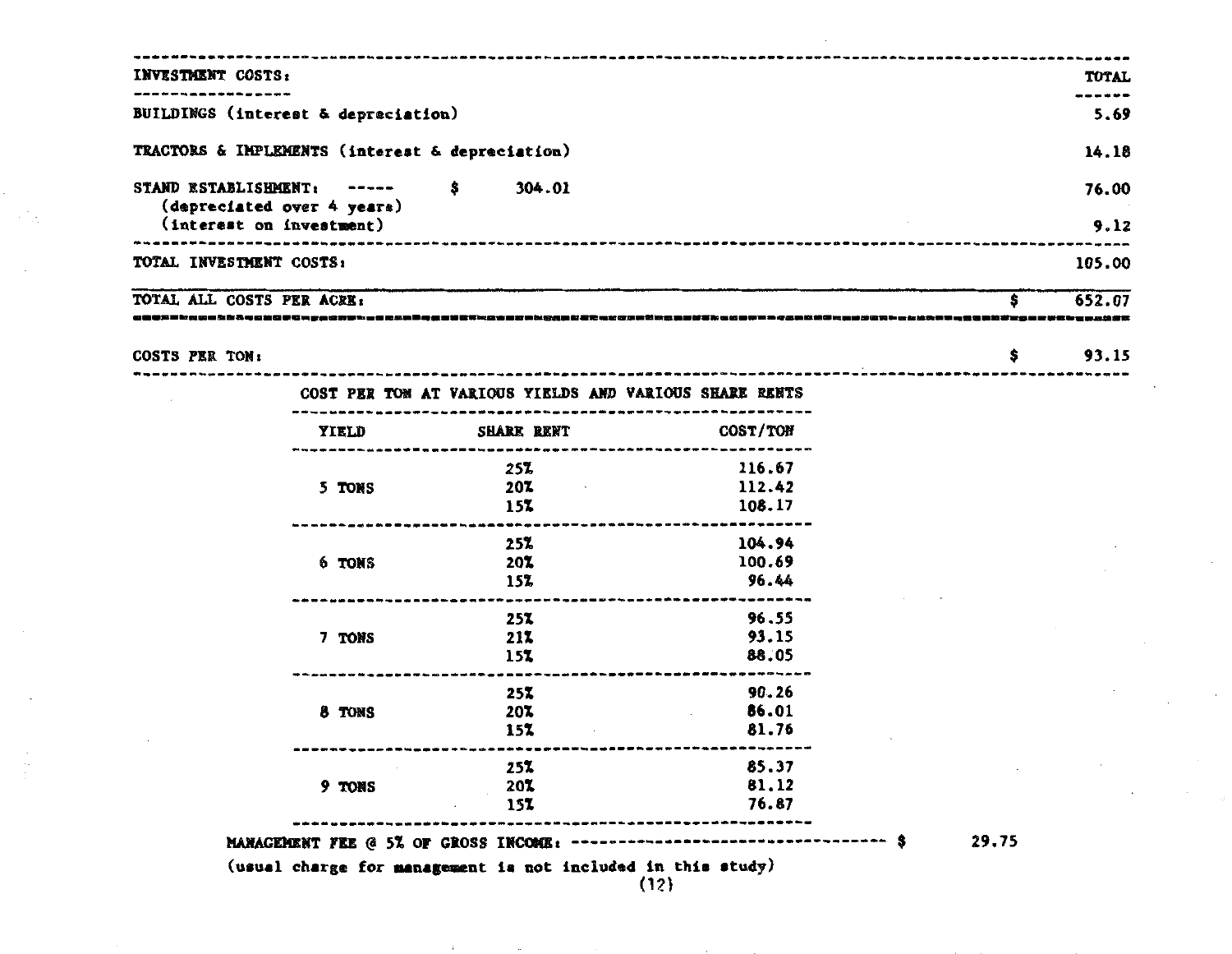#### FIELD CORN 600 ACRES FOLLOWING WHEAT, CORN, ALFALFA OR SUGAR BEETS ON A 2900 ACRE FARM LEASE BASIS - 20X OF GROSS SALES TO LANDLORD YIELD - 9,000 LBS/ACRE

in gine

i vilje

 $\mathcal{L}_{\mathcal{A}}$ 

 $\cdot$ 

|                                                                            | HOURS/      |                | CASH COSTS PER ACRE |                       |                          |       |
|----------------------------------------------------------------------------|-------------|----------------|---------------------|-----------------------|--------------------------|-------|
|                                                                            | <b>ACRE</b> | LABOR          | <b>TRACTOR</b>      | IMPLT.                | <b>MATERIAL</b>          | TOTAL |
| SEED BED PREPARATION:                                                      |             |                |                     |                       |                          |       |
|                                                                            |             |                |                     |                       |                          |       |
| FALL:                                                                      |             |                |                     |                       |                          |       |
| PLOW $(1/2$ ACRES)                                                         | .20         | 1.61           | 2.42                | 1.18                  | $\tilde{\phantom{a}}$    | 5.21  |
| SUBSOIL & ROLL (1/2 ACRES)                                                 | .20         | 1.61           | 3.59                | 1.86                  |                          | 7.06  |
| TRIPLANE 2X                                                                | .34         | 2.73           | $5.02$ 1.70         |                       |                          | 9.46  |
| LIST UP BEDS                                                               | .28         | 2.25           | 2.70                | .65                   | $\bullet$                | 5.61  |
| HERBICIDE                                                                  | $\bullet$   | $\blacksquare$ |                     | $\tilde{\phantom{a}}$ | 11.13                    | 11.13 |
| <b>AIRPLANE</b>                                                            |             |                |                     | $\blacksquare$        | 5.25                     | 5.25  |
| SPRING:                                                                    |             |                |                     |                       |                          |       |
| ROLLING CULTIVATOR                                                         | .20         |                | $1.61$ 1.24         | 1.80                  |                          | 4.66  |
| MOVE EQUIP., SET UP & SERVICE<br>@ 10% OF LABOR COSTS                      |             | .98            |                     |                       |                          | .98   |
|                                                                            |             |                |                     |                       |                          |       |
| TOTAL SEEDBED PREPARATION COSTS:<br>-----------------------                |             | 10.79          | 14.99               | 7.19                  | 16.38                    | 49.35 |
| PLANTING:                                                                  |             |                |                     |                       |                          |       |
| <b>PLANT</b>                                                               | .33         | 2.65           | 2.55                | 1.61                  | <b>Contract Contract</b> | 6.81  |
| SEED 18 LBS. @ \$1.40/LB.                                                  |             | $\sim$         |                     |                       | 25.20                    | 25.20 |
| STARTER FERTILIZER @ 15 GALS/ACRE<br>$(0 \t{51.73/GAL.} + $1.90 \t{ZINC})$ |             | $\blacksquare$ |                     | $\tilde{\phantom{a}}$ | 27.85                    | 27.85 |
| MOVE EQUIP., SET-UP, SERVICE-207 OF LABOR                                  |             | .53            |                     |                       | $\:\:$                   | .53   |
| TOTAL PLANTING COSTS:                                                      |             | 3.18           | 2.55                | 1.61                  | 53.05                    | 60.40 |
|                                                                            |             |                |                     |                       |                          |       |

(13)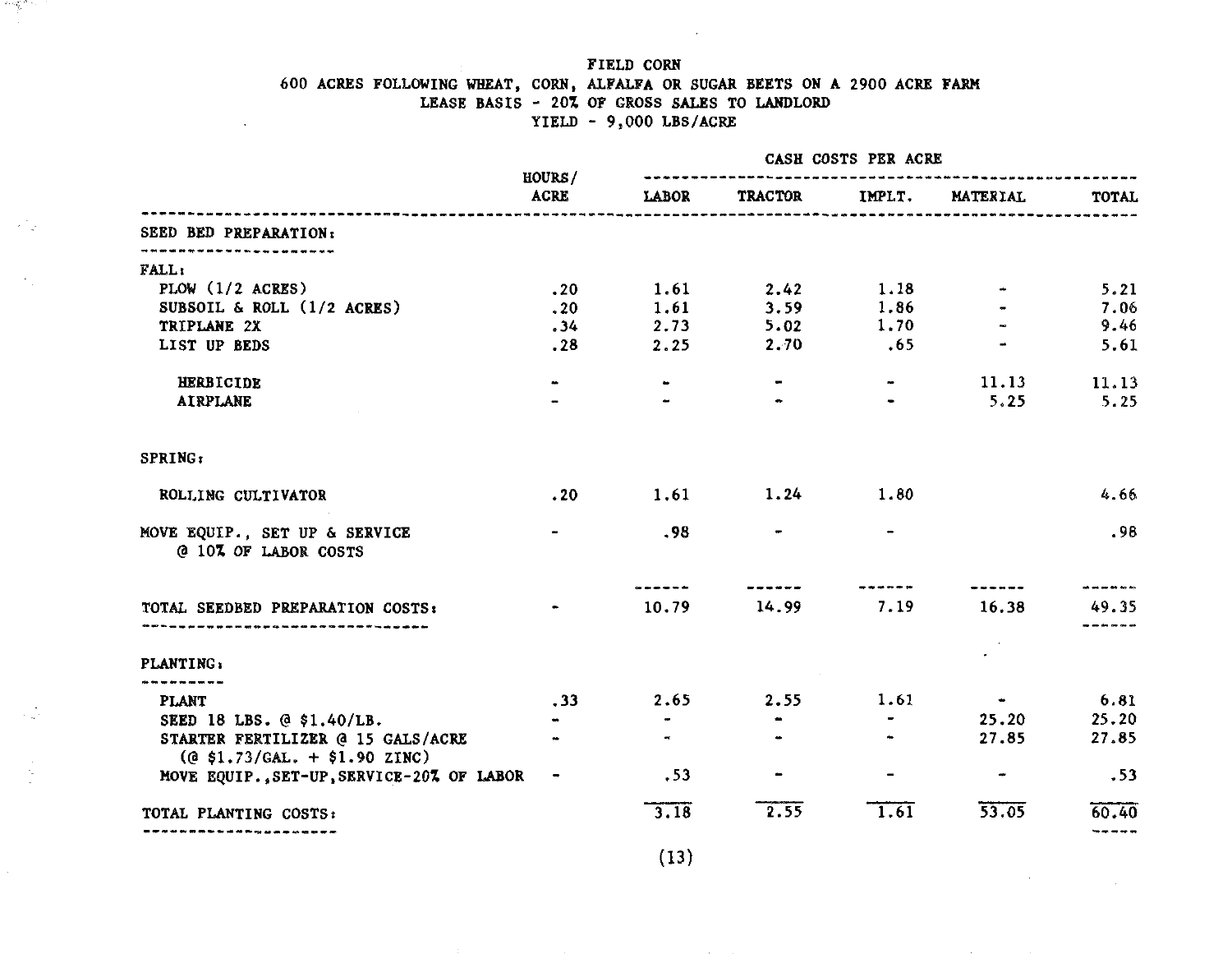| CORN CONT.                                             |                                  | CASH COSTS PER ACRE<br>------------------------------- |                                  |                                 |                                                                                                    |                  |  |
|--------------------------------------------------------|----------------------------------|--------------------------------------------------------|----------------------------------|---------------------------------|----------------------------------------------------------------------------------------------------|------------------|--|
|                                                        | hours/<br>acre                   |                                                        | LABOR TRACTOR                    | IMPLT.                          | MATERIAL                                                                                           | TOTAL            |  |
| GROWING COSTS:                                         |                                  |                                                        |                                  |                                 |                                                                                                    |                  |  |
| BREAK CRUST (10% ACRES)<br>CUTWORM CONTROL (20% ACRES) | .02                              |                                                        | $.16$ $.12$                      | . 18                            |                                                                                                    | .47              |  |
| GROUND APPLICATION                                     | .03                              | .21                                                    | .19                              | $\bullet$                       | $\sim$                                                                                             | - 40             |  |
| MATERIAL                                               | $\bullet$                        | $\overline{a}$                                         | $\bullet$ .                      | $\mathbf{w}$ .                  | 2.26                                                                                               | 1.26             |  |
| ROLLING CULTIVATOR                                     | .17                              |                                                        | $1.37$ $1.06$ .80                |                                 | $\sim 0.00$ and $\sim 0.00$                                                                        | 3.22             |  |
| FURROW & SIDE DRESS                                    | .29                              |                                                        | $2.33 \t2.80 \t1.10$             |                                 | $\sim 100$                                                                                         | 6.24             |  |
| 200 LBS. N @ 21c/LB.                                   | $\sim$                           | $\overline{a}$                                         | $\sim$                           | $\bullet$                       | 42.00                                                                                              | 42.00            |  |
| DITCH & CLOSE 2X                                       | .10                              | .70                                                    | 1.48                             | $-47$                           | $\sim$                                                                                             | 2.65             |  |
| IRRIGATE 6X @ 1.25 KRS./ACRE                           | 7.50                             | 45.23                                                  | $\overline{\phantom{a}}$         | $\sim$                          | $\sigma$ .<br><br><br><br><br><br><br><br><br><br><br><br><br><br><br><br><br><br><br><br><br><br> | 45.23            |  |
| WATER 1.5 AC.FT.@ 99.99/FT.                            | $\bullet$ . The set of $\bullet$ | $\sim$ $\sim$                                          | $\sim$                           | $\mathbf{m}$ . The $\mathbf{m}$ | 15.35 15.35                                                                                        |                  |  |
| 1.5 AC.FT. WELL @ \$20.16                              |                                  |                                                        | $\sim$ 0.000 $\sim$ 0.000 $\sim$ | $\sim$                          | 31.41                                                                                              | 31.41            |  |
| <b>HERBICIDE - GROUND RIG(1/2 ACRES)</b>               | .08                              | .64                                                    | .50                              | .10                             | <b>Contract Contract</b>                                                                           | 1.24             |  |
| $2,4-D$ AMINE @ 8 OZ. $(1/2 \text{ ACRES})$            | $\sim$ 100 $\sim$                | $\frac{d^{2}x}{dx^{2}}$                                | $\sim$                           | $\bullet$                       | .69                                                                                                | .69              |  |
| MITICIDE - GROUND APPLICATION                          | .16                              |                                                        | $1.13$ $1.24$                    | .21                             | <b>Contract Contract</b>                                                                           | 2.57             |  |
| <b>MATERIAL</b>                                        |                                  | $\omega$                                               | $\bullet$                        | $\sigma_{\rm NN}$               |                                                                                                    | 15.25 15.25      |  |
| MOVE EQUIP., SET UP & SERVICE<br>@ 15% OF LABOR COST   |                                  | $\sim$ 7.77                                            | <b>RON CONTROL</b>               |                                 |                                                                                                    | 7.77             |  |
|                                                        |                                  |                                                        | ------                           | -------                         | -----------                                                                                        | --------         |  |
| TOTAL GROWING COSTS:                                   |                                  |                                                        |                                  |                                 | 59.53 7.38 2.86 105.95                                                                             | 175.73<br>------ |  |
| MISCELLANEOUS COSTS:                                   |                                  |                                                        |                                  |                                 |                                                                                                    |                  |  |
| SUPERVISORS SALARIES, ACCOUNTING,<br>OFPICE EXPENSE    |                                  |                                                        |                                  |                                 | 30.25                                                                                              | 30.25            |  |
| PRODUCTION LOAN INTEREST COST                          |                                  | $\mathbf{w}$                                           |                                  |                                 | 19.23 19.23                                                                                        |                  |  |
| PICKUP AND TRUCK USE                                   |                                  |                                                        |                                  |                                 | 3.28                                                                                               | 3.28             |  |
| MISC. EQUIPMENT USE                                    |                                  | 1.01                                                   | .85                              | 2.42                            | $\sim 0.00$ and $\sim 0.00$                                                                        | 4.28             |  |
| EQUIPMENT LOAN INTEREST COST                           |                                  |                                                        |                                  |                                 | 8.76                                                                                               | 8.76             |  |
| BUILDING (TAXES, INS., REPAIRS)                        |                                  |                                                        | $\mathbf{a}$                     |                                 | .97                                                                                                | .97              |  |
|                                                        |                                  |                                                        |                                  |                                 |                                                                                                    |                  |  |
| TOTAL MISCELLANEOUS COSTS:                             |                                  | 1.01                                                   | . 85                             |                                 | $2.42$ 62.49                                                                                       | 66.77            |  |
|                                                        |                                  |                                                        |                                  |                                 |                                                                                                    |                  |  |
| TOTAL PRE-HARVEST CASH COSTS:                          |                                  |                                                        |                                  |                                 |                                                                                                    | 352.24           |  |

**Service** State

 $\cdot$ 

CORN CONT.

 $\mathcal{A}$  and  $\mathcal{A}$  is a simple of the set of  $\mathcal{A}$ 

**ผ**จะ 1999年1999年1999年1999年19月19日19月19日19日におよびた北海洋市は1999年1999年1999年1999年19月19日には1999年1999年1999年1999年19  $(14)$ 

ş.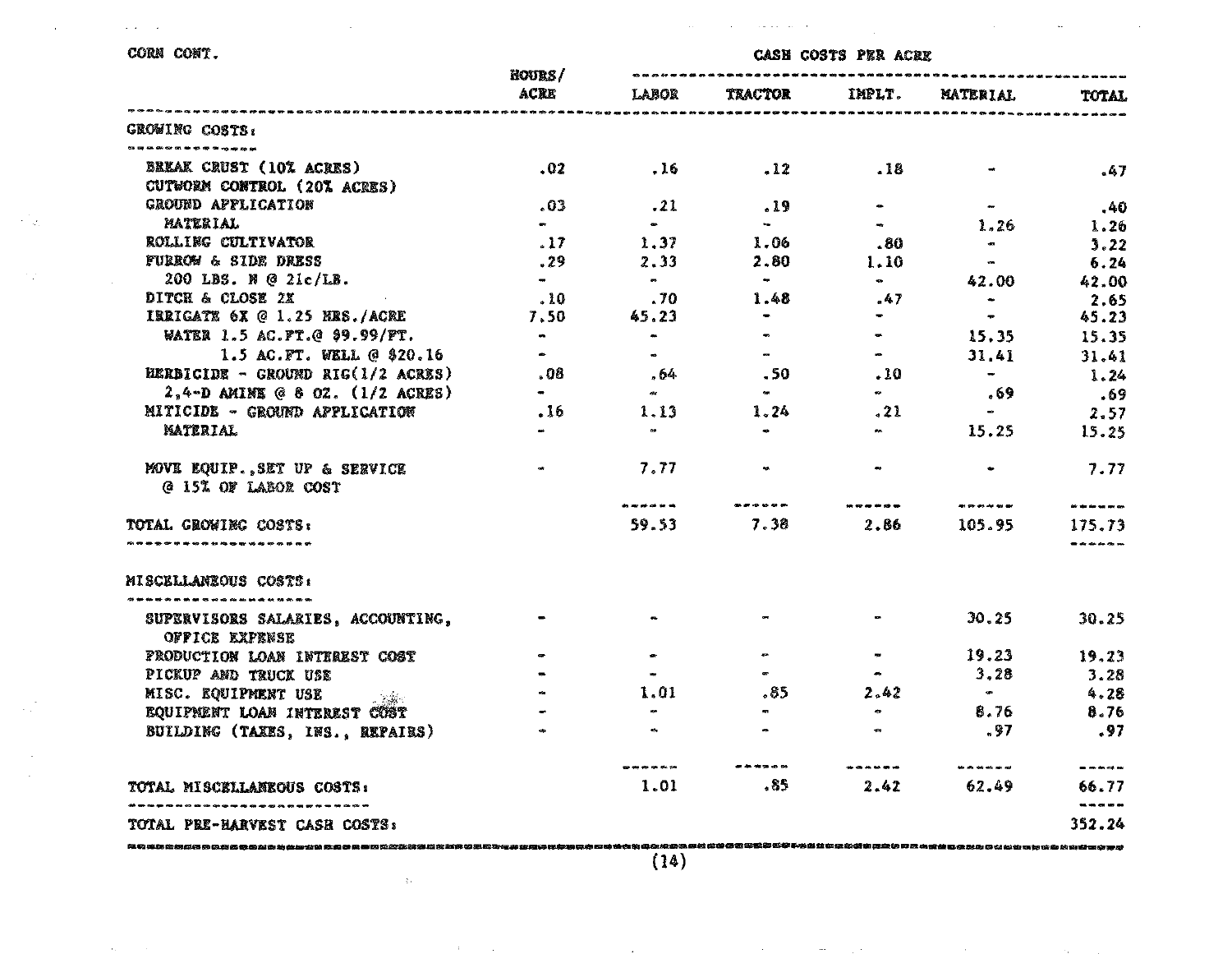| CORN CONT.                                                                                                                                           | <b>HOURS/</b> | CASH COSTS PER ACRE |                          |                                                            |                 |                        |  |
|------------------------------------------------------------------------------------------------------------------------------------------------------|---------------|---------------------|--------------------------|------------------------------------------------------------|-----------------|------------------------|--|
|                                                                                                                                                      | ACRE          | <b>LABOR</b>        | <b>TRACTOR</b>           |                                                            | IMPLT. MATERIAL | <b>TOTAL</b>           |  |
| HARVEST COSTS:                                                                                                                                       |               |                     |                          |                                                            |                 |                        |  |
| -------------<br><b>COMBINE</b>                                                                                                                      | .22           |                     | $1.77$ 9.44 $3.22$       |                                                            | $\blacksquare$  | 14.43                  |  |
| <b>BANKOUT WAGON</b>                                                                                                                                 | .22           | 1.77                | 1.37                     | .94                                                        |                 | 4.08                   |  |
| CHOP STUBBLE                                                                                                                                         | .25           | 2.01                | 2.42                     | 1.00                                                       |                 | 5.43                   |  |
|                                                                                                                                                      |               | -------             |                          | $\sim$ 0.000 $\sim$ 0.000 $\sim$ 0.000 $\sim$ 0.000 $\sim$ |                 | $\frac{1}{2}$          |  |
| TOTAL HARVEST COSTS:<br>                                                                                                                             |               |                     | 5.55 13.23 5.17          |                                                            |                 | 23.94<br>$\frac{1}{2}$ |  |
| POST HARVEST COSTS:                                                                                                                                  |               |                     |                          |                                                            |                 |                        |  |
| STUBBLE DISC                                                                                                                                         | .22           |                     | $1.77$ $3.95$ $2.08$ $-$ |                                                            |                 | 7.80<br>------         |  |
| CASH CULTURAL AND HARVEST COSTS:                                                                                                                     |               |                     |                          |                                                            |                 | 383.98                 |  |
| SHARE RENT (20% OF GROSS, LESS<br>20% OF DOCKAGE)                                                                                                    |               |                     |                          |                                                            |                 | 92.61 92.61            |  |
| DOCKAGE, TENNANTS SHARE (2% OF 90 CWT.)                                                                                                              |               |                     |                          |                                                            | 7.56            | 7.56<br>------         |  |
| TOTAL CASH COSTS:                                                                                                                                    |               |                     |                          |                                                            |                 | 484.15                 |  |
| INVESTMENT COSTS:                                                                                                                                    |               |                     |                          |                                                            |                 |                        |  |
| BUILDINGS (INTEREST & DEPRECIATION)                                                                                                                  |               |                     |                          |                                                            |                 | 5.69 5.69              |  |
| TRACTORS & IMPLT. (INT. & DEPRE.)                                                                                                                    |               |                     |                          |                                                            | 34.64<br>-----  | 34.64<br>$   -$        |  |
| TOTAL INVESTMENT COSTS:                                                                                                                              |               |                     |                          |                                                            | 40.33           | 40.33<br>-----         |  |
| ----------------------                                                                                                                               |               |                     |                          |                                                            |                 | ------                 |  |
| TOTAL ALL COSTS PER ACRE:                                                                                                                            |               |                     |                          |                                                            |                 | 524.47                 |  |
| 及없으로보일 kd 자료자료정실 보험 다양함 다양한 사업자 정보 상품 중간 주위 상품 대상 다양으로 지원했다. 지수는 대상 사업자들은 사업자들은 대상 사업자들은 대상 수 있다. 이 사업자들은 사업자들은 지수는 대부 대학을 지원하고 있다.<br>COST PER CWT. |               | $\bullet$           |                          |                                                            |                 | 5.83                   |  |
| (MANAGEMENT FEE @ 5% OF GROSS INCOME - 90 WT. @ \$5.25/WT.) - \$23.63<br>(usual charge for management not included in this study)                    |               |                     |                          |                                                            |                 |                        |  |

i Ca

 $\ddot{\cdot}$ 

 $\frac{1}{\sqrt{2}}$ 

 $\ddot{\cdot}$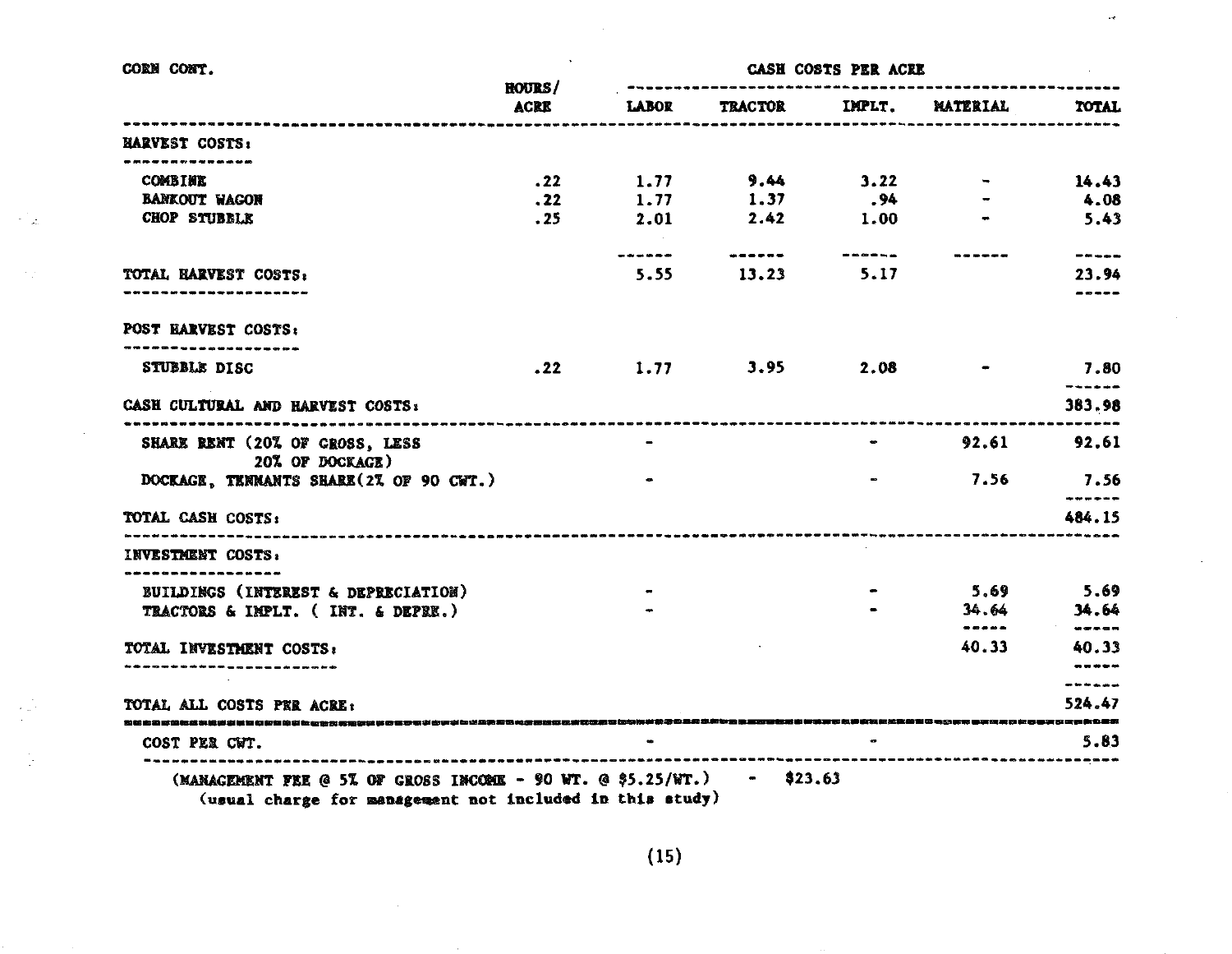#### COST PER CWT. AT VARYING YIELDS AND SHARE RENTALS

|                             |      | Crop Share Rental in Percent    |      |
|-----------------------------|------|---------------------------------|------|
| <b>CROP</b><br><b>YIELD</b> | 257  | 207                             | 15%  |
| 7,000 lbs                   | 7.43 | 7.17                            | 6.92 |
| 9.000 lbs                   | 6.08 | 5.83                            | 5.58 |
| 11,000 lbs                  | 5.22 | 4.97                            | 4.72 |
|                             |      | (Cost in \$ per hundred weight) |      |

NOTE: The estimated crop price of \$5.25/cwt. is the projected free market price and does not include government support. Government crop support payments are subject to a \$50,000 limit per farm.

 $(16)$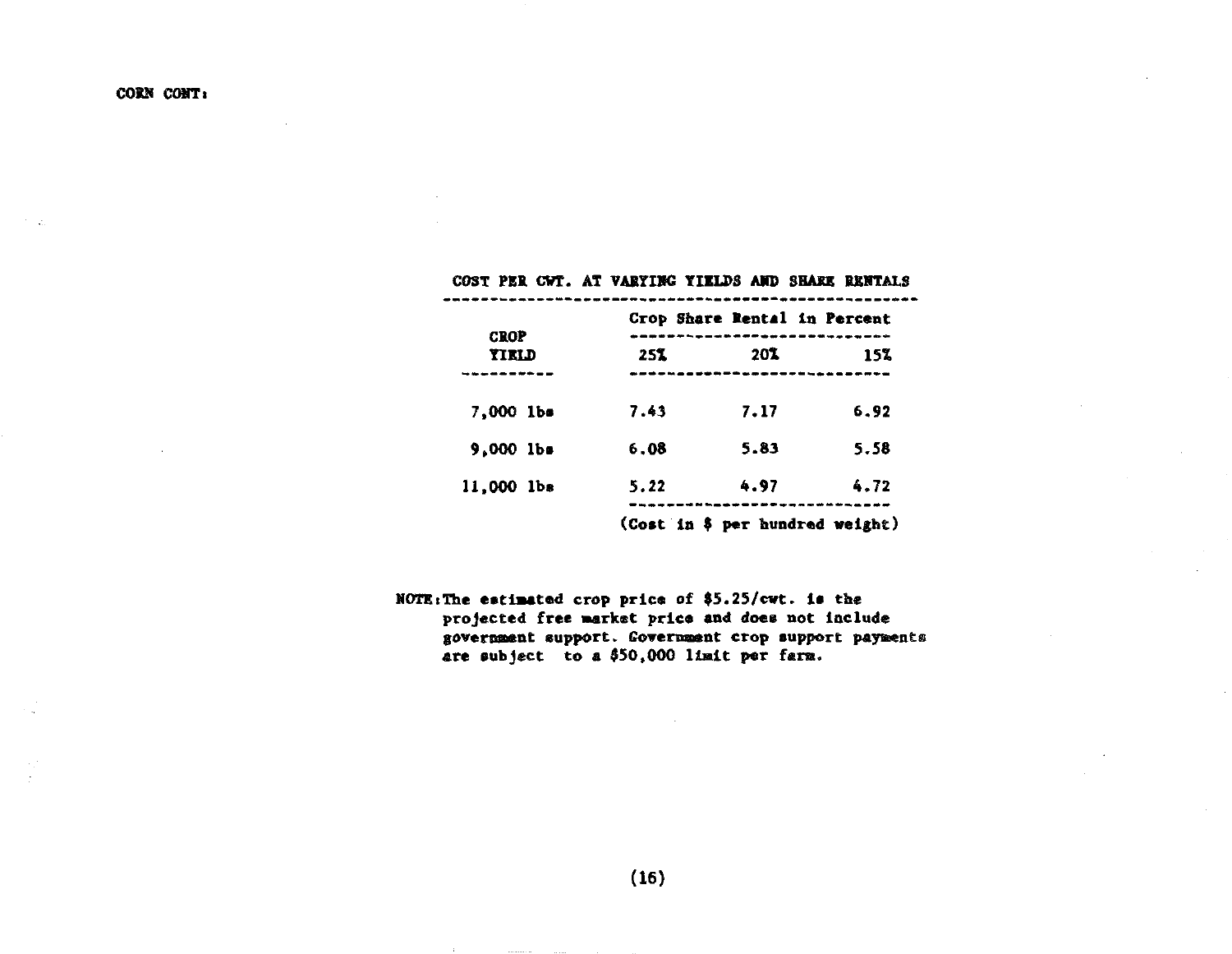#### SUGAR BEETS (22 TONS/ACRE - 14% SUGAR) 300 ACRES FOLLOWING WBKAT SPRING PLANTING/FALL HARVEST

in ist

 $\alpha$ 

 $\mathcal{L}^{\mathcal{L}}$ 

|                                                      | <b>HOURS/</b>                                                                                                                                                              | CASH COSTS PER ACRE    |                                       |                     |                                                               |              |
|------------------------------------------------------|----------------------------------------------------------------------------------------------------------------------------------------------------------------------------|------------------------|---------------------------------------|---------------------|---------------------------------------------------------------|--------------|
| -------------------------------                      | <b>ACRE</b>                                                                                                                                                                | LABOR                  | <b>TRACTOR</b>                        | IMPLT.              | <b>MATERIAL</b>                                               | <b>TOTAL</b> |
| FALL GROUND PREPARATION:                             |                                                                                                                                                                            |                        |                                       |                     |                                                               |              |
| BALE STRAW (CUSTOM - NO CHARGE)                      |                                                                                                                                                                            |                        | $\cdot$                               |                     |                                                               |              |
| STUBBLE DISC WITH ROLLER 1X                          | .22                                                                                                                                                                        |                        | $1.55$ $3.95$ $2.99$                  |                     |                                                               | 8.49         |
| SUBSOIL WITH ROLLER 1X                               | .40                                                                                                                                                                        |                        | 2.82 7.18 3.71 $\sim$                 |                     |                                                               | 13.71        |
| TRIPLANE 2X                                          |                                                                                                                                                                            |                        | $.34 \t 2.39 \t 5.02 \t 1.70$         |                     | $\sim$ 100 $\mu$                                              | 9.12         |
| LIST BEDS                                            |                                                                                                                                                                            |                        |                                       |                     | $.25 \t 2.01 \t 3.03 \t .58 \t - \t 5.62$                     |              |
| WINTER WEED CONTROL 2X                               |                                                                                                                                                                            |                        | $.20 \t 1.41 \t .80$                  |                     | $.56$ 17.29                                                   | 20.05        |
| MOVE EQUIP. SET UP & SERVICE<br>@ 10% OF LABOR COSTS | $\sim 100$ km s $^{-1}$<br>$\bullet$ .<br><br><br><br><br><br><br><br><br><br><br><br><br><br><br><br><br><br><br><br><br><br><br><br><br><br><br><br><br><br><br><br><br> | 1.02                   |                                       |                     | $\sim$ 100 $\sim$                                             | 1.02         |
| TOTAL GROUND PREP. COSTS:                            |                                                                                                                                                                            | 11.19                  | 19.98                                 | 9.54                | 17.29                                                         | 58.01        |
| PLANTING                                             |                                                                                                                                                                            |                        |                                       |                     |                                                               |              |
| LILLISTON 2X                                         | .20                                                                                                                                                                        |                        | $1.41 \t1.24 \t1.80$                  |                     | $\mathcal{L}_{\text{max}}$ , where $\mathcal{L}_{\text{max}}$ | 4.46         |
| <b>HERBICIDE 1/3 AREA BANDED</b>                     | .08                                                                                                                                                                        | .56                    | .50                                   | .22                 | $37.14$ $38.42$                                               |              |
| INCORPORATE 2/3 AC.                                  | .27                                                                                                                                                                        |                        | 1.90 2.61 4.93                        |                     | <b>Contract Contract</b>                                      | 9.44         |
| <b>PLANT</b>                                         | $.33 -$                                                                                                                                                                    |                        | $2.65$ $2.05$ $1.61$                  |                     | $\mathbb{R}^n$                                                | 6.32         |
| SEED 2 LBS./AC.                                      | $\blacksquare$                                                                                                                                                             | $\bullet$              | <b>Contract Contract</b>              |                     |                                                               | 24.00 24.00  |
| FERTILIZER 15 GALS.                                  | $\sim$                                                                                                                                                                     | $\Delta \sim 10^{-11}$ | $\blacksquare$                        | $\blacksquare$      | 27.85                                                         | 27.85        |
| RECULTIVATE 10% AC.                                  | .03                                                                                                                                                                        | .21                    | .19                                   | .07                 | $\frac{1}{2}$                                                 | .47          |
| REPLANT 10% AC. (SEED ONLY)                          | .03                                                                                                                                                                        | .24                    | .19                                   | .10                 | 2.40                                                          | 2.93         |
| MOVE EQUIP. SET UP & SERVICE<br>@20% OF LABOR COSTS  | $\bullet$ .<br><br><br><br><br><br><br><br><br><br><br><br><br><br><br><br><br><br><br><br><br><br><br><br><br><br><br><br><br><br><br><br><br>                            | 1.40                   | $\sigma_{\rm B}$ and $\sigma_{\rm B}$ | $\bullet$ $\bullet$ | $\sim$                                                        | 1.40         |
| TOTAL PLANTING COSTS:                                |                                                                                                                                                                            | 8, 37                  | 6.78                                  | 8.74                | 91.39                                                         | 115.28       |

(17)

 $\sim 10^{-1}$  km  $^{-1}$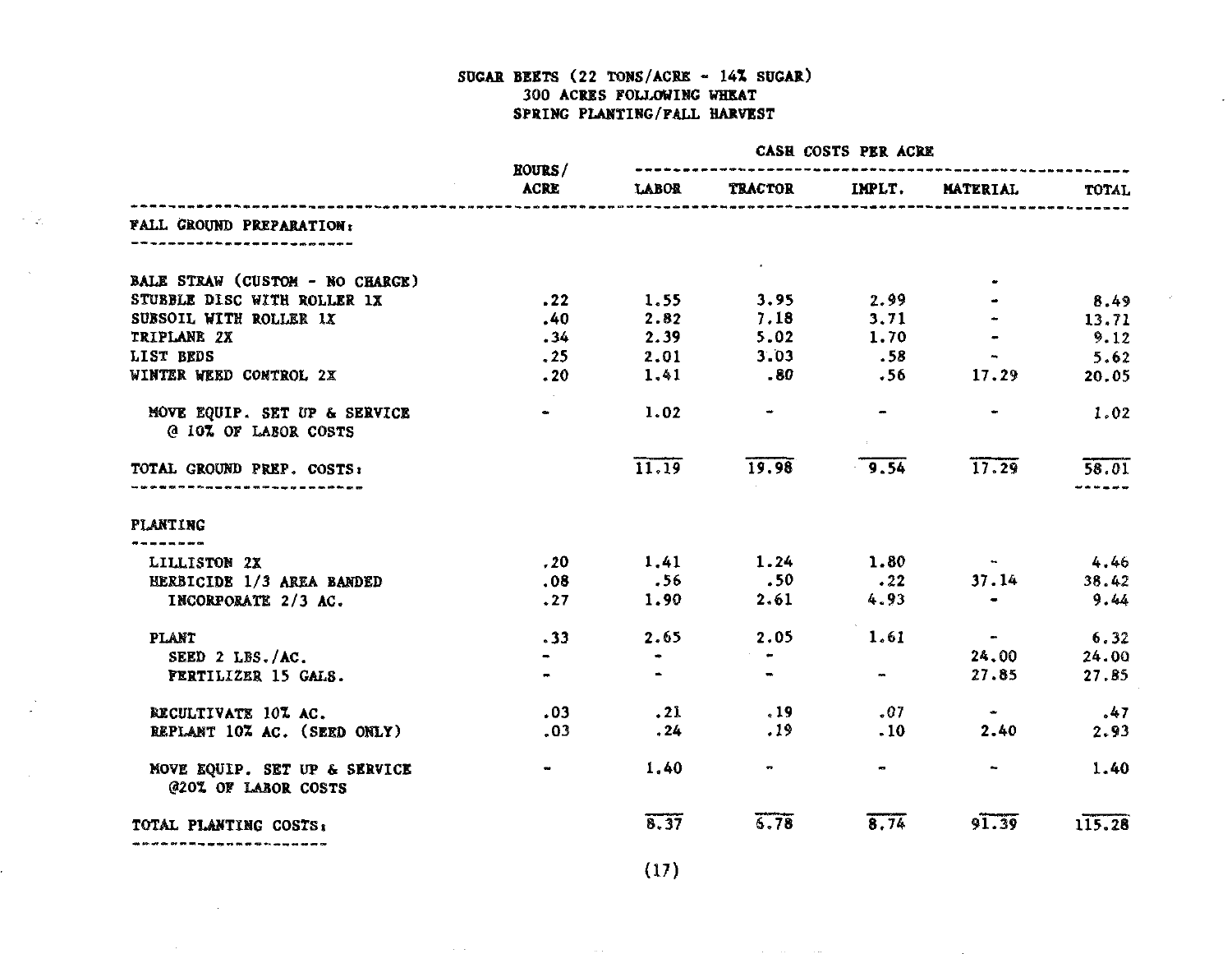| 1989 SUGAR BEETS CONT.                              | CASH COSTS PER ACRE<br>--------------------------------- |                 |                             |                          |                                 |                 |  |
|-----------------------------------------------------|----------------------------------------------------------|-----------------|-----------------------------|--------------------------|---------------------------------|-----------------|--|
|                                                     | hours/<br>acre                                           | labor           | TRACTOR                     | IMPLT.                   | MATERIAL                        | <b>TOTAL</b>    |  |
| GROWING:                                            |                                                          |                 |                             |                          |                                 |                 |  |
| $\frac{1}{2}$                                       |                                                          |                 |                             |                          |                                 |                 |  |
| CULTIVATE                                           | .33                                                      |                 | $2.65$ $2.05$ $1.00$        |                          | $\bullet$                       | 5.71            |  |
| CUTWORM BAIT (1/3 AC.) GROUND                       |                                                          |                 |                             |                          | 2.10                            | 2.10            |  |
| FLAT ROLL                                           | .12                                                      | . 34            |                             | $.75-.15$                | $\bullet$                       | 1.74            |  |
| THIN (ELECTRONIC)                                   | .33                                                      | 2.32            | 2.05                        | 5.37                     |                                 | 9.75            |  |
| HC3                                                 | 10.00                                                    | 57.00           |                             |                          |                                 | 57.00           |  |
| FERTILIZE 90 LBS. N @ 20c/LB.                       | .33                                                      | 2.32            |                             |                          | 3.19 1.14 18.00                 | 24.65           |  |
| LAYBY MERBICIDE                                     | $-25$                                                    |                 | $1.76$ $1.56$ $2.63$ $4.59$ |                          |                                 | 10.53           |  |
| <b>ROLLING CULTIVATOR</b>                           | $\ddot{\phantom{0}}$ . 20                                |                 | $1.41$ $1.24$ $1.80$        |                          | $-45$                           | 4,46            |  |
| V DITCH, OPEN & CLOSE 3X                            | .15                                                      |                 | 2.22                        | 1.40                     | $\bullet$                       | 4.82            |  |
| IRRIGATE 7X                                         | 8.75                                                     | $1.21$<br>52.76 | $\mathbf{a}_t$              | $\overline{\phantom{a}}$ | $\sim$                          | 52.76           |  |
| WATER 3.5 AC. FT.                                   | men.                                                     | $\bullet$       |                             | $\bullet$ .              | 54.55                           | 54.55           |  |
| MISC. (SHOVELS, DAMS)                               | $\bullet$                                                | $\sim$          |                             |                          | 2.50                            | 2.50            |  |
| INSECT & DISEASE CONTROL                            |                                                          |                 |                             |                          |                                 |                 |  |
| <b>AIRPLANE 5X @ \$5.50</b>                         |                                                          | $\mathbf{z}_2$  | $\bullet$                   | ۰                        | 27.50                           | 27.50           |  |
| APHID CONTROL 2X                                    |                                                          |                 |                             |                          | 34.05                           | 34.05           |  |
| MILDEW 2X, SULFUR                                   |                                                          | $\rightarrow$   |                             | $\overline{\phantom{a}}$ |                                 | 14.08 14.08     |  |
| <b>WORM CONTROL 1X</b>                              |                                                          |                 |                             |                          |                                 | $10.71$ $10.71$ |  |
| MOVE EQUIP. SET UP & SERVICE                        |                                                          | 1.88            |                             |                          | $\bullet$ . The state $\bullet$ | 1.88            |  |
| @15% OF LABOR COST(-HOE, IBRIG.)                    |                                                          |                 |                             |                          |                                 |                 |  |
| TOTAL GROWING COSTS:                                |                                                          | 124.16          | 13.06                       | 13.49                    | 168.08                          | 318.78          |  |
| **********************<br>MISCELLANEOUS COSTS:      |                                                          |                 |                             |                          |                                 | -------         |  |
|                                                     |                                                          |                 |                             |                          |                                 |                 |  |
| PICKUP & TRUCK USE                                  |                                                          |                 |                             |                          | 5.35                            | 5.35            |  |
| SUPERVISORS' SALARIES, ACCOUNTING<br>OFFICE EXPENSE |                                                          |                 |                             |                          | 49.40                           | 49.40           |  |
| BUILDING (TAXES, INS., REPAIRS)                     |                                                          |                 |                             |                          | .97                             | .97             |  |
| MISC. EQUIP. USE                                    |                                                          | 1.64            | 1.40                        | 3.95                     |                                 | 6.99            |  |
| PRODUCTION LOAN INTEREST COST                       |                                                          | $\bullet$       | $\sigma$                    | $\ddot{\phantom{1}}$     | 35,15                           | 35.15           |  |
| EQUIPMENT LOAN INTEREST COST                        |                                                          |                 |                             | $\blacksquare$           | 9.30                            | 9.30            |  |
| CROP INSURANCE, ALL ACRES                           |                                                          |                 |                             |                          | 27.48                           | 27.48           |  |
| TOTAL MISCELLANEOUS COSTS:                          |                                                          | 1.64            | 1.40                        | 3.95                     | 127.66                          | 134.65          |  |
| TOTAL PRE-HARVEST CASH COSTS:                       |                                                          |                 |                             |                          |                                 | 626.72          |  |

1989 SUGAR BEETS CONT.

Ċ,

 $\hat{a}_\mu$  .

 $(18)$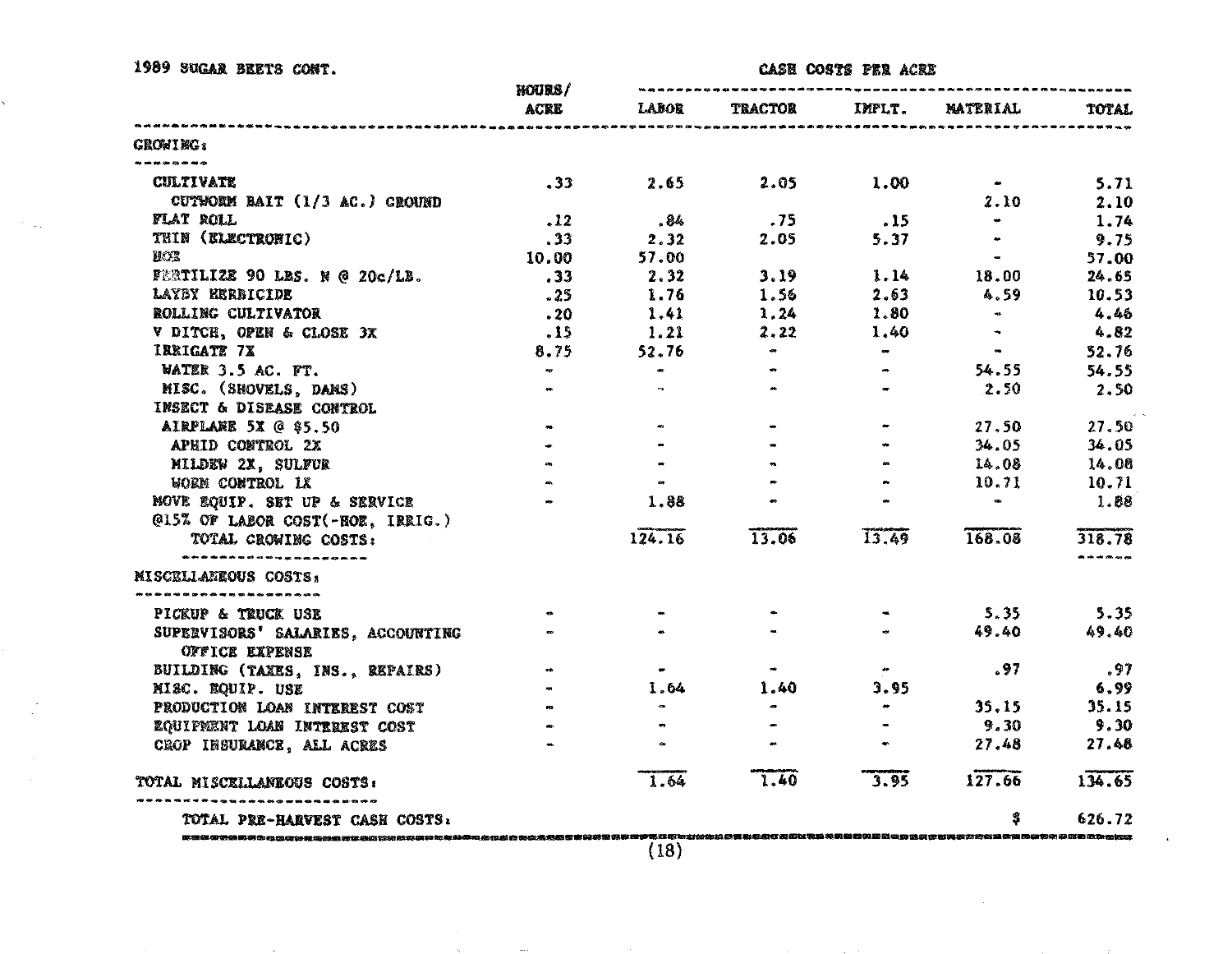| 1989 SUGAR BEETS CONT.                                                                           |                                                                                                                                |                 |                        |                 |    | <b>TOTALS</b>     |
|--------------------------------------------------------------------------------------------------|--------------------------------------------------------------------------------------------------------------------------------|-----------------|------------------------|-----------------|----|-------------------|
| CUSTOM HARVEST COST: (DIG @ \$2.00/TON; HAUL @ \$1.50 + MILEAGE)<br>HAULING ALLOWANCE: (MILEAGE) |                                                                                                                                |                 |                        |                 |    | 96.80<br>$-18.15$ |
| TOTAL HARVEST COSTS:<br>LANDOWNER SHARE (16% X 22 TONS @ \$35/TON)                               |                                                                                                                                |                 |                        |                 | \$ | 78.65<br>123.20   |
|                                                                                                  |                                                                                                                                |                 |                        |                 |    | 828.57            |
| TOTAL CASH COSTS:                                                                                |                                                                                                                                |                 |                        |                 | \$ |                   |
| INVESTMENT COSTS: BUILDING (interest & depreciation)                                             | TRACTORS & IMPLTS. (int. & deprec.)                                                                                            |                 |                        |                 |    | 5.69<br>36.11     |
| TOTAL INVESTMENT COSTS:                                                                          |                                                                                                                                |                 |                        |                 | Ŝ  | ------<br>41.80   |
| TOTAL ALL COSTS/ACRE:                                                                            |                                                                                                                                |                 |                        |                 | Ś  | 870.37            |
| COST PER TON @ 22 TONS/ACRE:                                                                     |                                                                                                                                |                 |                        |                 | \$ | 39.56             |
| COST SUMMARY:                                                                                    |                                                                                                                                | CASH            | <b>NON-CASH</b>        | <b>TOTAL</b>    |    |                   |
| COST PER ACRE (22 Ton yield, 14% sugar)                                                          |                                                                                                                                |                 |                        |                 |    |                   |
| <b>GROWING</b>                                                                                   |                                                                                                                                |                 | 626.72 41.80           | 668.52          |    |                   |
| <b>HARVEST</b><br><b>LANDOWNER</b>                                                               |                                                                                                                                | 78.65<br>123.20 |                        | 78.65<br>123.20 |    |                   |
| TOTAL:                                                                                           |                                                                                                                                | 828.57          | 41.80                  | 870.37          |    |                   |
|                                                                                                  | MANAGEMENT FEE: (5% of gross income, 22 tons x \$3/ton)<br>(usual charge for management, not included as a cost in this study) |                 | 2010 BALLAS BASÍNG ANG |                 |    | 38.50             |
|                                                                                                  | COST PER TON AT VARYING YIELDS AND SHARE RENTALS                                                                               |                 |                        |                 |    |                   |

 $\sim 10^7$ 

 $\sim$ 

 $\sim 10^{-11}$ 

|                      |                                           | Crop Share Rental in Percent |       |
|----------------------|-------------------------------------------|------------------------------|-------|
| <b>CROP</b><br>YIELD | 20%                                       | 16%                          | 12%   |
|                      |                                           |                              |       |
| 18 TONS              | 47.71                                     | 46.31                        | 44.91 |
| 22 TONS              | 40.96                                     | 39.56                        | 38.16 |
| <b>26 TONS</b>       | 36.29<br>$I \uparrow \wedge$ <sup>+</sup> | 34.89                        | 33.49 |

n bir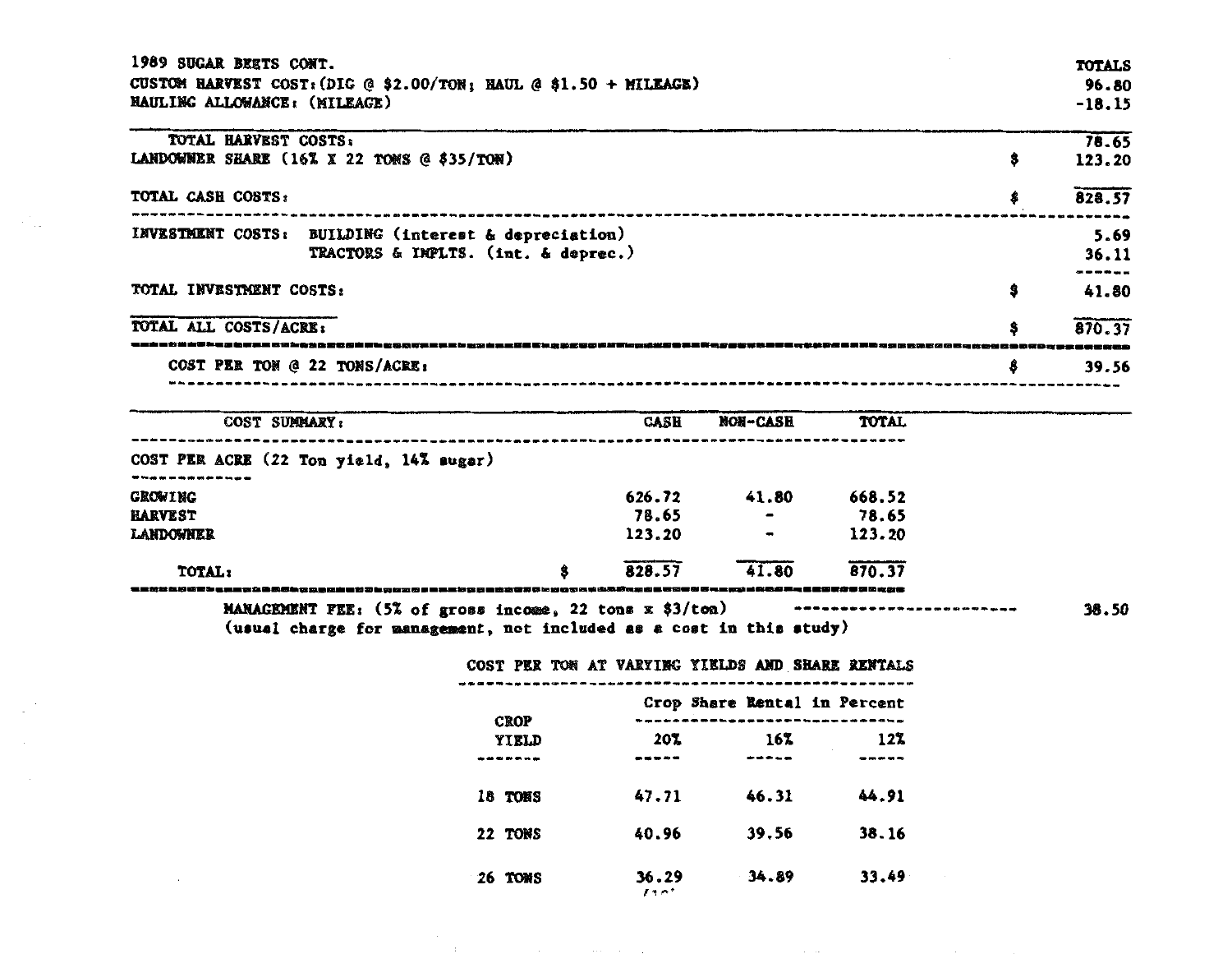#### TOMATOES (28 TONS PER ACRE) 700 ACRES IN ROTATION FOLLOWING WHEAT OR CORN (1/2 EACH) TWO HARVESTER OPERATION (BOTH ELECTRONIC)

|                                                      | <b>HOURS/</b>            | <b>CASH COSTS PER ACRE</b> |                                  |                |                                  |           |
|------------------------------------------------------|--------------------------|----------------------------|----------------------------------|----------------|----------------------------------|-----------|
|                                                      | <b>ACRE</b>              | <b>LABOR</b>               | <b>TRACTOR</b>                   | IMPLT.         | <b>MATERIAL</b>                  | TOTAL     |
| SEED BED PREPARATION:                                |                          |                            |                                  |                |                                  |           |
| FALL WORK:                                           |                          |                            |                                  |                |                                  |           |
| PLOW 1/2 ACRES @ .4 HR/ACRE                          | .20                      |                            | 1.61 2.42 1.18                   |                |                                  | 5.21      |
| LASERPLANE 10% ACRES @ \$120/AC.                     | $\sim$                   | $\sim$ $\sim$              | $\sim$ $\sim$                    | $\sim$ $\sim$  | 12.00                            | 12.00     |
| SUBSOIL 1/2 AC. 2X AFTER WHEAT                       | .40                      |                            | 2.82 7.18 3.71                   |                | $\sim$                           | 13.71     |
| SUBSOIL 1/2 AC. 1X AFTER CORN                        | $\ddot{\phantom{0}}$ .20 | 1.41                       | 3.59                             | 1.86           | $\bullet$ . The set of $\bullet$ | 6.86      |
| DISC 2X WITH ROLLER                                  | .26                      | 1.83                       | 3.84                             | 4.38           | <b>Contract Contract</b>         | 10.05     |
| TRIPLANE 2X                                          | .34                      | 2.39                       | 5.02                             | 1.70           | $\sim$ $\sim$                    | 9.12      |
| LIST (ALL FALL BEDDED)                               |                          |                            |                                  |                |                                  |           |
| WITHOUT NEMATICIDE (90% AC.)                         | .23                      | 1.85                       | 2.22                             | .53            | $\bullet$ .                      | 4.61      |
| W/NEMATACIDE (10% AC.)                               | $\ddotsc{0}$             | .32                        | .39                              | .15            | 12.63                            | 13.49     |
| FLAT ROLL TO SHAPE                                   | .12                      | .84                        | .75                              | .15            | $\bullet$ . The set of $\bullet$ | 1.74      |
| FALL APPLIED HERBICIDE (1/4 AC.)                     | $\ddot{\phantom{0}}$ .03 | .21                        | .19                              | .08            | 7.37                             | 7.85      |
| GENERAL HERBICIDE, GROUND 1.5X                       | $\sim$ 15                | 1.06                       | .60                              | .42            | 12.97                            | 15.04     |
| SPRING WORK:                                         |                          |                            |                                  |                |                                  |           |
| <b>CULTIVATE</b>                                     | .13                      |                            | $.92 \t 1.26$                    | .61            |                                  | 2.78      |
| RE-CULTIVATE (1/3 AC.) 1X                            | .05                      | .35                        | .48                              | .23            |                                  | 1.07      |
| HERBICIDE PROGRAM                                    |                          |                            |                                  |                |                                  |           |
| 20% AC. WITHOUT HERBICIDE                            | $\sim$ 100 $\pm$         | $\bullet$                  |                                  | $\blacksquare$ |                                  | $\bullet$ |
| 20% AC. SOIL CAP AT PLANTING                         |                          | $\blacksquare$             | $\bullet$ . The set of $\bullet$ |                |                                  |           |
| 60% AC. INCORP. 50% OF BED TOP                       | .24                      | 1.93                       | 2.32                             | 4.02           | 23.36                            | 31.63     |
| MOVE EQUIP. SET UP & SERVICE<br>@ 10% OF LABOR COSTS |                          | 1.75                       |                                  |                | $\qquad \qquad \blacksquare$     | 1.75      |
| TOTAL LAND PREPARATION COSTS:                        |                          | 19.29                      | 30.26                            | 19.04          | 68.33                            | 136.92    |
|                                                      |                          |                            |                                  |                |                                  |           |

 $(20)$ 

 $\sim$ 

contract of the contract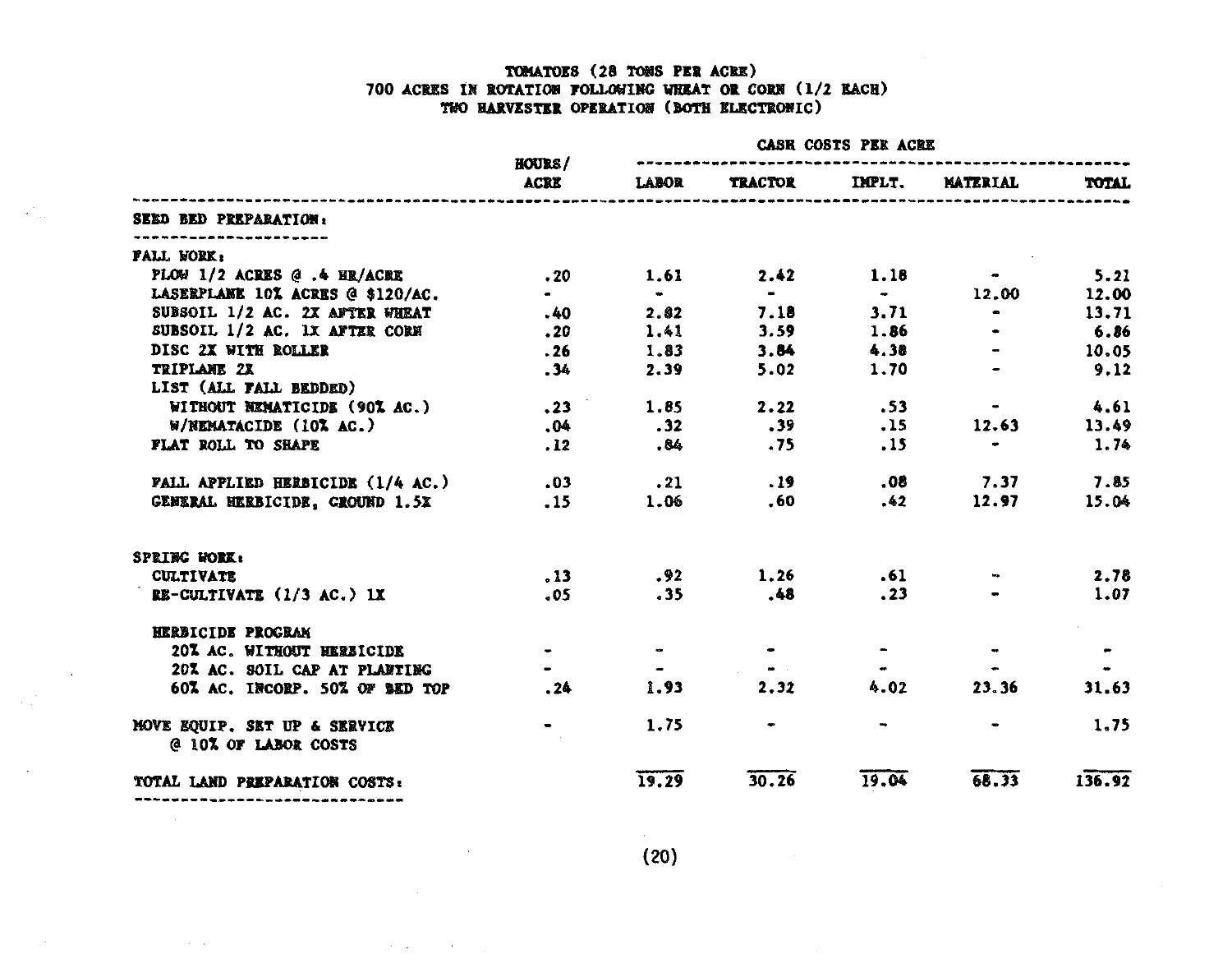| 1989 TOMATOES CONT.                                  | CASH COSTS PER ACRE<br>--------------------------------- |                                   |                                                                                                                                                                     |                                                           |                                              |                  |
|------------------------------------------------------|----------------------------------------------------------|-----------------------------------|---------------------------------------------------------------------------------------------------------------------------------------------------------------------|-----------------------------------------------------------|----------------------------------------------|------------------|
|                                                      | <b>HOURS/</b>                                            |                                   | ACRE LABOR TRACTOR                                                                                                                                                  |                                                           | IMPLT. MATERIAL                              | <b>TOTAL</b>     |
| PLANTING:                                            | -----------------------                                  |                                   |                                                                                                                                                                     |                                                           |                                              |                  |
| PLANT 2 ROWS (2 PEOPLE)                              |                                                          |                                   |                                                                                                                                                                     |                                                           |                                              |                  |
| LIGHTWEIGHT TRACKLAYER 20%                           | $.07$ $.96$ $.28$ $.83$                                  |                                   |                                                                                                                                                                     |                                                           |                                              | $\sim$ 2.07      |
| WHEEL TRACTOR 80Z                                    | .26                                                      |                                   | $3.57$ $2.01$ $3.09$                                                                                                                                                |                                                           | $\sim$ $\sim$ $\sim$                         | 8.68             |
| SEED 2/3 HYBRID @ 1/2 LB.                            | $\bullet$                                                | $\sim$ $\sim$                     | $\sim$ $\sim$                                                                                                                                                       | $\sim$ $\sim$ $\sim$                                      | 80.00 80.00                                  |                  |
| $1/3$ O.P. @ 1 LB.                                   |                                                          | de la contra                      | $\sim$ 100 $\mu$                                                                                                                                                    | $\sim$                                                    | 8.33 8.33                                    |                  |
| STARTER FERT. 15 GAL./AC                             |                                                          |                                   | $\bullet$ and $\bullet$ and $\bullet$ and $\bullet$ and $\bullet$ and $\bullet$ and $\bullet$ and $\bullet$ and $\bullet$ and $\bullet$ and $\bullet$ and $\bullet$ |                                                           | $-27.85$ 27.85                               |                  |
| REMOVE SOIL CAP 20% AC.                              | $.07$ $.56$ $.28$                                        |                                   |                                                                                                                                                                     | .16                                                       |                                              | $-1.00$          |
| BREAK CRUST 40% AC.                                  | .16                                                      |                                   | $1.13$ 1.00                                                                                                                                                         | .37                                                       | $\sim$ $\sim$ $\sim$ $\sim$                  | 2.49             |
| <b>REPLANT (SEED ONLY) 10% AC.</b>                   | $\ddot{\phantom{0}}$ .03                                 |                                   |                                                                                                                                                                     |                                                           | 41 .19 .31 8.83 9.74                         |                  |
| MOVE EQUIP., SET UP & SERVICE                        |                                                          |                                   | $-1.33$ $-$                                                                                                                                                         |                                                           | $  1.33$                                     |                  |
| 20% OF LABOR COSTS                                   |                                                          |                                   |                                                                                                                                                                     |                                                           |                                              |                  |
|                                                      |                                                          | -----                             |                                                                                                                                                                     | -----                                                     | ------                                       | ------           |
| TOTAL PLANTING COSTS:                                |                                                          |                                   | $7.96$ $3.75$ $4.77$                                                                                                                                                |                                                           | 125.01                                       | 141.50<br>------ |
| <b>GROWING:</b>                                      |                                                          |                                   |                                                                                                                                                                     |                                                           |                                              |                  |
|                                                      |                                                          |                                   |                                                                                                                                                                     |                                                           |                                              |                  |
| SPRINKLE IRRIG. STAND ESTAB.                         |                                                          |                                   |                                                                                                                                                                     |                                                           |                                              |                  |
| 1/6 AC. NATURAL RAINFALL                             | <b>Service Contract Service</b>                          | $\sim$ $\sim$                     |                                                                                                                                                                     |                                                           |                                              |                  |
| $1/6$ AC. RARLY: 1X (50 HRS.) $32$ 1.93 - 1.45 .22   |                                                          |                                   |                                                                                                                                                                     |                                                           |                                              | 3.60             |
| $1/3$ AC.MID-SEASON 2.4X(248 HR) $1.61$ 9.71         |                                                          |                                   | $\sim$                                                                                                                                                              |                                                           | 7.27 1.08 18.06                              |                  |
| $1/3$ AC. LATE: FURROW 2X                            | .83                                                      | 5.00                              | $\sim$                                                                                                                                                              | $\mathbf{w}$ and $\mathbf{w}$ are the set of $\mathbf{w}$ |                                              | $2.60$ 7.60      |
| <b>CULTIVATE</b>                                     | $\ddot{\bullet}$                                         |                                   | $3.22$ $3.86$ .93                                                                                                                                                   |                                                           | <b>Contract Contract Contract</b>            | 8.01             |
| THIN (ELECTRONIC) 1/3 AC.                            | $\cdot$ 11                                               |                                   | $.77$ $.68$ $1.79$                                                                                                                                                  |                                                           | $\sim$ 100 $\sim$                            | 3.25             |
| HOE (HAND WEED)                                      | 14.00 79.80                                              |                                   | $\sim$ $\sim$                                                                                                                                                       | $\sim$ $\sim$ $\sim$                                      | $\bullet$ . The state of the state $\bullet$ | 79.80            |
| <b>FERT.</b> 125 LBS. N @ 20c/1b.                    | $\cdot$ .33                                              |                                   | $2.32 \t3.19 \t1.26$                                                                                                                                                |                                                           | 25.00                                        | 31.77            |
| V DITCH, OPEN & CLOSE 3X                             | $\ddot{\phantom{0}}$ .15                                 |                                   | 1.21 2.22 1.40                                                                                                                                                      |                                                           | $\blacksquare$                               | 4.82             |
| IRRIGATE $7x \in 1.25$ HR./AC.                       |                                                          | 8.75 52.76                        | $\mathcal{L}^{\mathcal{A}}$ and $\mathcal{L}^{\mathcal{A}}$ and $\mathcal{L}^{\mathcal{A}}$                                                                         | $\sim$ $\sim$                                             |                                              | 52.76            |
| WATER 3.5 AC. FT.                                    | $\sim$                                                   | <b>Contract Contract Contract</b> | $\sim$ $\sim$                                                                                                                                                       |                                                           | $54.55$ 54.55                                |                  |
| MISC. EQUIP. (SHOVELS, DAMS)                         | the contract of the contract of the contract of          |                                   | $\sim$ $-$                                                                                                                                                          | $\sim$ $\sim$ $\sim$ $\sim$                               | 2.50 2.50                                    |                  |
| LAYBY HERBICIDE                                      |                                                          |                                   |                                                                                                                                                                     |                                                           | $.40$ 3.22 3.86 7.30 5.82 20.20              |                  |
| <b>CULTIVATE</b>                                     | .29                                                      |                                   | $2.04$ $2.80$                                                                                                                                                       | .67                                                       |                                              | $-5.52$          |
| CULTIVATE WITH HI-CROP                               | .33                                                      | 2.32                              | 2.55                                                                                                                                                                | .77                                                       |                                              | 5.64             |
| VINE TRAINER 1/2 AC.                                 | .20                                                      | 1.41                              | 1, 54                                                                                                                                                               | .27                                                       |                                              | 3.23             |
| MOVE EQUIP., SETUP & SERVICE<br>@ 15% OF LABOR COSTS |                                                          | 2.48                              | $\bullet$                                                                                                                                                           |                                                           |                                              | 2.48             |
| TOTAL GROWING COSTS:                                 |                                                          | 168.19                            | 20.71                                                                                                                                                               | 23.11                                                     | 91.76                                        | 303.78           |
|                                                      |                                                          | (21)                              |                                                                                                                                                                     |                                                           |                                              |                  |

and the control of the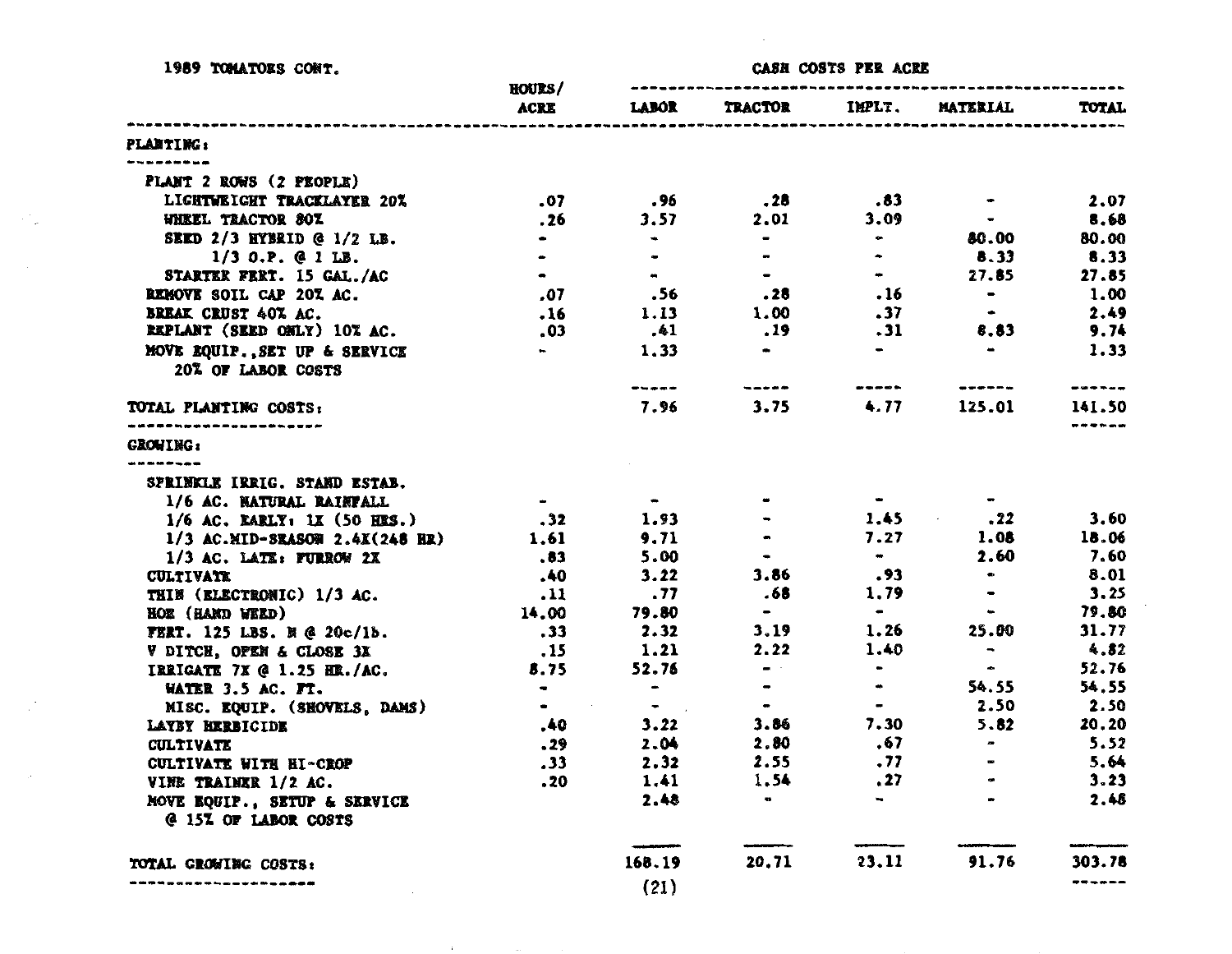1989 TOMATOES CONT.

 $\sim$  .

 $\mathcal{A}_{\rm{L2}}$ 

CASE COSTS PER ACRE

|                                    | <b>ECURS/</b>                                                  |                |                                                               |                                  |                     |        |  |
|------------------------------------|----------------------------------------------------------------|----------------|---------------------------------------------------------------|----------------------------------|---------------------|--------|--|
|                                    | ACRE                                                           | <b>LABOR</b>   | <b>TRACTOR</b>                                                | IMPLT.                           | MATERIAL            | TOTAL  |  |
| GROWING - PEST CONTROL:            |                                                                |                |                                                               |                                  |                     |        |  |
| FLEA BEETLE 25% AC. GROUND         |                                                                |                | $.02 \qquad .14 \qquad .12$                                   |                                  | $.06$ $.88$ $1.20$  |        |  |
| CUTWORM/BEETLE 50% AC.GROUND       | .10                                                            | . 70           | .62                                                           |                                  | $.07 \t3.16 \t4.56$ |        |  |
| AIRPLANE APPLICATION 2.5X @ \$5.50 |                                                                | $\blacksquare$ | $\frac{1}{2}$ , $\frac{1}{2}$ , $\frac{1}{2}$ , $\frac{1}{2}$ |                                  | $-13.75$            | 13.75  |  |
| WORM CONTROL 1X                    |                                                                |                |                                                               |                                  | 19.26               | 19.26  |  |
| MITES, SULFUR DUST 35 LBS. 1X      |                                                                |                | $\overline{\phantom{a}}$ .                                    |                                  | 6.16                | 6.16   |  |
| MOLD WITH INSECT APPLIC. 25% AC    |                                                                |                |                                                               |                                  | 1.82                | 1.82   |  |
| MOLD CONTROL 25% AC.               |                                                                | $\bullet$ .    |                                                               |                                  | 1.82                | 1.82   |  |
| MILDEW CONTROL 25% AC.             |                                                                | .00            |                                                               |                                  | 3.63                | 3.63   |  |
| ETHEPHOM 20% AC. GROUND            | $\overline{\phantom{a}}$ .02                                   | .14            | .15                                                           | .06                              | 6.56                | 6.91   |  |
| WEITEWASH 10% AC. CUSTOM           |                                                                |                |                                                               | $\bullet$ . The set of $\bullet$ | 3.20                | 3.20   |  |
| MOVE EQUIP. SET UP & SERVICE       |                                                                | .15            |                                                               |                                  |                     | .15    |  |
| 15% OF LABOR COSTS                 |                                                                | -----          |                                                               |                                  |                     |        |  |
| TOTAL - PEST CONTROL COSTS:        |                                                                | 1.13           | .90                                                           | .18                              | 60.24               | 62.46  |  |
|                                    |                                                                |                |                                                               |                                  |                     |        |  |
| MISCELLANEOUS:                     |                                                                |                |                                                               |                                  |                     |        |  |
|                                    |                                                                |                |                                                               |                                  |                     |        |  |
| PICKUP & TRUCK USE                 |                                                                | .00            | $.00 \,$                                                      |                                  | 7.12 7.12           |        |  |
| SUPERVISORS SALARIES, ACCOUNTING,  |                                                                |                |                                                               | $\blacksquare$                   | 65.74               | 65.74  |  |
| <b>OFFICE EXPENSE</b>              |                                                                |                |                                                               |                                  | $\sim$              |        |  |
| MISC. EQUIP. USE                   |                                                                | 2.18           | 1.86                                                          | 5,26                             | $\sim$ $\sim$       | 9.30   |  |
| BUILDING (TAXES, INS., REPAIRS)    |                                                                | $\bullet$      | $\blacksquare$                                                |                                  | .65                 | - 65   |  |
| PRODUCTION LOAN INTEREST COST      |                                                                |                |                                                               |                                  | $31.67$ $31.67$     |        |  |
| EQUIPMENT LOAN INTEREST COST       |                                                                |                |                                                               |                                  | 8.50                | 8.50   |  |
| CROP INSURANCE, ALL ACRES          |                                                                |                |                                                               |                                  | 68.25               | 68.25  |  |
| TOTAL - MISCELLANEOUS COSTS:       |                                                                | 2.18           | 7.86                                                          | 5.26                             | 181.92              | 191.22 |  |
| TOTAL, PRE-HARVEST CASH COSTS:     |                                                                |                |                                                               |                                  |                     | 835.87 |  |
|                                    | nam dia 417 Matata ary any ary ary ary ary ary ary ary ary ary |                |                                                               |                                  |                     |        |  |

 $\sim 10^{11}$ 

 $\sim$ 

and the state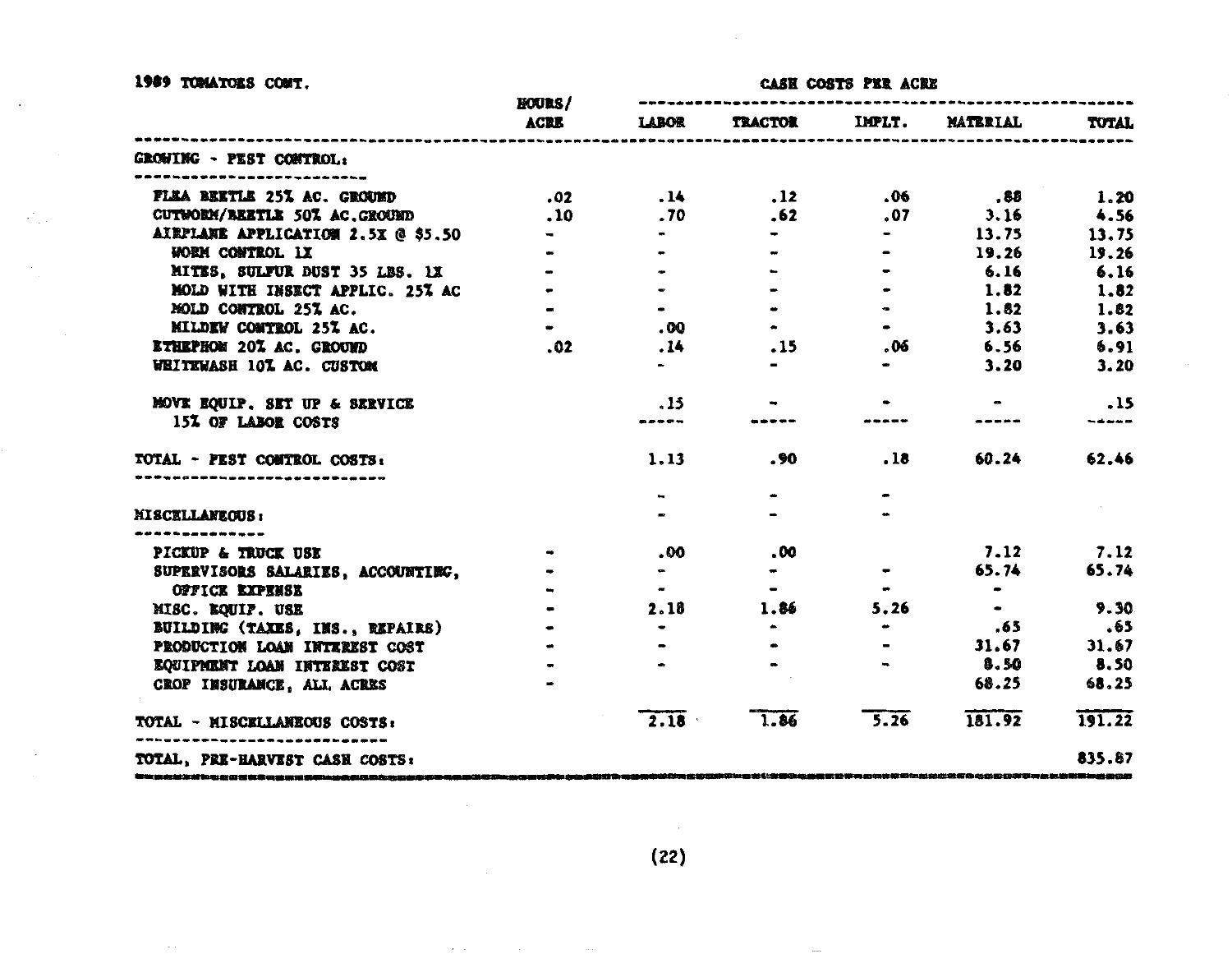| 1989 TOMATOES CONT.                                                   | <b>CASE COSTS PER ACRE</b><br>$EOURS/$ $---$ |                                                                                                                                                                                                                                    |                             |             |                                            |                           |
|-----------------------------------------------------------------------|----------------------------------------------|------------------------------------------------------------------------------------------------------------------------------------------------------------------------------------------------------------------------------------|-----------------------------|-------------|--------------------------------------------|---------------------------|
|                                                                       |                                              | <b>ACRE LABOR</b>                                                                                                                                                                                                                  | <b>TRACTOR</b>              |             | IMPLT. MATERIAL                            | <b>TOTAL</b>              |
| <b>HARVEST EXPENSE:</b>                                               |                                              |                                                                                                                                                                                                                                    |                             |             |                                            |                           |
| EEW MACHINE 80% AC. (8 AC./SEIFT)<br>(TWO 10 HR. SHIFTS)              | 1.00                                         |                                                                                                                                                                                                                                    | 55.64                       |             |                                            | 55.64                     |
| OLD MACHINE 20% AC. (6.3 AC/SHIFT)<br>(CNE 10 HR. SHIFT, PART SEASON) | .32                                          |                                                                                                                                                                                                                                    | 22.64                       |             |                                            | 22.64                     |
| DRIVER, HARVESTER                                                     | 1.32                                         | 10.61                                                                                                                                                                                                                              |                             |             |                                            | 10.61                     |
| 6 SORTERS                                                             | 7.92                                         | 45.14                                                                                                                                                                                                                              | $\sim$ $\sim$               |             |                                            | 45.14                     |
| 4 DOLLIES (5TH WHEELS)                                                | 2.32                                         | $\bullet$ . The contract of the contract of the contract of the contract of the contract of the contract of the contract of the contract of the contract of the contract of the contract of the contract of the contract of the co | <b>Contract Contract</b>    | .64         |                                            | . 64                      |
| $(2)$ TRACTOR & DRIVER 80% AC.                                        |                                              |                                                                                                                                                                                                                                    | $2.00$ 14.08 19.32          |             | <b>Contract Contract Contract Contract</b> | 33.40                     |
| (1) TRACTOR & DRIVER 20% AC.                                          |                                              |                                                                                                                                                                                                                                    | $.32 \t 2.25 \t 3.88$       |             |                                            | 6.13                      |
| AVENUE OPENER 7% OF ACRES<br>(TRACTOR & DRIVER)                       | .10                                          | .80                                                                                                                                                                                                                                | .77                         | .49         |                                            | 2.07                      |
| LIGHTING SYSTEM                                                       | .50                                          |                                                                                                                                                                                                                                    |                             | 2.98        |                                            | 2.98                      |
| MISC.EQUIP.\$50/DAY X 20 AC./DAY                                      |                                              |                                                                                                                                                                                                                                    |                             | $\bullet$ . | 2.50                                       | 2.50                      |
| MISC. SUPPLIES \$30/DAY                                               |                                              |                                                                                                                                                                                                                                    |                             |             | 1.50                                       | 1.50                      |
| TOILET PACILITIES                                                     |                                              |                                                                                                                                                                                                                                    |                             |             | $\sim$ $\sim$<br>.43                       | .43                       |
| INSPECTION FEES                                                       |                                              |                                                                                                                                                                                                                                    | $\mathcal{A}^{\mathcal{A}}$ |             | 3.25                                       | 3.25                      |
| MISC. (CTCA, CTRI, CDFA-LF, @25c/T)                                   |                                              |                                                                                                                                                                                                                                    |                             |             | 7.00                                       | 7.00                      |
| REJECT LOADS 1% DIRECT HARV.COSTS                                     |                                              |                                                                                                                                                                                                                                    |                             |             | $-1.76$                                    | 1.76                      |
| PICKUP & TRUCK USE                                                    |                                              |                                                                                                                                                                                                                                    |                             |             | 3.56                                       | 3.56                      |
| SUPERVISORS SALARIES, ACCOUNTING,<br><b>OFFICE EXPENSE</b>            |                                              |                                                                                                                                                                                                                                    |                             | $\bullet$   | 32.87                                      | 32.87                     |
| BUILDING (TAXES, INS., REPAIRS)                                       |                                              |                                                                                                                                                                                                                                    |                             | $\sim$      | .32                                        | $\ddot{\phantom{0}}$ . 32 |
| MISC. EQUIP. USE (LOW BED, ETC)                                       | $\overline{\phantom{0}}$                     | 1.09                                                                                                                                                                                                                               | $.93 -$                     | 2.63        | $\sim$ $-$                                 | 4.65                      |
| EQUIP. LOAN INTEREST COST                                             |                                              | $\bullet$                                                                                                                                                                                                                          |                             | $\bullet$ . | $12.74$ 12.74                              |                           |
| MOVE EQUIP., SET UP, SERVICE &<br>CLEAN @ 15% OF LABOR (~SORTKRS)     |                                              | 4.33                                                                                                                                                                                                                               |                             |             | $\bullet$                                  | 4.33                      |
| TOTAL CASH BARVEST COSTS:                                             |                                              | 78.31                                                                                                                                                                                                                              | 103.17                      | 6.74        | 65.94                                      | 254.16                    |

ist ju

TOTAL BARVEST COSTS CASE EARVEST COSTS 254.16 EQUIP. (INT. & DEPREC.) 68.61 -------TOTAL: 322.78 Ş 

 $\mathbb{R}^2$ 

 $\mathbf{r}$  and the  $\mathbf{r}$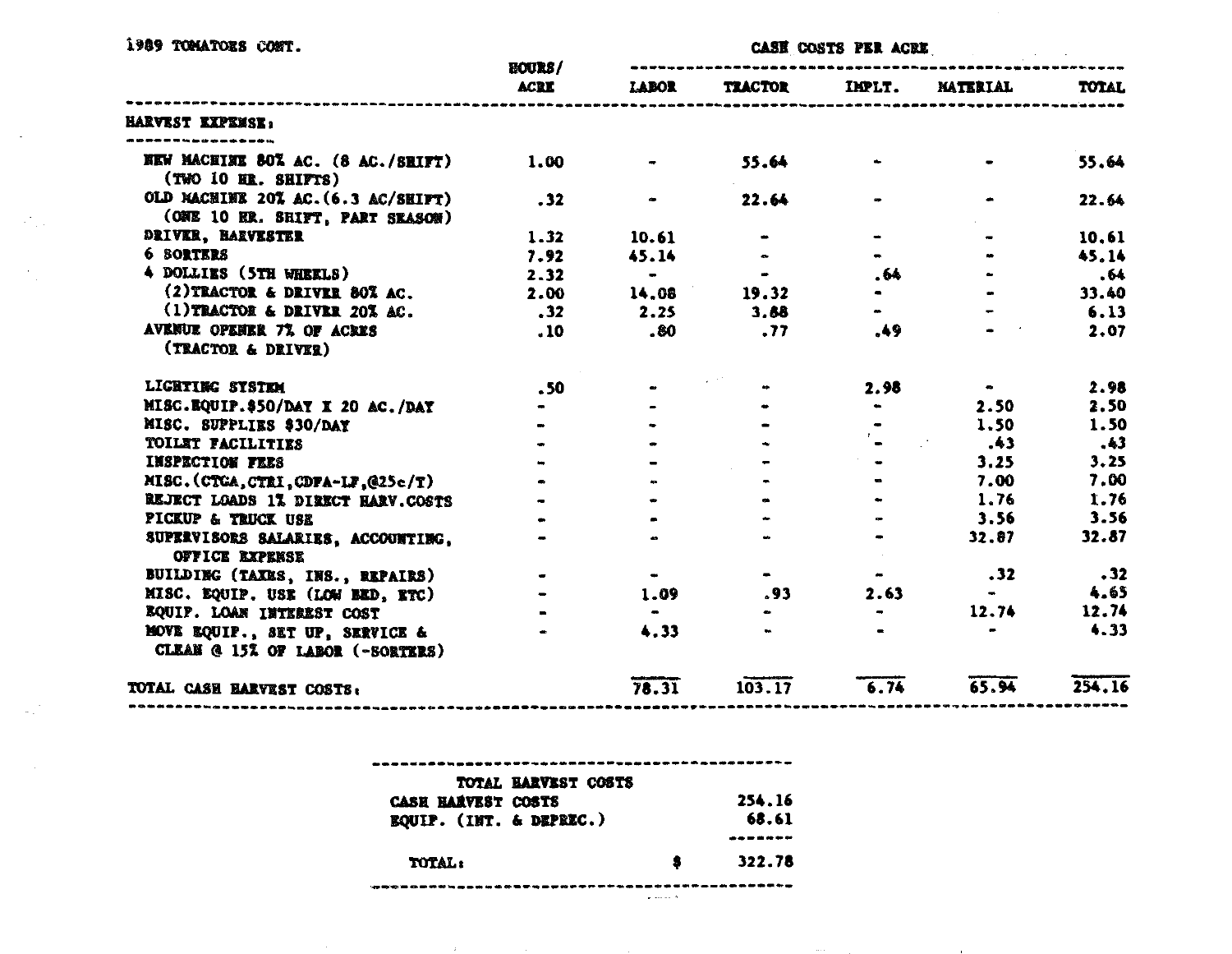| 1989 TOMATORS CONT.                                                                                               | <b>COSTS/ACRE</b> |
|-------------------------------------------------------------------------------------------------------------------|-------------------|
| PRODUCTION AND HARVEST CASH COSTS:<br>LANDOWNER SHARE $(15\overline{\lambda} \times 355 \times 28 \text{ T}0008)$ | 1090.03<br>231.00 |
| 8<br>TOTAL CASH COSTS:                                                                                            | 1321.03           |
| <b>INVESTRENT:</b><br>BUILDIMGS (interest & depreciation)<br>TRACTORS & IMPLTS. (int. & depreciation)             | 5.69<br>106.67    |
| TOTAL INVESTMENT COSTS:                                                                                           | 114.36            |
| 8<br>GRAND TOTAL ALL COSTS PER ACRE:                                                                              | 1435.39           |
| 3<br>TOTAL COST/TON @ 28 TONS/AC.                                                                                 | 51.26             |

#### **SUMMARY** \*\*\*\*\*\*\*\*\*\*\*\*

#### DOLLARS PER ACRE @ 28 TONS PER ACRE

|                      |   | <b>CASH</b> | <b>MON-CASN</b> | TOTAL   |  |
|----------------------|---|-------------|-----------------|---------|--|
|                      |   | ------      | --------        | ------  |  |
| <b>GROWING</b>       |   | 835.87      | 45.74           | 881.61  |  |
| <b>HARVEST</b>       | S | 254.16      | 68.61           | 322.78  |  |
| LANDOWNER            | ш | 231.00      |                 | 231.00  |  |
|                      |   | ------      | --------        | ------  |  |
| TOTAL COST FER ACRE: |   | 1321.03     | 114.36          | 1435.39 |  |

#### COST/TON AT VARYING YIKLDS & SHARE RENTS

|                         |               | <b>SHARE RENTS</b> |              |  |
|-------------------------|---------------|--------------------|--------------|--|
| <b>YIKLDS</b><br>------ | 177<br>------ | 15%<br>------      | 13%<br>----- |  |
| 20 tons                 | 69.57         | 68.47              | 67.37        |  |
| 25 toms                 | 57.53         | 56.43              | 55.33        |  |
| 30 tone                 | 49.50         | 48.40              | 47.30        |  |

 $\bullet$ 

#### MANAGEMENT FEE @ 5% OF GROSS INCOME:

12 YEAR OL BEER AS TO YOUR

(usual charse for management not included in this study) 产物力商

 $\sim$ 

77.00

Ş.

يوجب ويد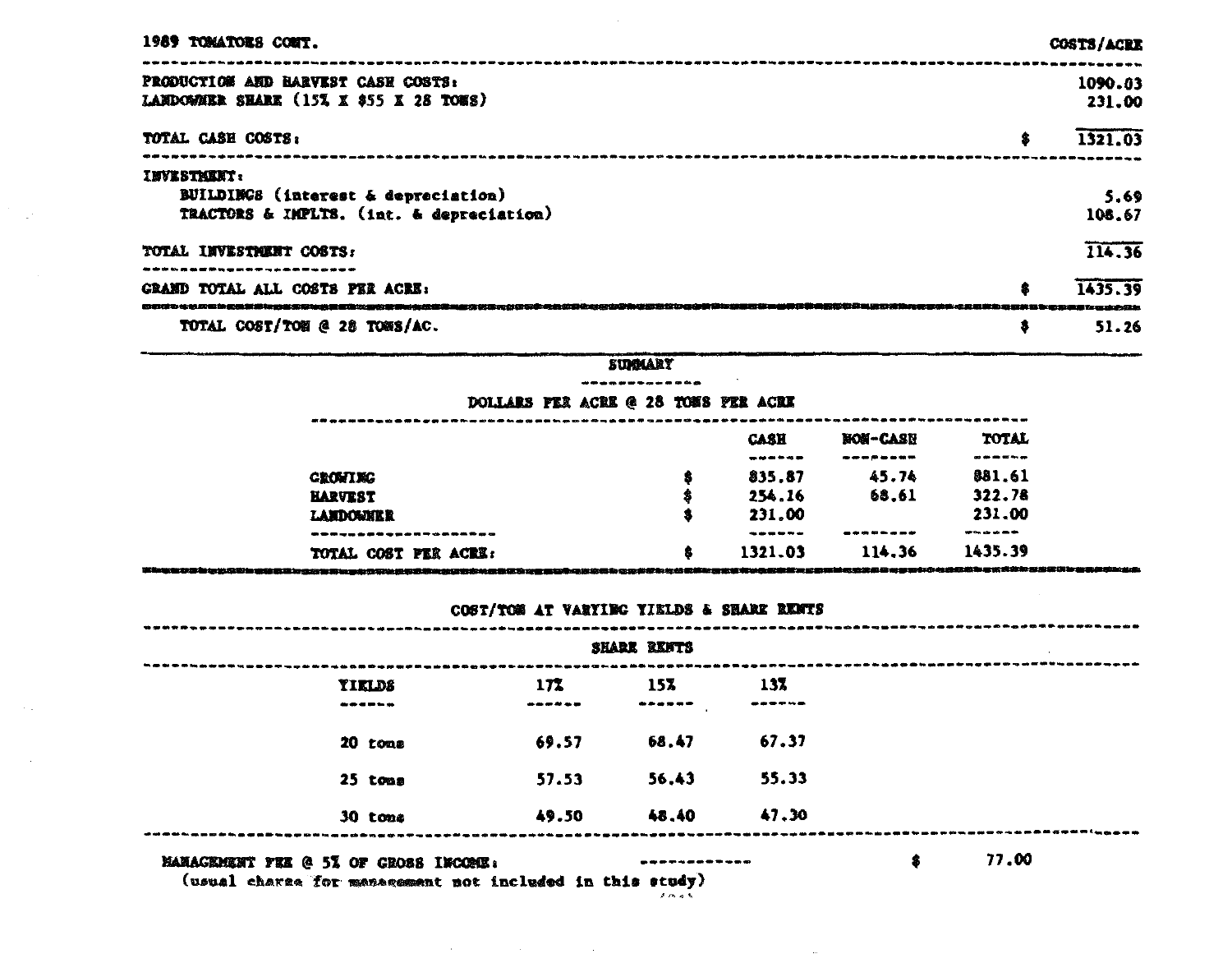COSTS OF EQUIPMENT - YOLO COU

(Annual & Hourly Cost

|                              | TRACTOR     |                | LIFE         | ACRES/      | ORIGINAL        | DEPRE-          | <b>INTERES</b>   | 定量法の                                                                                                                                                                                                                                                                                                                                                            | t kalendari ST                 | 简称的                                                 |
|------------------------------|-------------|----------------|--------------|-------------|-----------------|-----------------|------------------|-----------------------------------------------------------------------------------------------------------------------------------------------------------------------------------------------------------------------------------------------------------------------------------------------------------------------------------------------------------------|--------------------------------|-----------------------------------------------------|
| <b>EQUIPMENT</b>             | <b>USED</b> | SIZE           | <b>YEARS</b> | <b>HOUR</b> | <b>COST</b>     | CIATION         | <b>COS</b>       | $\sum_{i=1}^{n} \frac{1}{2} \sum_{i=1}^{n} \frac{1}{2} \sum_{i=1}^{n} \frac{1}{2} \sum_{i=1}^{n} \frac{1}{2} \sum_{i=1}^{n} \frac{1}{2} \sum_{i=1}^{n} \frac{1}{2} \sum_{i=1}^{n} \frac{1}{2} \sum_{i=1}^{n} \frac{1}{2} \sum_{i=1}^{n} \frac{1}{2} \sum_{i=1}^{n} \frac{1}{2} \sum_{i=1}^{n} \frac{1}{2} \sum_{i=1}^{n} \frac{1}{2} \sum_{i=1}^{n} \frac{1}{2$ |                                | nti pi                                              |
| TRACKLAYER (DRAWBAR HP)      | -------     | ----<br>190 HP | -----<br>15  | -------     | -----<br>143100 | -------<br>6201 | $- - -$<br>558   |                                                                                                                                                                                                                                                                                                                                                                 |                                | $\mathbb{R}^2 \times \mathbb{R}^2$                  |
| TRACKLAYER (DRAWBAR HP)      |             | 120 HP         | 15           |             | 106000          | 4593            | 413              |                                                                                                                                                                                                                                                                                                                                                                 | $\mathcal{L}^{\prime}$         | 73.07                                               |
| TRACKLAYER                   |             | 120 HP         | 15           |             | 106000          | 4593            | 413              |                                                                                                                                                                                                                                                                                                                                                                 | $\omega^2$ - 22                | $\mathcal{O}^{\mathcal{O}}$                         |
| TRACKLAYER, LIGHTWEIGHT      |             | 65 HP          | 15           |             | 20670           | 896             | 80               |                                                                                                                                                                                                                                                                                                                                                                 | a Tar                          | $\mathbb{F}_{q}$ , $\mathbb{F}_{q}$                 |
| WHEEL TRACTOR (PTO)          |             | 165 HP         | 10           |             | 71020           | 4616            | 277              |                                                                                                                                                                                                                                                                                                                                                                 | Police St                      | ni.                                                 |
| WHEEL TRACTOR                |             | 135 HP         | 10           |             | 58300           | 3790            | 227              |                                                                                                                                                                                                                                                                                                                                                                 | $\langle \vec{z} \rangle$      |                                                     |
| WHEEL TRACTOR                |             | 135 HP         | 10           |             | 58300           | 3790            | 227              |                                                                                                                                                                                                                                                                                                                                                                 | $\sim 20$                      | $\mathbb{E}[\mathbb{P}_{\mathbb{Q}},\phi]$          |
| WHEEL (HIGH CLEARANCE)       |             | 110 HP         | 10           |             | 44520           | 2894            | 173              |                                                                                                                                                                                                                                                                                                                                                                 |                                | $\mathbb{Z}_2$ , $\mathbb{Z}_2$                     |
| WHEEL TRACTOR                |             | 90 HP          | 10           |             | 36040           | 2343            | 140              |                                                                                                                                                                                                                                                                                                                                                                 |                                | 主任文                                                 |
| WHEEL TRACTOR                |             | 90 HP          | 10           |             | 36040           | 2343            | 140              |                                                                                                                                                                                                                                                                                                                                                                 |                                | $\mathcal{C}\in\mathcal{D}$                         |
| SUBSOILER - 8' - 3 SHANKS    | T190        | 24*DEEP        | 15           | 2.50        | 10500           | 455             | 41               |                                                                                                                                                                                                                                                                                                                                                                 |                                | $\mathcal{C}_{\rm{max}}$ , $\mathcal{C}_{\rm{max}}$ |
| TRIPLANE                     | <b>T120</b> | $16 \times 40$ | 15           | 6.00        | 19080           | 827             | 74               |                                                                                                                                                                                                                                                                                                                                                                 |                                | $\omega\in\mathbb{R}^2$                             |
| OFFSET DISC                  | T120        | 26'            | 15           | 8.00        | 26500           | 1148            | 103              |                                                                                                                                                                                                                                                                                                                                                                 |                                | $\bigcup_{i=1}^n \mathcal{L}_i$                     |
| STUBBLE DISC                 | T190        | 14'            | 15           | 4.50        | 19080           | 827             | 74               |                                                                                                                                                                                                                                                                                                                                                                 |                                | $\mathbb{S}^n \subset \mathbb{R}^n$                 |
| <b>SPRINGTOOTH</b>           | T120        | 32'            | 15           | 12.00       | 11500           | 498             | 44.              |                                                                                                                                                                                                                                                                                                                                                                 |                                | Maga                                                |
| SWEDE HARROW & CART          | <b>T120</b> | 32'            | 15           | 12.00       | 8000            | 347             | 31 <sub>i</sub>  |                                                                                                                                                                                                                                                                                                                                                                 | $\mathcal{F}(\mathcal{A})$ .   |                                                     |
| RING ROLLER (AFTER HARROWS)  |             | 32'            | 15           | 12.00       | 5950            | 258             | 23               |                                                                                                                                                                                                                                                                                                                                                                 | 禁忌                             | УĈ.                                                 |
| ROLLING CULTIVATORS (2)      | ₩90         | 16'            | 15           | 5.00        | 10400           | 451             | 40               |                                                                                                                                                                                                                                                                                                                                                                 | $\sigma_{\rm{1}}\rightarrow 0$ | ķυ.                                                 |
| LARGE ROLLER (36" DIAMETER)  |             | 12'            | 15           | 2.50        | 8500            | 368             | 33i              |                                                                                                                                                                                                                                                                                                                                                                 |                                | A.<br>$\sim$                                        |
| INCORPORATOR (2)             | W135-165    | 15'            | 10           | 2.50        | 38160           | 2480            | 148              |                                                                                                                                                                                                                                                                                                                                                                 |                                | in ing                                              |
| CULTIVATOR SLEDS (6)         | W90-135     | 16'            | 15           | 3.50        | 16020           | 694             | 62               |                                                                                                                                                                                                                                                                                                                                                                 |                                |                                                     |
| CORN-BEET PLANTERS(6)ON SLED | W90-135     |                | 15           | 3.00        | 3900            | 169             | 15               |                                                                                                                                                                                                                                                                                                                                                                 |                                |                                                     |
| TOMATO PLANTERS (6) ON SLED  | $W90 - 135$ |                | 15           | 3.00        | 11830           | 513             | 46.              |                                                                                                                                                                                                                                                                                                                                                                 | $\Omega_{\rm L}$               |                                                     |
| <b>V DITCHER</b>             | <b>T120</b> |                | 15           | 20.00       | 9000            | 390             | 35 <sub>i</sub>  |                                                                                                                                                                                                                                                                                                                                                                 |                                | D.                                                  |
| GRAIN DRILL                  | W 90        | 20'            | 15           | 8.00        | 11236           | 487             | 438              |                                                                                                                                                                                                                                                                                                                                                                 |                                |                                                     |
| PLOW 2 WAY X 5-16 BOTTONS    | W165        |                | 15           | 2.50        | 11554           | 501             | 45               |                                                                                                                                                                                                                                                                                                                                                                 |                                |                                                     |
| SPRAYER SYSTEM               | W90         |                | 15           |             | 1500            | 65              | 5.               |                                                                                                                                                                                                                                                                                                                                                                 |                                |                                                     |
| SADDLE TANKS (4 SETS)        | W135        |                | 15           |             | 6800            | 295             | 26!              |                                                                                                                                                                                                                                                                                                                                                                 | $\mathcal{I}=\mathcal{I}$      |                                                     |
| GRAIN COMBINE 20' HEADER     |             |                | 10           | 4.50        | 117660          | 7648            | 4589             |                                                                                                                                                                                                                                                                                                                                                                 |                                | ÷.<br>К.                                            |
| CORN HEADER ~ 8 ROW          | COMB.       |                | 10           | 5.00        | 25200           | 1638            | 98.              |                                                                                                                                                                                                                                                                                                                                                                 | 67                             | $\sim 4-10$                                         |
| TOMATO HARVESTOR (NEW)       |             |                | 5            | .70         | 165360          | 21497           | 644              |                                                                                                                                                                                                                                                                                                                                                                 | $\epsilon$ and                 | 光亮 11                                               |
| TOMATO HARVESTOR (USED)      |             |                | 5            | .70         | 60000           | 7800            | 234              |                                                                                                                                                                                                                                                                                                                                                                 | ka in                          | ίę γ.,                                              |
| TRUCKS - 2 TON FLATBED (2)   |             |                | 10           |             | 48760           | 3169            | 190 <sup>2</sup> | 安宁                                                                                                                                                                                                                                                                                                                                                              |                                | $\sim$ $ \sim$                                      |
| PICKUPS 3/4 TON (2)          |             |                | 5            |             | 28408           | 3693            | 1100             |                                                                                                                                                                                                                                                                                                                                                                 |                                |                                                     |
| PICKUPS, COMPACT (2)         |             |                | 5            |             | 22260           | 2894            | 861              | $\mathcal{L}^{\mathcal{A}}$ is                                                                                                                                                                                                                                                                                                                                  |                                | ÷,                                                  |
| LOWBED W/TRACTOR (USED)      |             |                | 15           |             | 15000           | 1000            | 58               | 1033 - 147                                                                                                                                                                                                                                                                                                                                                      | 第197                           | tiş.                                                |

 $\frac{1}{4}$ 

 $\sim$ 

 $\sim 10$ 

医无气体反射

 $(31)$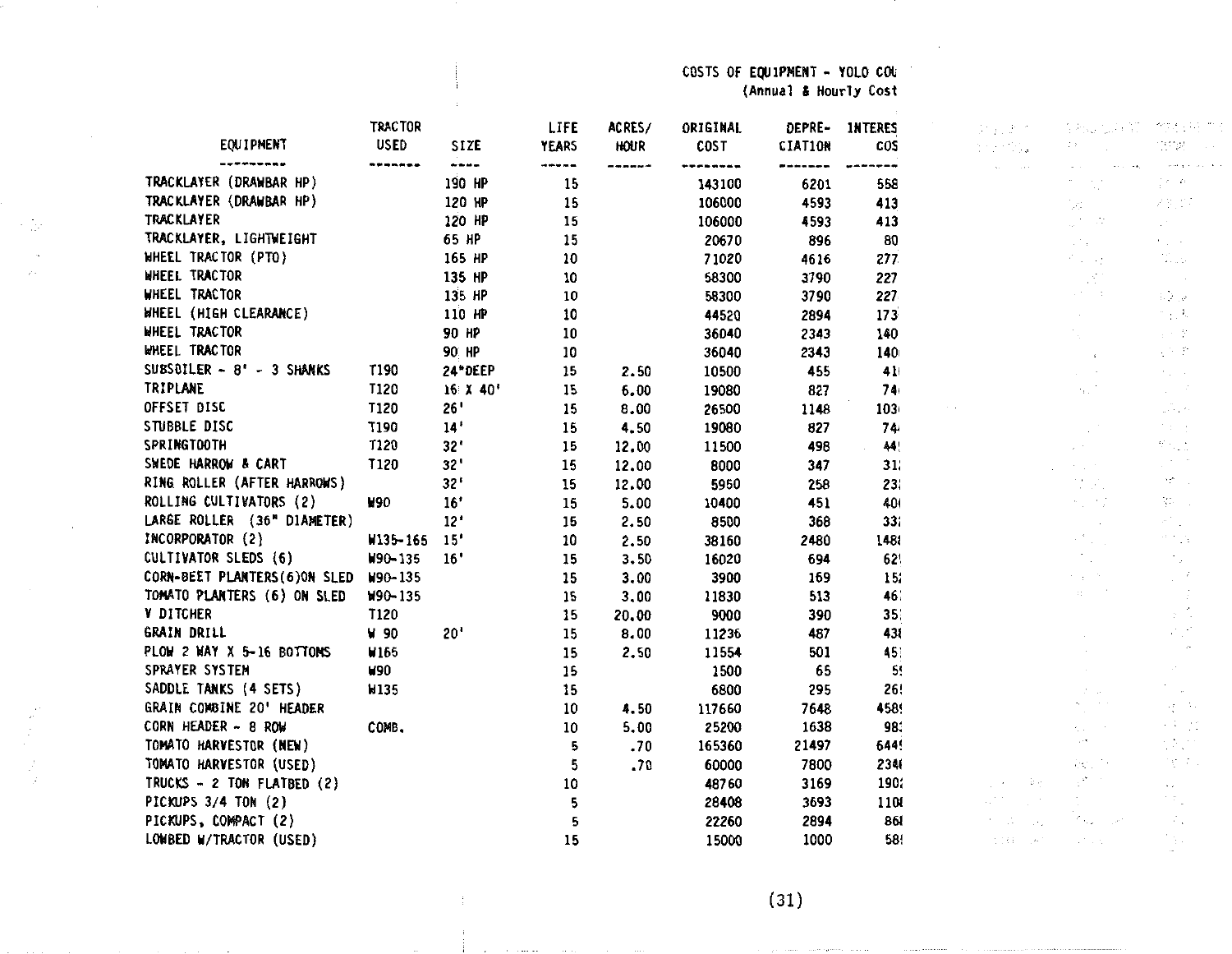#### COSTS OF EQUIPMENT CONT. \*\*\*\*\*\*\*\*\*\*\*\*\*\*\*\*\*\*\*\*\*\*\*\*\*

 $\sim$ 

 $\chi^{\mu}$  ,  $\chi^{\mu}$ 

 $\lambda_{\rm{max}}$ 

 $\begin{pmatrix} 1 \\ 1 \end{pmatrix}$ 

contract the contract of the contract of the

# COSTS OF EQUIPMENT - YOLO COSTS OF EQUIPMENT - YOLO CO

| (Annual |  | & Hourly Co |  |  |
|---------|--|-------------|--|--|
|---------|--|-------------|--|--|

 $\ddotsc$ 

 $\alpha$  , respectively. In the contract of the

|                                | <b>TRACTOR</b>   |                 | LIFE         | ACRES/ | ORIGINAL    | <b>DEPRE-</b> | INTER   | BAST DA       | 그는 어려운 어려워 주었다.                                                         | (感覚) 活力的                                            |
|--------------------------------|------------------|-----------------|--------------|--------|-------------|---------------|---------|---------------|-------------------------------------------------------------------------|-----------------------------------------------------|
| <b>EQUIPMENT</b>               | <b>USED</b>      | SIZE            | <b>YEARS</b> | HOUR   | <b>COST</b> | CIATION       | -CI     | <b>TABROS</b> | 中国 网络                                                                   | 微软变换 的复数                                            |
| ---------                      | -------          | ----            |              |        |             |               |         | and the state | so con a compliance and                                                 |                                                     |
| IMPLEMENT CARRIER              | $3/4$ T          |                 | 15           |        | 8915        | 386           | $\cdot$ |               | 휴대 다                                                                    | A.                                                  |
| ELECTRONIC THINNERS (2)        | ₩ 90             |                 | 10           | 3.00   | 34000       | 2210          | 1:      |               | a participation                                                         | $\mathcal{V}_{\rm{in}}$ , $\sim$                    |
| B.G. SCRAPER (10')             | ₩ 90             |                 | 10           | 4.00   | 2500        | 163           |         |               | ed Cy                                                                   | $\sim$ $\gamma$                                     |
| BULK TRAILER DOLLIES (4)       | W 90             |                 | 15           |        | 4000        | 173           |         |               | $\mathcal{G}(\mathcal{E})$ .                                            | M.                                                  |
| VINE DIVERTER                  | W135             |                 | 15           |        | 5000        | 217           |         |               | $\zeta_{\rm c}$ , $\zeta_{\rm c}$ , $\zeta_{\rm c}$<br>$\sim$ 100 $\mu$ | Gast.                                               |
| <b>BANKOUT WAGON</b>           | W90              |                 | 15           |        | 10050       | 436           |         |               | $\sim 5\,$ $\mu$ $^{-2}$ $\sim$                                         | 中国学院                                                |
| DITCH CLOSER                   | <b>T120</b>      |                 | 15           | 20.00  | 9110        | 395           |         |               | $\epsilon$ .                                                            | 25.                                                 |
| ANGLE BLADE                    | ₩135             |                 | 15           |        | 3300        | 143           |         |               |                                                                         | 22,5                                                |
| SMALL DISC                     | T120             | 9'              | 15           |        | 5750        | 249           | ٤       |               |                                                                         | in a P                                              |
| VINE TRAINER                   | ₩135             |                 | 15           | 4.00   | 2500        | 108           |         |               |                                                                         |                                                     |
| GENERATOR, LIGHTS (USED)       |                  |                 | 15           |        | 4500        | 195           |         |               |                                                                         | <b>Service</b>                                      |
| FLAT ROLLER                    | ₩ 90             | 16 <sup>1</sup> | 15           | 8,00   | 2500        | 108           |         |               |                                                                         |                                                     |
| <b>ALLOWAY</b>                 | ₩ 135            | 16'             | 10           | 6.00   | 8450        | 549           | 3       |               | 13                                                                      | is Di                                               |
| FLAIL CHOPPER 15'              | $M$ 135          | 15'             | 10           | 4.00   | 8650        | 562           | 3       |               | 37                                                                      | tal é.                                              |
| DISC RIDGER                    | ₩ 135            |                 | 15           | 17.00  | 1475        | 64            |         |               |                                                                         | $\mathcal{O}(2\pi)$ . The $\mathcal{O}(2\pi)$       |
| FUEL WAGONS                    | 3/4 TON          |                 | 10           |        | 6000        | 390           | 2       |               | $\left\langle e^{i\theta}\right\rangle_{\rm L}$                         | $\mathbf{e}_\mathrm{in}$ . $\mathbf{e}_\mathrm{in}$ |
| CLOSED MIX SPRAY SYSTEM        | $T - 65$         |                 | 10           |        | 2000        | 130           |         |               | 7 - 3                                                                   | りょう                                                 |
| MECHANICAL GOPHER BAITER       | W <sub>135</sub> |                 | 10           | 7.50   | 1590        | 103           |         |               |                                                                         | $\langle \hat{z}_i, z_k \rangle$                    |
| BAIT APPLICATOR (insect)       | ₩ 90             |                 | 7            | 15,00  | 1050        | 98            |         |               |                                                                         | $\mathcal{H}^{\pm}(\mathcal{M})$                    |
|                                |                  |                 |              |        |             |               |         |               |                                                                         |                                                     |
| TOTAL ORIGINAL EQUIPMENT COST: |                  |                 |              |        | 1513488     |               |         |               |                                                                         |                                                     |

IRRIGATION PUMPS & WELLS: (not used in this study, listed only to show comparative costs of pum ---------------------------

÷

 $\sim$   $\sim$   $\sim$ 

| WELL, 450' DEPTH, 16" OD CASING<br>(gravel pack) | 20 | $2.4 \text{ ac}/$<br>$1/4$ mi.<br>line/set | 24750 | 1238 | 14 | けいほうしゅうようかい<br>$\mathcal{L}^{(1,1)}$ |                               | スキッド                               |
|--------------------------------------------------|----|--------------------------------------------|-------|------|----|--------------------------------------|-------------------------------|------------------------------------|
| 75HP PUMP + HOOK UP+WELL DEVEL.                  | 20 |                                            | 19500 | 975  | 11 |                                      | <b>START COMPANY</b>          | A.                                 |
|                                                  |    |                                            |       |      |    |                                      | (物) (1) ショック                  |                                    |
| SPRINKLER EQUIPMENT                              |    |                                            |       |      |    |                                      |                               |                                    |
| --------------------                             |    |                                            |       |      |    |                                      |                               |                                    |
| 1/4 MILE WHEEL MOVES (4)                         | 10 |                                            | 58800 | 5880 | 35 |                                      |                               | 计加热                                |
| 1 1/2 MILE, 8" MAIN LINE                         | 10 |                                            | 41800 | 4180 | 25 |                                      | 医眼皮炎                          | 经职业                                |
| 800 gpm PUMP WITH ENGINE                         | 10 |                                            | 14500 | 1450 | 8  |                                      | $\alpha$ is a second $\alpha$ | 79.                                |
| ADDITIONAL PIPE MOVERS (2) USED                  |    |                                            | 2000  | 286  |    |                                      | and the con-                  | $\mathcal{L}^{\mathcal{C}}$ .<br>. |
|                                                  |    |                                            | 32)   |      |    |                                      |                               |                                    |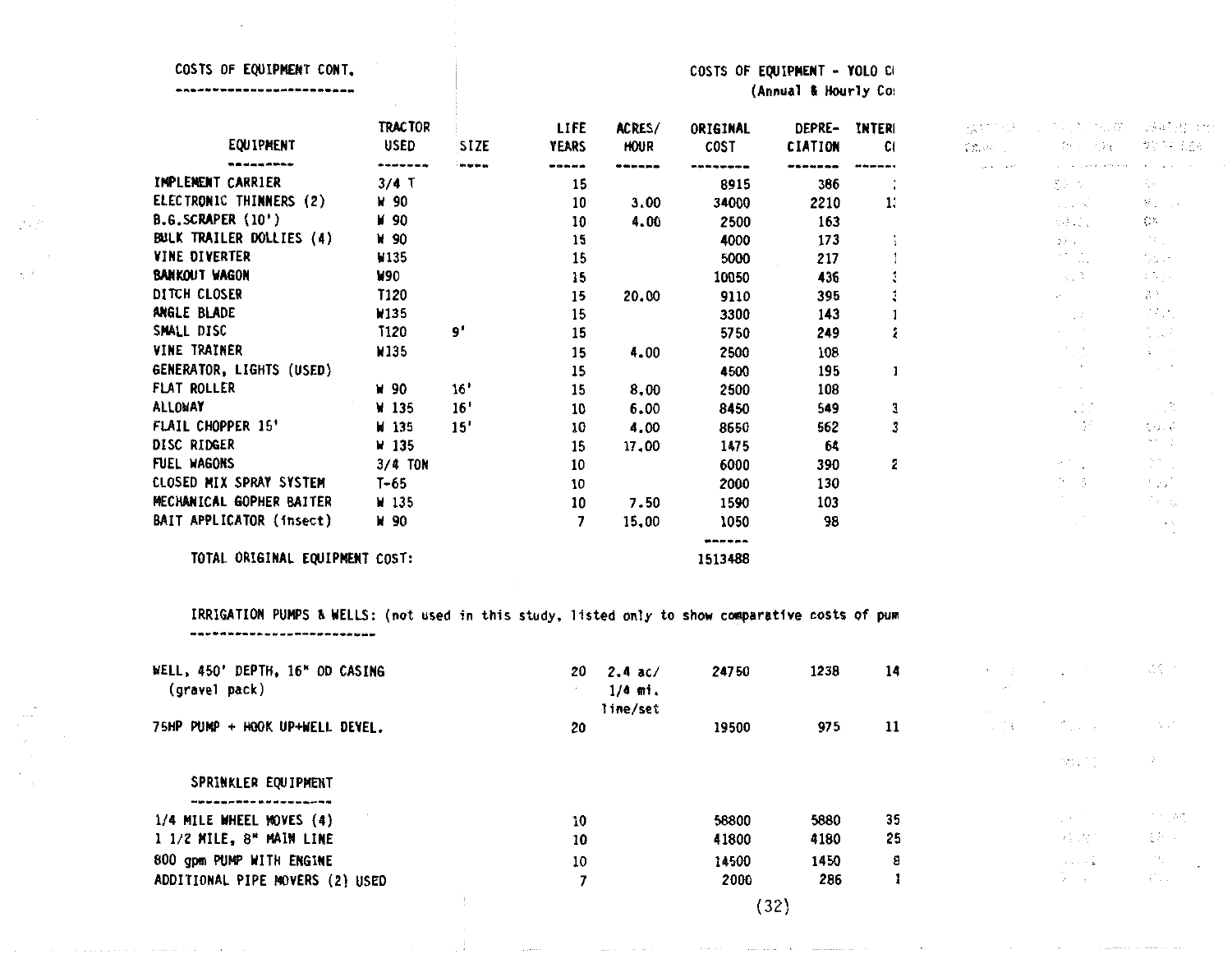# WHEAT (YIELD 5,500 LBS./ACRE)<br>900 ACRES FOLLOWING TOMATOES, CORN OR ALFALFA ON A 2,900 ACRE FARM<br>LEASE BASIS - 28% OF GROSS SALES TO LANDOWNER

|                                                                    | <b>HOURS/</b>                            |                             |                  |                                  |                                  |                |
|--------------------------------------------------------------------|------------------------------------------|-----------------------------|------------------|----------------------------------|----------------------------------|----------------|
|                                                                    | ACRE                                     | <b>LABOR</b>                | <b>TRACTOR</b>   | <b>IMPLT.</b>                    | <b>MATERIAL</b>                  | <b>TOTAL</b>   |
| <b>SEED BED PREPARATION</b>                                        |                                          |                             |                  |                                  |                                  |                |
| ---------------------                                              |                                          |                             |                  |                                  |                                  |                |
| STUBBLE DISC (1/2 ACRES)<br>DISC <sub>2</sub> x                    | $\cdot$ 11                               | .77                         |                  | $1.98$ 1.04                      | $\sim$ $\sim$<br>$\bullet$       | 3.79<br>9.10   |
| <b>FERTILIZE</b>                                                   | .26                                      | 1.83                        | 3.84<br>1.48     | 3.42<br>$\sim$ 100 $\mu$         | $\sim$ $\sim$                    | 2.18           |
| <b>RENT TAG A LOSC @ \$3.00/ACRE</b>                               | .10<br>$\frac{1}{2}$ and $\frac{1}{2}$ . | .70<br>$\bullet$            | $\sim$           | $\bullet$                        | 3.00                             | 3.00           |
| NITROGEN 80 LBS. N @ 21C/LB.                                       | $\sim$                                   | $\bullet$ .                 | $\bullet$        | $\bullet$                        | 16.80                            | 16.80          |
| RIDGE FOR IRRIGATION (1/2 ACRES)                                   | $\overline{\phantom{a}}$ .03             | $\overline{\mathbf{1}}$     | .29              | .05                              | $\bullet$                        | .55            |
| LIST UP BEDS (1/2 ACRES)                                           | .13                                      | 1.05                        | 1.26             | .30                              | $\blacksquare$                   | 2.60           |
| HARROW & ROLL                                                      | .08                                      |                             | $.56$ 1.18       | .69                              | $\bullet$ .                      | 2.44           |
|                                                                    |                                          |                             |                  |                                  |                                  |                |
| MOVE EQUIP., SETUP & SERVICE @ 10%<br>OF LABOR COSTS               | $\sim$ 100 $\mu$                         | $-44$                       |                  |                                  | $\bullet$                        | - 44           |
| TOTAL SEED BED PEEPARATION COSTS:<br>----------------------------- |                                          | 4.79                        | 8.05             | 4.47                             | 19.80                            | 37.11          |
| <b>PLANTING</b>                                                    |                                          |                             |                  |                                  |                                  |                |
|                                                                    |                                          |                             |                  | 1.36                             | $\sim$                           | 3.21           |
| DRILL & FERTILIZE                                                  | .13                                      | 1.05                        | .81              | $\bullet$                        | 10.00                            | 10.00          |
| SEED 100 LBS. @ \$10.00/CWT.<br>STARTER FERT. (16-20 @ 100 LBS.)   | $\blacksquare$                           | $\bullet$<br>$\blacksquare$ |                  | $\bullet$ $\bullet$              | 2.88                             | 2.88           |
| @ 311.53/CWT. (1/4 AC.)                                            |                                          |                             |                  |                                  |                                  |                |
| MOVE EQUIPMENT., SETUP & SERVICE<br>@ 20% OF LABOR COSTS           |                                          | .21                         |                  |                                  |                                  | .21            |
| TOTAL PLANTING COSTS:<br>-----------------------                   |                                          | 1.25                        | $\overline{.81}$ | $\overline{1.36}$                | 12.88                            | 16.30<br>----- |
| <b>GROWING:</b><br>---------                                       |                                          |                             |                  |                                  |                                  |                |
| HERBICIDE - GROUND RIG 1/2 ACRES                                   | .08                                      | .56                         | .32              | .10                              | $\bullet$ . The set of $\bullet$ | .99            |
| $AIRPLABE - 1/4 ACRES$                                             |                                          |                             |                  | $\bullet$ . The set of $\bullet$ | 1.31                             | 1.31           |
| $(2, 4-D \& 10 \ 0Z/AC. - 3/4 \ ACRES)$                            |                                          | $\bullet$                   | $\bullet$        | $\bullet$ .                      | 1.69                             | 1.69           |
|                                                                    |                                          |                             |                  |                                  |                                  | 6.20           |
| FERTILIZE - TOPDRESS 1/2 AC. 400 M                                 |                                          |                             |                  |                                  | 6,20                             |                |
| <b>AIRPLANE</b>                                                    |                                          |                             |                  | $\bullet$                        | 3.50                             | 3.50           |

#### CASE COSTS PER ACRY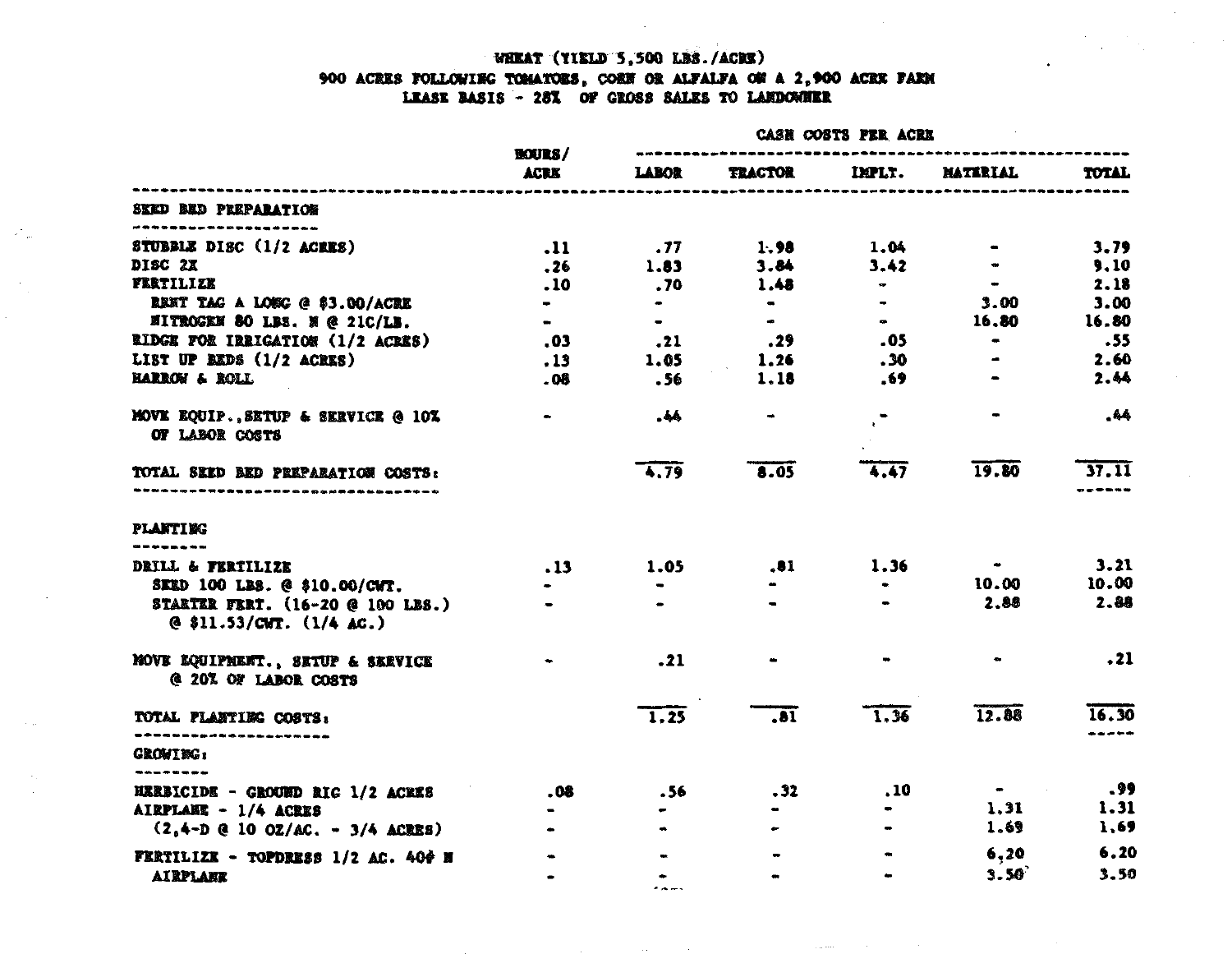| WHEAT CONT.                                                                          | <b>HOURS/</b>  |                | -------------- | <b>CASH COSTS PER ACRE</b> |                               |        |
|--------------------------------------------------------------------------------------|----------------|----------------|----------------|----------------------------|-------------------------------|--------|
| ***************************                                                          | <b>ACRE</b>    | LABOR          | <b>TRACTOR</b> | IMPLT.                     | ----------<br><b>MATERIAL</b> | TOTAL  |
| <b>CROWING CONT.</b>                                                                 |                |                |                |                            |                               |        |
| ----------                                                                           |                |                |                |                            |                               |        |
| DITCH (OPEN & CLOSE)                                                                 | .03            | $\ddotsc 20$   | .37            | .12                        |                               | .69    |
| <b>IRRIGATE</b>                                                                      | 1.25           | 7.54           |                |                            |                               | 7.54   |
| WATER 1/4 ACRE FT. @ \$10.23                                                         | $\blacksquare$ | $\blacksquare$ |                |                            | 2.56                          | 2.56   |
| 1/4 ACRE FT. WELL @ \$20.94                                                          |                |                |                |                            | 5.24                          | 5.24   |
| MOVE EQUIP., SETUP & SERVICE                                                         |                |                |                |                            |                               |        |
| <b>@ 15% OF LABOR COSTS</b>                                                          |                | .03            |                |                            |                               | .03    |
| TOTAL GROWING COSTS:                                                                 |                | 7.77           | .37            | .12                        | 20.49                         | 29.73  |
| --------------------                                                                 |                |                |                |                            |                               |        |
| <b>MISCELLANEOUS:</b>                                                                |                |                |                |                            |                               |        |
| ---------------                                                                      |                | 21.13          |                |                            |                               |        |
| SUPERVISORS SALARIES,<br>OFFICE EXPENSE                                              |                |                |                |                            |                               | 21.13  |
| PRODUCTION LOAN INTEREST COST                                                        |                | $\bullet$      |                |                            | 7.23                          | 7.23   |
| PICKUP & TRUCK USE                                                                   |                | $\blacksquare$ |                | 2.29                       | $\bullet$                     | 2.29   |
| MISC. EQUIPMENT USE                                                                  |                | 1.69           | .60            | .70                        | $\overline{\phantom{a}}$      | 2.99   |
| EQUIP. LOAN INTEREST COST                                                            |                |                | ۰              | ۰                          | 6.22                          | 6.22   |
| BUILDINGS (TAXES, INS., REPAIRS)                                                     |                | $\bullet$      |                | $\blacksquare$             | .97                           | .97    |
| TOTAL MISCELLANEOUS COSTS:                                                           |                | 22.82          | .60            | 2.99                       | 14.43                         | 40.83  |
| -------------------------                                                            |                |                |                |                            |                               | -----  |
| <b>HARVEST:</b><br>-------                                                           |                |                |                |                            |                               |        |
| <b>COMBINE</b>                                                                       | .23            | 1.85           | 9.87           |                            |                               | 11.72  |
| <b>BANKOUT WAGON</b>                                                                 | .23            | 1.62           | .72            | .99                        |                               | 3.32   |
| TOTAL HARVEST COSTS:                                                                 |                | 3.47           | 10.59          | .99                        |                               | 15.04  |
| POST HARVEST COST (STUBBLE DISC)                                                     | .22            | 1.55           | 3.95           | 2.08                       |                               | 7.58   |
| TOTAL CULTURAL AND HARVEST COSTS:                                                    |                |                |                |                            | \$                            | 146.59 |
| SHARE RENT: (28% of gross) 55cwt. @\$6.00/cwt. x.28)(ASCS defic.payment not inluded) |                |                |                |                            |                               | 92.40  |
| TOTAL CASH COSTS:                                                                    |                |                |                |                            |                               | 238.99 |
| 第242日 美国社会学校美国航空部管理社会主管教养学会教育学科研究研究委员会会科学研究研究会会会会社会研究研究研究室研究学研究科研究研究                 |                |                |                |                            |                               |        |

 $(26)$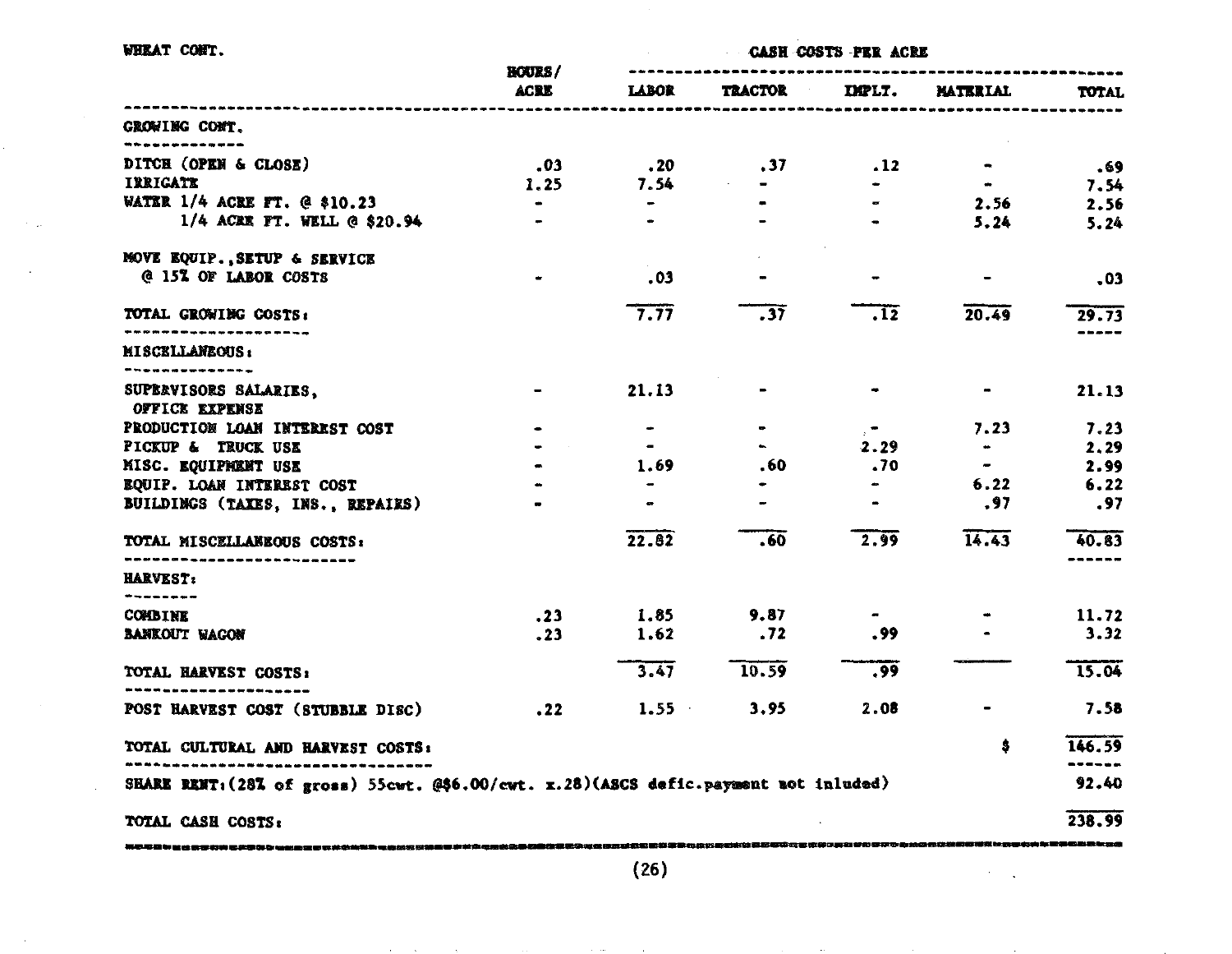WHEAT CONT.

|                                       |                                            |           |           | TOTAL  |
|---------------------------------------|--------------------------------------------|-----------|-----------|--------|
| INVESTMENT:                           |                                            |           |           |        |
|                                       |                                            |           |           |        |
| BUILDINGS (INTEREST & DEPREC.)        | $\bullet$                                  | $\bullet$ | $\bullet$ | 5.69   |
| TRACTORS & IMPLEMENTS (INT. & DEPRE.) |                                            |           | $\bullet$ | 23.13  |
| TOTAL INVESTMENT COSTS:               |                                            |           |           | 28.82  |
|                                       |                                            |           |           |        |
| TOTAL COSTS PER ACRE:                 |                                            |           | s         | 267.81 |
|                                       | 1.8.10.余元元后的刘公公主的日子曾对家长承办他的对交会会发发活动是最新要求的主 |           |           |        |
| COST PER 100 WEIGHT:                  |                                            |           | \$        | 4.87   |
|                                       |                                            |           |           |        |
|                                       |                                            |           |           |        |
|                                       |                                            |           | .         |        |

MANAGEMENT FEE:  $(5\% \text{ of gross income} - 55 \text{ cut. } @ 36.00/\text{cut.})$ 16.50 ---------(usual charge for management, not included as a cost in this study)

|                             | COST PER CWT. AT VARYING YIELDS AND SHAKE KENTALS |      |                              |      |
|-----------------------------|---------------------------------------------------|------|------------------------------|------|
|                             |                                                   |      | Crop Share Rental in Percent |      |
| <b>CROP</b><br><b>YIELD</b> | 35%                                               | 30%  | 25%                          | 20%  |
| 4,500 lbs.                  | 6.00                                              | 5.70 | 5.40                         | 5.10 |
| 5,500 lbs.                  | 5.29                                              | 4.99 | 4.69                         | 4.39 |
| $6,500$ lbs.                | 4.80                                              | 4.50 | 4.20                         | 3.90 |

 $\overline{a}$ 

(Cost in \$ per hundred weight)

 $\overline{a}$ 

NOTE: The estimated crop price of \$6.00/cwt. is the projected free market price and does not include government support. Government crop support payments are subject to a \$50,000 limit per farm.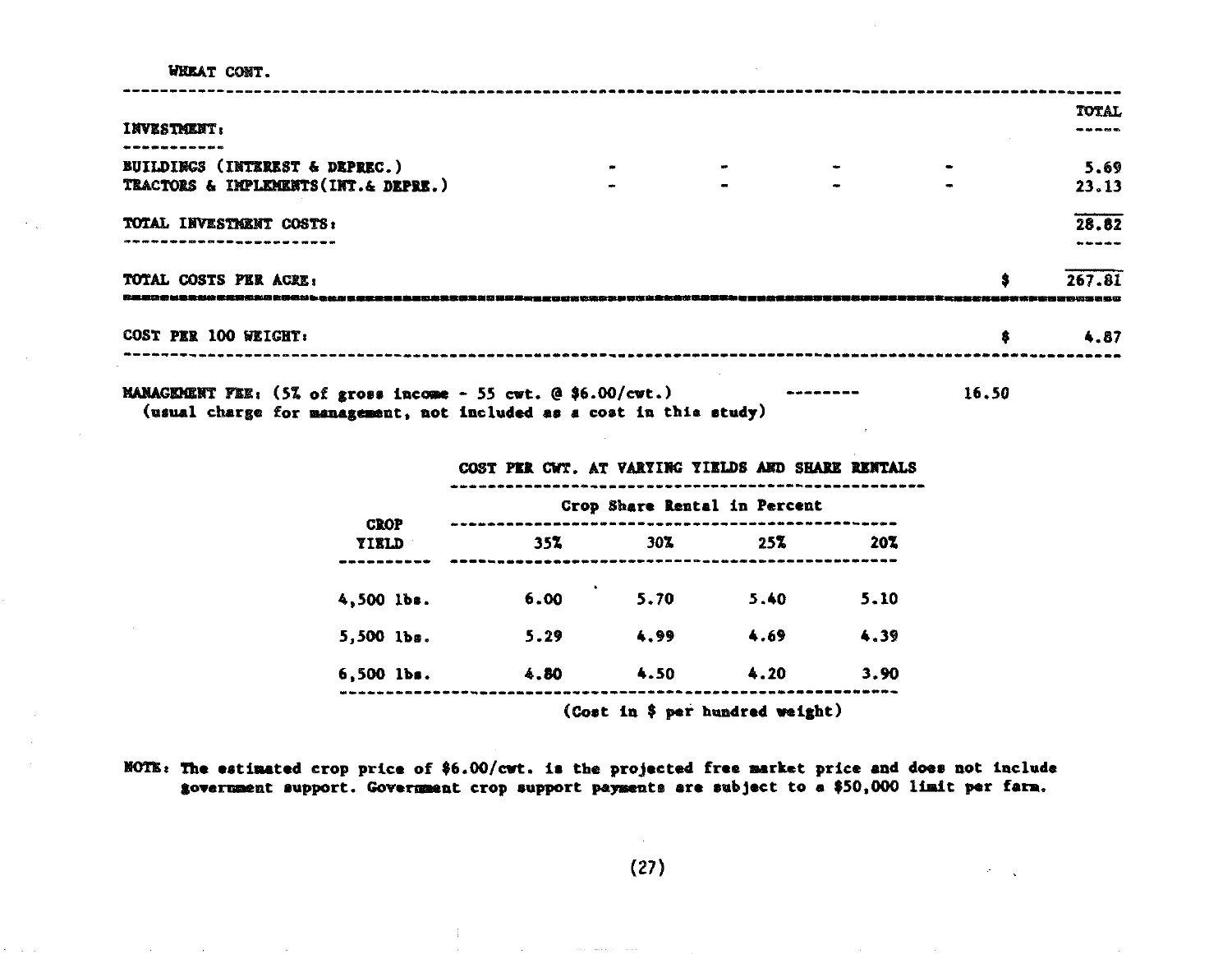## SAFFLOWER (YIELD 2,250 LBS./ACRE) 300 ACRES FOLLOWING WING TOMATOES, CORN OR ALFALFA ON A 2,900 ACRE FARM

 $\sim 10^7$ 

|                                                          | HOURS/      | GABE GUSTS FER AGEE |                |                |                 |                |  |  |
|----------------------------------------------------------|-------------|---------------------|----------------|----------------|-----------------|----------------|--|--|
|                                                          | <b>ACRE</b> | LABOR               | <b>TRACTOR</b> | <b>IMPLT.</b>  | <b>MATERIAL</b> | <b>TOTAL</b>   |  |  |
| SEED BED PREPARATION                                     |             |                     |                |                |                 |                |  |  |
| STUBBLE DISC (1/2 ACRES)                                 | .11         | .77                 | 1.98           | 1.04           |                 | 3.79           |  |  |
| DISC <sub>2</sub> X                                      | .26         | 1.83                | 3.84           | 3.42           |                 | 9.10           |  |  |
| FERTILIZE                                                | .10         | .70                 | 1.48           | $\bullet$      | $\sim$          | 2.18           |  |  |
| RENT TAG A LONG @ \$3.00/ACRE                            |             | $\blacksquare$      | $\bullet$      | $\blacksquare$ | 3,00            | 3.00           |  |  |
| NITROGEM 100 LBS. N @ 21C/LB.                            |             |                     |                | $\blacksquare$ | 21.00           | 21.00          |  |  |
| LIST UP BEDS                                             | .26         | 2.09                | 2.51           | .60            | ۰               | 5.21           |  |  |
| INCORPORATE HERBICIDE                                    | .20         | 1.61                | 1.93           | 3,35           | $\bullet$ .     | 6.89           |  |  |
| HERBICIDE                                                |             | $\bullet$           | $\sim$ $\sim$  | $\bullet$      | 8.60            | 8.60           |  |  |
| ROLLING CULTIVATOR                                       | .20         | 1.41                | 1.24           | 1.80           | $\bullet$       | 4.46           |  |  |
| MOVE EQUIP., SETUP & SERVICE @ 10%<br>OF LABOR COSTS     |             | .84                 |                | $\sim$ $-$     | $\bullet$       | .84            |  |  |
|                                                          |             |                     |                |                |                 |                |  |  |
| TOTAL SEED BED PEEPARATON COSTS:                         |             | 9.26                | 12.98          | 10.23          | 32.60           | 65.07          |  |  |
| <b>PLANTING</b>                                          |             |                     |                |                |                 |                |  |  |
| PLANT                                                    | .33         | 2.65                | 2.05           | 1.12           |                 | 5.83           |  |  |
| SEED 22 LBS. @ \$47/CWT.                                 |             | $\blacksquare$      |                | $\bullet$      | 10.34           | 10.34          |  |  |
| MOVE EQUIPMENT., SETUP & SERVICE<br>@ 20% OF LABOR COSTS |             | .53                 |                |                |                 | .53            |  |  |
| TOTAL PLANTING COSTS:<br>----------------------          |             | 3.18                | 2,05           | 1.12           | 10.34           | 16.70<br>----- |  |  |

 $\pm$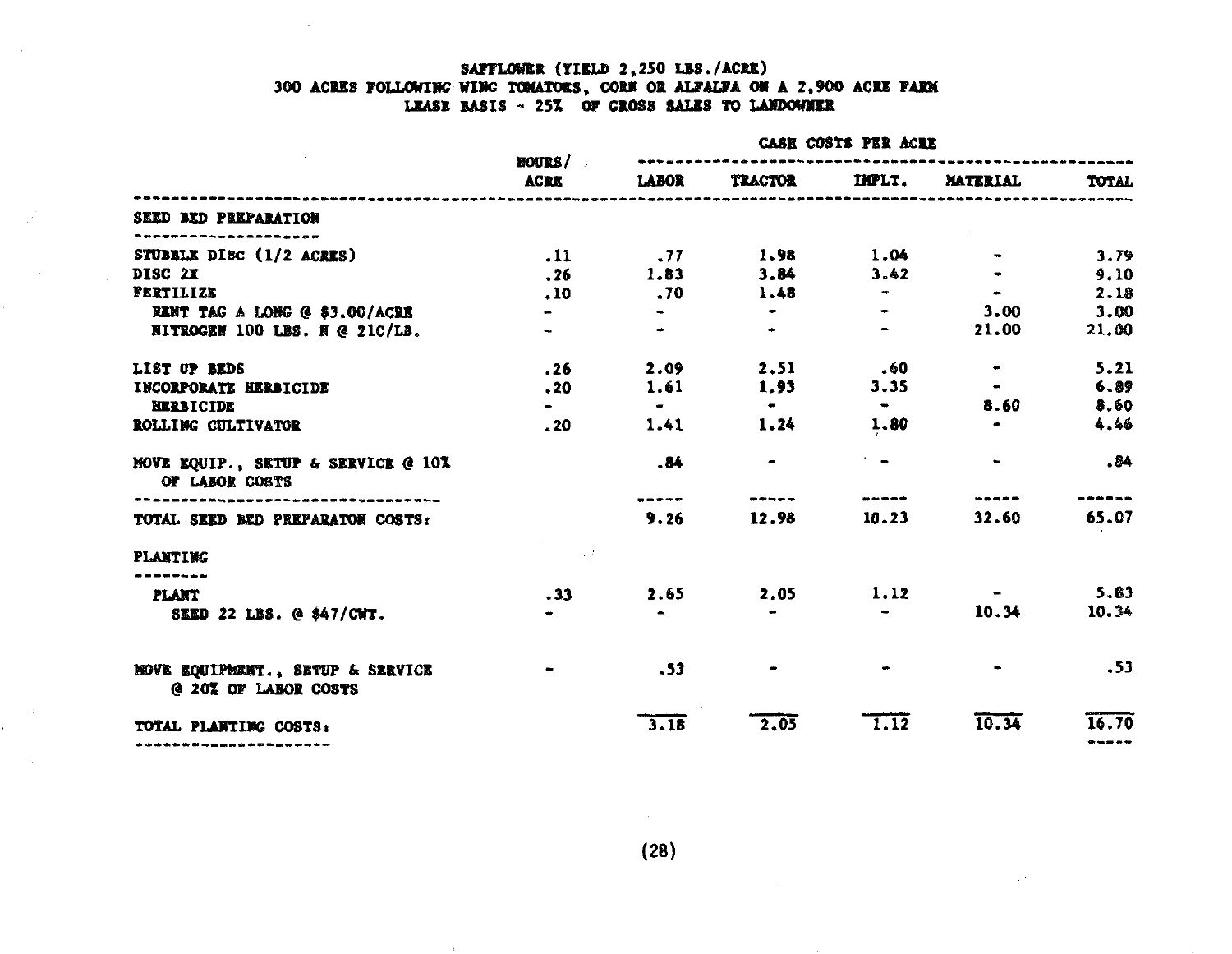SAFFLOWER CONT.

**CASH COSTS PER ACRE** 

 $\mathcal{L}^{\pm}$  $\mathbf{r}$ 

|                                                                 | <b>BOURS/</b> |                          |                        |                     |                             |                    |  |
|-----------------------------------------------------------------|---------------|--------------------------|------------------------|---------------------|-----------------------------|--------------------|--|
|                                                                 | ACRE          | LABOR                    | <b>TRACTOR</b>         | IMPLT.              | <b>MATTRIAL</b>             | TOTAL              |  |
| GROWING:                                                        |               |                          |                        |                     |                             |                    |  |
| *************                                                   |               |                          |                        |                     |                             |                    |  |
| DITCH (OPEN & CLOSE)<br>IERIGATE 1.5 X                          | .03<br>1.88   | .18<br>11.34             | .37<br>$\sim 10^{-11}$ | .12                 | $\blacksquare$<br>$\bullet$ | . 66<br>11.34      |  |
| WATER 3/8 AC. FT. @ \$10.23/AC.FT.                              | $\bullet$     | $\bullet$                |                        |                     | 3.84                        | 3.84               |  |
| 3/8 AC. FT. (WELL) @20.94/AC.                                   | $\bullet$     | $\blacksquare$           |                        |                     | 7.85                        | 7.85               |  |
| MOVE EQUIP., SETUP & SERVICE                                    |               |                          |                        |                     |                             |                    |  |
| @ 15% OF LABOR COSTS                                            |               | .03                      |                        |                     |                             | .03                |  |
| TOTAL GROWING COSTS:<br>*****************                       |               | 11.54                    | $\overline{.37}$       | $\overline{.12}$    | 11.69                       | 23.71<br>-----     |  |
| <b>MISCELLANEOUS:</b>                                           |               |                          |                        |                     |                             |                    |  |
| SUPERVISORS SALARIES,                                           | $\bullet$     | 21.13                    |                        |                     | $\bullet$                   | 21,13              |  |
| <b>OFFICE EXPENSE</b>                                           |               |                          |                        | $\sim$ $\sim$       |                             |                    |  |
| PRODUCTION LOAN INTEREST COST                                   |               |                          | $\bullet$              |                     | 3.21                        | 3.21               |  |
| PICKUP & TRUCK USE                                              | $\bullet$     | $\overline{\phantom{a}}$ |                        | $-2.29$             | $\sim$                      | 2.29               |  |
| MISC. EQUIPMENT USE                                             |               | 1.69                     | .60                    | - 70<br>$\bullet$   | $\bullet$<br>6.22           | 2.99               |  |
| EQUIP. LOAN INTEREST COST<br>BUILDINGS (TAXES, INS., REPAIRS)   |               | $\bullet$                |                        | $\bullet$           | .97                         | 6.22<br>. 97       |  |
| TOTAL MISCELLANEOUS COSTS:                                      |               | 22.82                    | .60                    | 2.99                | 10.40                       | 36.81<br>------    |  |
| -----------------------------<br><b>EARVEST:</b>                |               |                          |                        |                     |                             |                    |  |
| <br><b>COMBINE</b>                                              | .25           | 2.01                     | 10.73                  |                     |                             | 12.74              |  |
| <b>BARKOUT WAGOW</b>                                            | .25           | 1.76                     | .78                    | 1.07                |                             | 3.61               |  |
| TOTAL HARVEST COSTS:                                            |               | $\overline{3.77}$        | 11.51                  | $\frac{1.07}{1.07}$ |                             | $\overline{16.35}$ |  |
| -----------------<br>POST HARVEST COSTS: (CHOP STUBBLE)         | .25           | 1.76                     | 2.42                   | 1.00                |                             | 5.18               |  |
| (STUBBLE DISC)                                                  | .22           | 1.55                     | 3.95                   | 2.08                |                             | 7.58<br>------     |  |
| TOTAL CULTURAL AND KARVEST COSTS:                               |               |                          |                        |                     |                             | 171.40             |  |
| SKARE RENT (25% OF GROSS INCOME) (22.5 CWT. @ \$15/CWT. X .25%) |               |                          |                        |                     |                             | 84.38              |  |
|                                                                 |               |                          |                        |                     |                             | ------             |  |
| TOTAL CASH COSTS.                                               |               |                          |                        |                     |                             | 255.77             |  |

TOTAL CASH COSTS:

 $\ddot{\phantom{0}}$ 

and the company